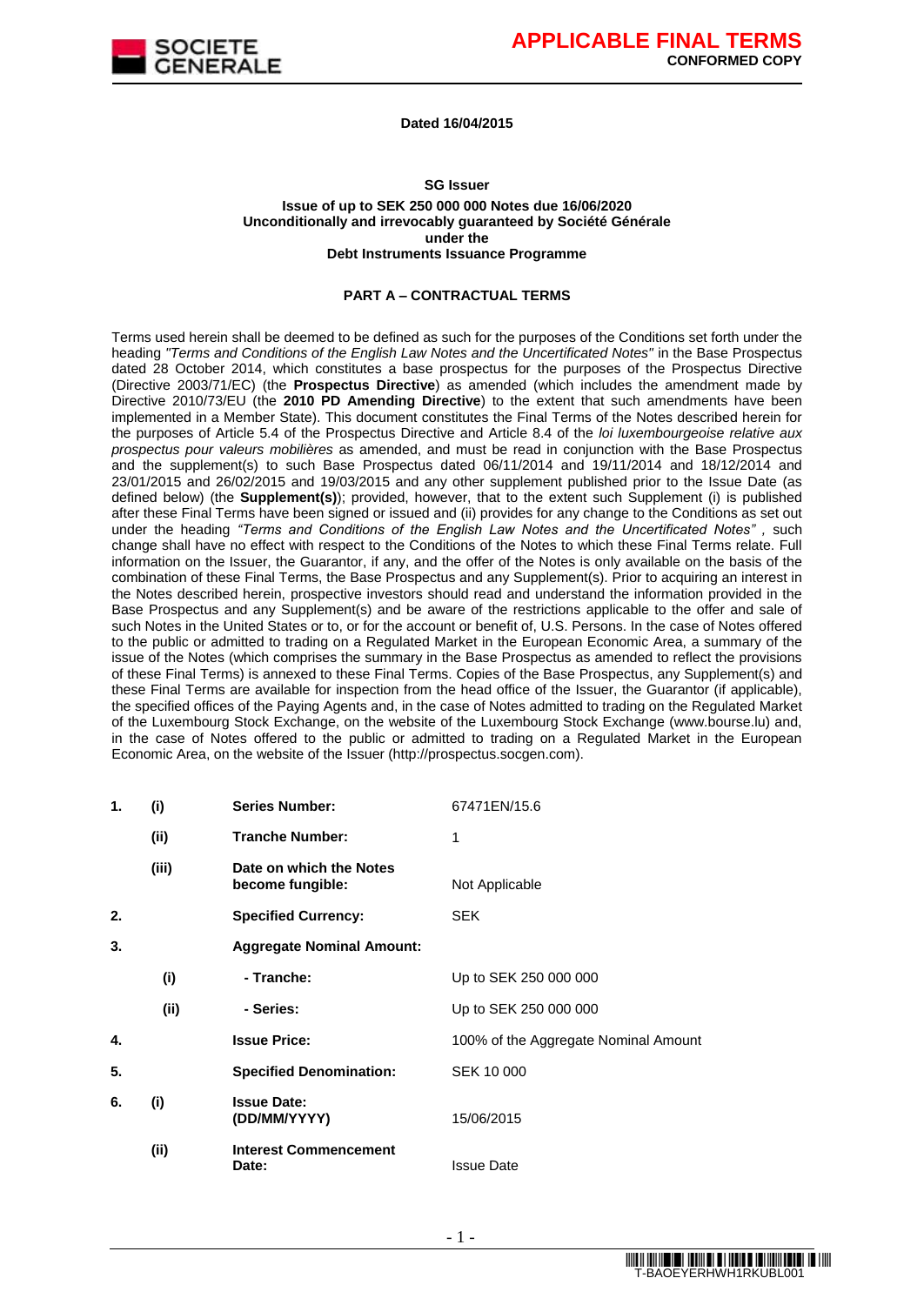

| 7.  |       | <b>Maturity Date:</b><br>(DD/MM/YYYY)                                     | 16/06/2020                                                                                                                          |
|-----|-------|---------------------------------------------------------------------------|-------------------------------------------------------------------------------------------------------------------------------------|
| 8.  |       | <b>Governing Law:</b>                                                     | Swedish law                                                                                                                         |
| 9.  | (i)   | <b>Status of the Notes:</b>                                               | Unsecured                                                                                                                           |
|     | (ii)  | Date of corporate<br>authorisation obtained for<br>the issuance of Notes: | Not Applicable                                                                                                                      |
|     | (iii) | <b>Type of Structured Notes:</b>                                          | Share Linked Notes                                                                                                                  |
|     |       |                                                                           | The provisions of the following Additional Terms and<br>Conditions apply:<br>Additional Terms and Conditions for Share Linked Notes |
|     | (iv)  | <b>Reference of the Product:</b>                                          | 3.3.2 with Option 4 applicable as described in the<br>Additional Terms and Conditions relating to Formulae                          |
| 10. |       | <b>Interest Basis:</b>                                                    | See section "PROVISIONS RELATING TO INTEREST<br>(IF ANY) PAYABLE" below.                                                            |
| 11. |       | <b>Redemption/Payment Basis:</b>                                          | <i><b>"PROVISIONS</b></i><br><b>RELATING</b><br>section<br>TO.<br>See<br>REDEMPTION" below.                                         |
| 12. |       | Issuer's/Noteholders'<br>redemption option:                               | <i><b>"PROVISIONS</b></i><br><b>RELATING</b><br>TO<br>See<br>section<br>REDEMPTION" below.                                          |

## **PROVISIONS RELATING TO INTEREST (IF ANY) PAYABLE**

| 13. | <b>Fixed Rate Note Provisions:</b>                    | Not Applicable                                                                                                                                                                                           |
|-----|-------------------------------------------------------|----------------------------------------------------------------------------------------------------------------------------------------------------------------------------------------------------------|
| 14. | <b>Floating Rate Note</b><br><b>Provisions:</b>       | Not Applicable                                                                                                                                                                                           |
| 15. | <b>Structured Interest Note</b><br><b>Provisions:</b> | Applicable as per Condition 3.3 of the General Terms<br>and Conditions                                                                                                                                   |
| (i) | <b>Structured Interest Amount(s):</b>                 | Unless previously redeemed, on each Interest Payment<br>Date(i) (i from 1 to 5), the Issuer shall pay to the<br>Noteholders, for each Note, an amount determined by<br>the Calculation Agent as follows: |
|     |                                                       | Scenario 1:                                                                                                                                                                                              |
|     |                                                       | If on Valuation Date(i), WorstPerformance(i) is lower<br>than $-10\%$ , then:                                                                                                                            |
|     |                                                       | Structured Interest Amount(i) = Specified Denomination<br>x 5.50%                                                                                                                                        |
|     |                                                       | Scenario 2:                                                                                                                                                                                              |
|     |                                                       | If on Valuation Date(i), WorstPerformance(i) is higher<br>than or equal to -10%, then:                                                                                                                   |
|     |                                                       | Structured Interest Amount(i) = 0 (zero)                                                                                                                                                                 |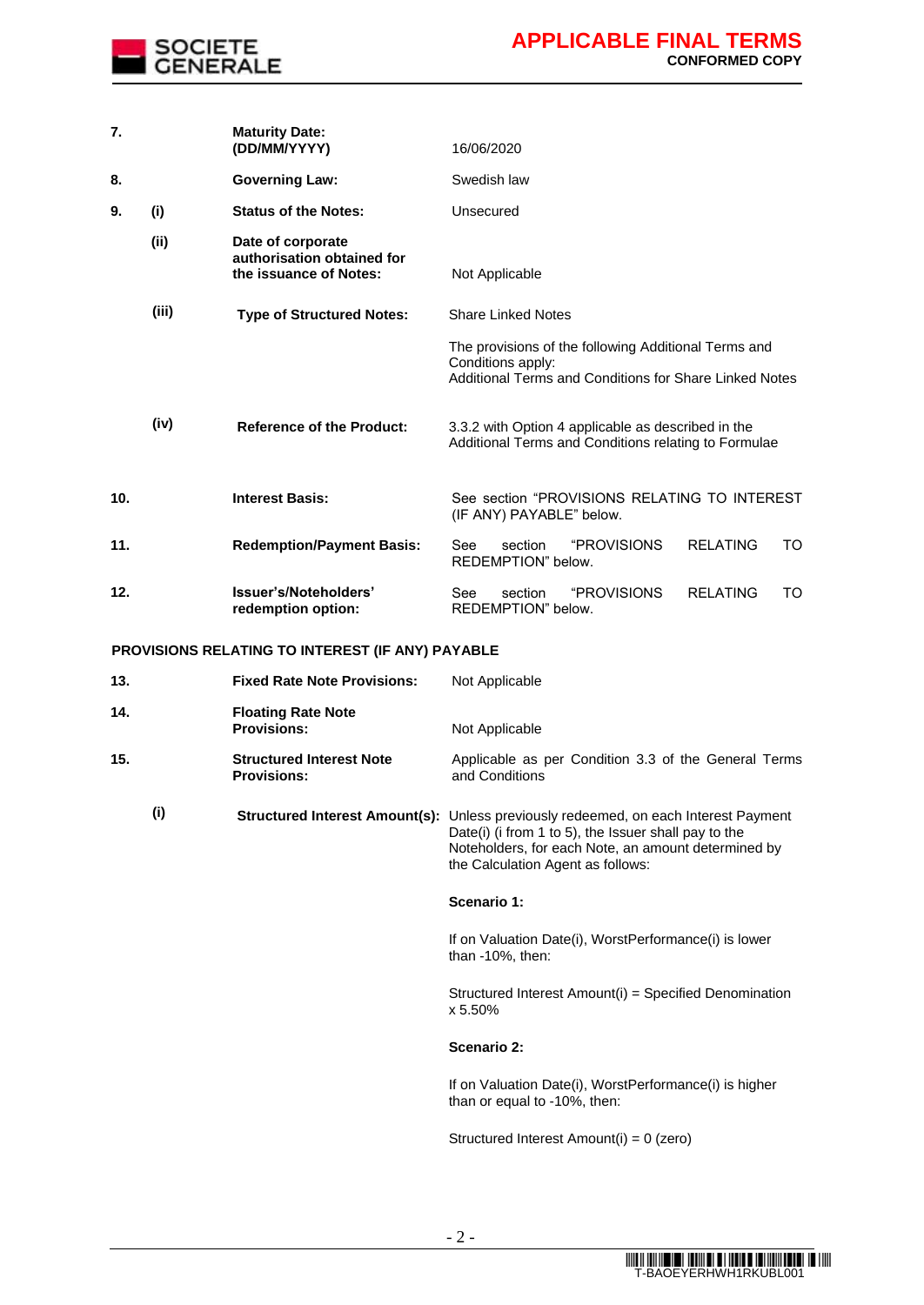

Definitions relating to the Structured Interest Amount are set out in paragraph 27(ii) "Definitions relating to the Product"

|     | (i)   | <b>Specified Period(s)/Interest</b>                  |                                                                                                                                                                                                                                                                      | Interest Payment Date(i)                                                                                      |
|-----|-------|------------------------------------------------------|----------------------------------------------------------------------------------------------------------------------------------------------------------------------------------------------------------------------------------------------------------------------|---------------------------------------------------------------------------------------------------------------|
|     |       | <b>Payment Date(s):</b><br>(DD/MM/YYYY)              | 1                                                                                                                                                                                                                                                                    | 16/06/2016                                                                                                    |
|     |       |                                                      | $\vert$ 2                                                                                                                                                                                                                                                            | 16/06/2017                                                                                                    |
|     |       |                                                      | 3                                                                                                                                                                                                                                                                    | 16/06/2018                                                                                                    |
|     |       |                                                      | 4                                                                                                                                                                                                                                                                    | 16/06/2019                                                                                                    |
|     |       |                                                      | $\overline{5}$                                                                                                                                                                                                                                                       | 16/06/2020                                                                                                    |
|     | (iii) | <b>Business Day</b><br><b>Convention:</b>            | Following Business Day Convention (unadjusted)                                                                                                                                                                                                                       |                                                                                                               |
|     | (iv)  | <b>Day Count Fraction:</b>                           | Not Applicable                                                                                                                                                                                                                                                       |                                                                                                               |
|     | (v)   | <b>Business Centre(s):</b>                           | Stockholm                                                                                                                                                                                                                                                            |                                                                                                               |
| 16. |       | <b>Zero Coupon Note</b><br><b>Provisions:</b>        | Not Applicable                                                                                                                                                                                                                                                       |                                                                                                               |
|     |       | PROVISIONS RELATING TO REDEMPTION                    |                                                                                                                                                                                                                                                                      |                                                                                                               |
| 17. |       | Redemption at the option of<br>the Issuer:           | Not Applicable                                                                                                                                                                                                                                                       |                                                                                                               |
| 18. |       | Redemption at the option of<br>the Noteholders:      | Not Applicable                                                                                                                                                                                                                                                       |                                                                                                               |
| 19. |       | <b>Automatic Early</b><br><b>Redemption:</b>         | and Conditions                                                                                                                                                                                                                                                       | Applicable as per Condition 5.10 of the General Terms                                                         |
| (i) |       | <b>Automatic Early Redemption</b><br>Amount(s):      | Unless previously redeemed, if an Automatic Early<br>Redemption Event has occurred, then the Issuer shall<br>redeem early the Notes on Automatic Early Redemption<br>Date(i) (i from 1 to 4) in accordance with the following<br>provisions in respect of each Note: |                                                                                                               |
|     |       |                                                      | Automatic Early Redemption Amount(i) = Specified<br>Denomination x [100% + CouponLevel x i]                                                                                                                                                                          |                                                                                                               |
|     |       |                                                      | relating to the Product".                                                                                                                                                                                                                                            | Definitions relating to the Automatic Early Redemption<br>Amount are set out in paragraph 27(ii) "Definitions |
|     | (ii)  | <b>Automatic Early</b><br><b>Redemption Date(s):</b> |                                                                                                                                                                                                                                                                      | Automatic Early<br>Redemption Date(i)                                                                         |
|     |       | (DD/MM/YYYY)                                         | 1                                                                                                                                                                                                                                                                    | 16/06/2016                                                                                                    |
|     |       |                                                      | $\overline{\mathbf{2}}$                                                                                                                                                                                                                                              | 16/06/2017                                                                                                    |
|     |       |                                                      | 3                                                                                                                                                                                                                                                                    | 16/06/2018                                                                                                    |
|     |       |                                                      | $\overline{4}$                                                                                                                                                                                                                                                       | 16/06/2019                                                                                                    |
| 20. |       | <b>Final Redemption Amount:</b>                      | Unless previously redeemed, the Issuer shall redeem<br>the Notes on the Maturity Date, in accordance with the<br>following provisions in respect of each Note:                                                                                                       |                                                                                                               |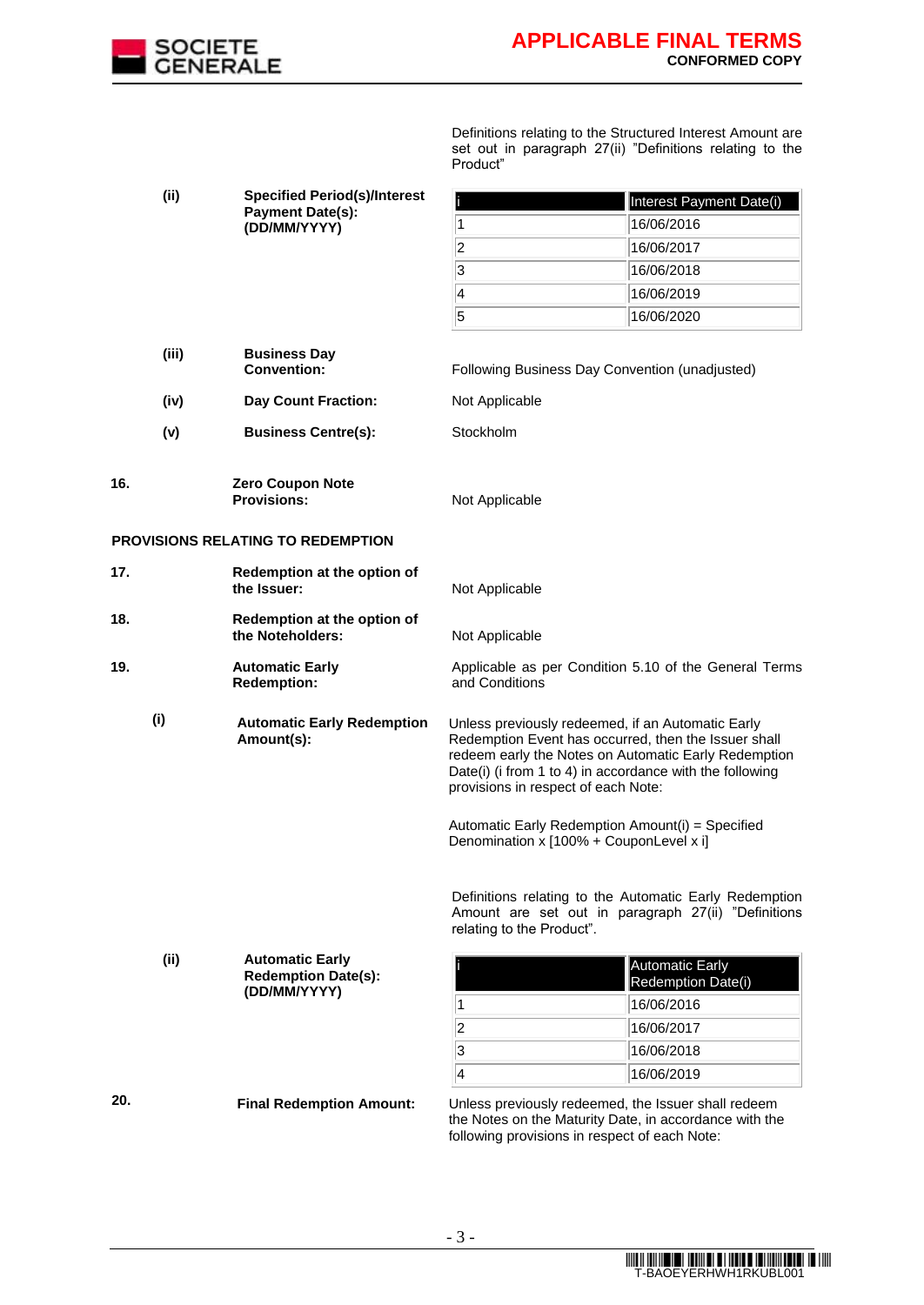

### **Scenario 1:**

If on Valuation Date(5), WorstPerformance(5) is higher than or equal to -10%, then:

Final Redemption Amount = Specified Denomination x  $[100\% + \text{CouponLevel} \times 5]$ 

#### **Scenario 2:**

If on Valuation Date(5), WorstPerformance(5) is lower than -10% and WorstPerformance(5) is higher than or equal to -40%, then:

Final Redemption Amount = Specified Denomination x [100%]

### **Scenario 3:**

If on Valuation Date(5), WorstPerformance(5) is lower than -40%, then:

Final Redemption Amount = Specified Denomination  $x$ [100% + WorstPerformance(5)]

Definitions relating to the Final Redemption Amount are set out in paragraph 27(ii) "Definitions relating to the Product".

| 21. | <b>Physical Delivery Note</b><br><b>Provisions:</b>                                                                                                          | Not Applicable                                                         |
|-----|--------------------------------------------------------------------------------------------------------------------------------------------------------------|------------------------------------------------------------------------|
| 22. | <b>Credit Linked Notes</b><br><b>Provisions</b>                                                                                                              | Not Applicable                                                         |
| 23. | <b>Bond Linked Notes</b><br><b>Provisions:</b>                                                                                                               | Not Applicable                                                         |
| 24. | Trigger redemption at the<br>option of the Issuer:                                                                                                           | Applicable as per Condition 5.6 of the General Terms<br>and Conditions |
|     | - Outstanding Amount<br>Trigger Level:                                                                                                                       | 10% of the Aggregate Nominal Amount                                    |
| 25. | <b>Early Redemption Amount</b><br>payable on Event of Default<br>or, at the option of the<br>Issuer, on redemption for<br>taxation or regulatory<br>reasons: | Market Value                                                           |

## **PROVISIONS APPLICABLE TO THE UNDERLYING(S) IF ANY**

| 26. | <b>Underlyings:</b> | The following Shares (each an "Underlying(k)" and<br>together the "Basket") as defined below: |  |
|-----|---------------------|-----------------------------------------------------------------------------------------------|--|
|     |                     |                                                                                               |  |

| k Company       | <b>Bloomberg Ticker</b> | Exchange                    | <b>Website</b> |
|-----------------|-------------------------|-----------------------------|----------------|
| <b>ISSAB AB</b> | <b>ISSABA SS</b>        | Stockholm Stock<br>Exchange | lwww.ssab.se   |
| Nordea Bank AB  | NDA SS                  | Stockholm Stock<br>Exchange | www.nordea.com |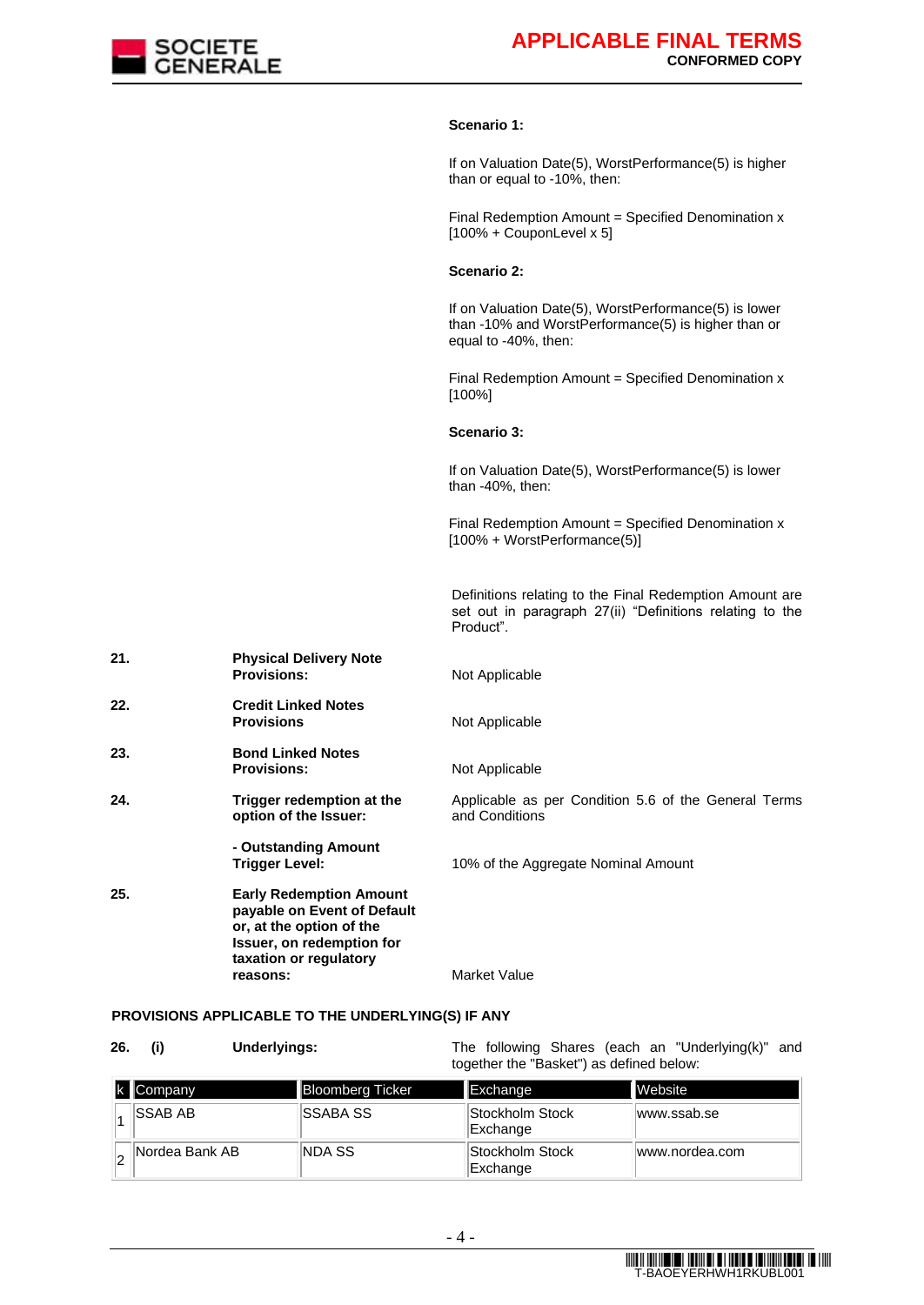

| 3 | AstraZeneca PLC                                                                                                |        | <b>AZN SS</b>                                                                                                                                                                                                                                                                                                                               | Stockholm Stock<br>Exchange                                                                                                                                                                                                                                                                                                                                                                                                                                                            | www.astrazeneca.com                                                                                                                                                           |
|---|----------------------------------------------------------------------------------------------------------------|--------|---------------------------------------------------------------------------------------------------------------------------------------------------------------------------------------------------------------------------------------------------------------------------------------------------------------------------------------------|----------------------------------------------------------------------------------------------------------------------------------------------------------------------------------------------------------------------------------------------------------------------------------------------------------------------------------------------------------------------------------------------------------------------------------------------------------------------------------------|-------------------------------------------------------------------------------------------------------------------------------------------------------------------------------|
| 4 | Electrolux AB                                                                                                  |        | <b>ELUXB SS</b>                                                                                                                                                                                                                                                                                                                             | Stockholm Stock<br>Exchange                                                                                                                                                                                                                                                                                                                                                                                                                                                            | www.electrolux.com                                                                                                                                                            |
|   | (ii)<br>Information relating to the<br>past and future<br>performances of the<br>Underlying(s) and volatility: |        | The information relating to the<br>Principal Swiss Paying Agent in Switzerland if any.                                                                                                                                                                                                                                                      | past and future<br>performances of the Underlying(s) and volatility are<br>available on the website, or Reuters or Bloomberg, as<br>the case may be, specified in the table above and the<br>volatility can be obtained, upon request, at the specified<br>office of Société Générale (see in address and contact<br>details of Société Générale for all administrative<br>communications relating to the Notes), at the office of<br>the Agent in Luxembourg and at the office of the |                                                                                                                                                                               |
|   | (iii)                                                                                                          | Notes: | <b>Provisions relating, amongst</b><br>others, to the Market<br><b>Disruption Event(s) and/or</b><br><b>Extraordinary Event(s) and/or</b><br><b>Monetisation until the Maturity</b><br>Date and/or any additional<br>disruption event(s) as<br>described in the relevant<br><b>Additional Terms and</b><br><b>Conditions for Structured</b> | The provisions of the following Additional Terms and<br>Conditions apply:                                                                                                                                                                                                                                                                                                                                                                                                              | Additional Terms and Conditions for Share Linked Notes                                                                                                                        |
|   | (iv)                                                                                                           |        | Other information relating<br>to the Underlying(s):                                                                                                                                                                                                                                                                                         | with respect to the Underlying(s), has been extracted<br>from general databases released publicly or by any<br>other available information.                                                                                                                                                                                                                                                                                                                                            | Information or summaries of information included herein                                                                                                                       |
|   |                                                                                                                |        |                                                                                                                                                                                                                                                                                                                                             | far as it is aware and is able to ascertain from<br>would render the reproduced information inaccurate or<br>misleading.                                                                                                                                                                                                                                                                                                                                                               | Each of the Issuer and the Guarantor confirms that such<br>information has been accurately reproduced and that, so<br>information published, no facts have been omitted which |

## **DEFINITIONS APPLICABLE TO INTEREST (IF ANY), REDEMPTION AND THE UNDERLYING(S) IF ANY**

| 27.                                    | (i)  | Definitions relating to<br>date(s):                                                                       | Applicable<br>28/05/2015                                                                                                                                   |                   |  |
|----------------------------------------|------|-----------------------------------------------------------------------------------------------------------|------------------------------------------------------------------------------------------------------------------------------------------------------------|-------------------|--|
|                                        |      | <b>Valuation Date(0):</b><br>(DD/MM/YYYY)<br><b>Valuation Date(i);</b><br>(i from 1 to 5)<br>(DD/MM/YYYY) |                                                                                                                                                            |                   |  |
|                                        |      |                                                                                                           |                                                                                                                                                            | Valuation Date(i) |  |
|                                        |      |                                                                                                           |                                                                                                                                                            | 28/05/2016        |  |
|                                        |      |                                                                                                           | 2                                                                                                                                                          | 28/05/2017        |  |
|                                        |      |                                                                                                           | 3                                                                                                                                                          | 28/05/2018        |  |
|                                        |      |                                                                                                           | 4                                                                                                                                                          | 28/05/2019        |  |
|                                        |      |                                                                                                           | 5                                                                                                                                                          | 28/05/2020        |  |
|                                        | (ii) | Definitions relating to the<br><b>Product:</b>                                                            | Applicable, subject to the provisions of the Additional<br>Terms and Conditions relating to Formulae                                                       |                   |  |
| WorstPerformance(i)<br>(i from 1 to 5) |      |                                                                                                           | means the Minimum, for k from 1 to 4, of Performance(i,<br>k), as defined in Condition 4.6 of the Additional Terms<br>and Conditions relating to Formulae. |                   |  |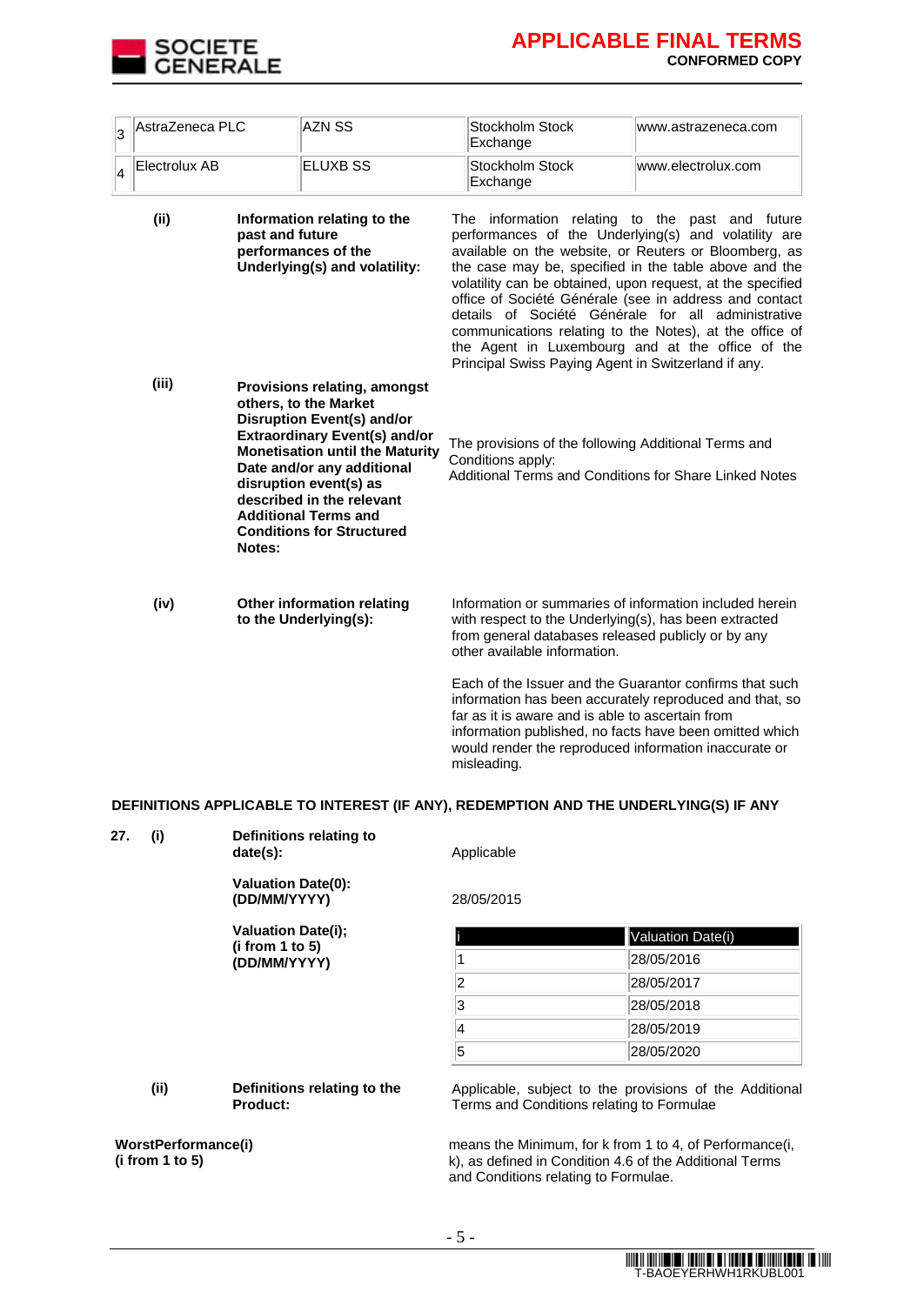

| Performance(i,k)<br>(i from 1 to 5)<br>(k from 1 to 4) |                                                                                                            | means $(S(i, k) / S(0, k))$ - 100%, as defined in Condition<br>4.1 of the Additional Terms and Conditions relating to<br>Formulae.                                                                                                  |
|--------------------------------------------------------|------------------------------------------------------------------------------------------------------------|-------------------------------------------------------------------------------------------------------------------------------------------------------------------------------------------------------------------------------------|
| S(i,k)<br>(i from 0 to 5)<br>(k from 1 to 4)           |                                                                                                            | means in respect of any Valuation Date(i) the Closing<br>Price of the Underlying(k), as defined in Condition 4.0 of<br>the Additional Terms and Conditions relating to<br>Formulae                                                  |
| CouponLevel                                            |                                                                                                            | indicatively 11% with a minimum of 8%. Final<br>CouponLevel will be confirmed at the latest on Valuation<br>$Date(0)$ .                                                                                                             |
|                                                        | <b>Automatic Early Redemption Event</b>                                                                    | is deemed to have occurred, as determined by the<br>Calculation Agent, if on a Valuation Date(i) (i from 1 to<br>4), WorstPerformance(i) is higher than or equal to -10%                                                            |
|                                                        | <b>PROVISIONS RELATING TO SECURED NOTES</b>                                                                |                                                                                                                                                                                                                                     |
| 28.                                                    | <b>Secured Notes Provisions:</b>                                                                           | Not Applicable                                                                                                                                                                                                                      |
|                                                        | GENERAL PROVISIONS APPLICABLE TO THE NOTES                                                                 |                                                                                                                                                                                                                                     |
| 29.                                                    | Provisions applicable to<br>payment date(s):                                                               |                                                                                                                                                                                                                                     |
|                                                        | <b>Payment Business Day:</b>                                                                               | Following Payment Business Day                                                                                                                                                                                                      |
|                                                        | <b>Financial Centre(s)</b>                                                                                 | Stockholm                                                                                                                                                                                                                           |
| 30.                                                    | Form of the Notes:                                                                                         |                                                                                                                                                                                                                                     |
| (i)                                                    | Form:                                                                                                      | Dematerialised Uncertificated Swedish Notes in book<br>entry form issued, cleared and settled through Euroclear<br>Sweden in accordance with the Swedish Financial<br>Accounts Act (SFS 1998:1479),<br>Instruments<br>as<br>amended |
| (ii)                                                   | New Global Note (NGN -<br>bearer notes) / New<br><b>Safekeeping Structure</b><br>(NSS – registered notes): | No                                                                                                                                                                                                                                  |
| 31.                                                    | <b>Redenomination:</b>                                                                                     | Applicable as per Condition 1 of the General Terms and<br>Conditions                                                                                                                                                                |
| 32.                                                    | <b>Consolidation:</b>                                                                                      | Applicable as per Condition 14.2 of the General Terms<br>and Conditions                                                                                                                                                             |
| 33.                                                    | <b>Partly Paid Notes</b><br><b>Provisions:</b>                                                             | Not Applicable                                                                                                                                                                                                                      |
| 34.                                                    | <b>Instalment Notes Provisions:</b>                                                                        | Not Applicable                                                                                                                                                                                                                      |
| 35.                                                    | Masse:                                                                                                     | Not Applicable                                                                                                                                                                                                                      |
| 36.                                                    | <b>Dual Currency Note</b><br><b>Provisions:</b>                                                            | Not Applicable                                                                                                                                                                                                                      |
| 37.                                                    | <b>Additional Amount</b>                                                                                   | Not Applicable                                                                                                                                                                                                                      |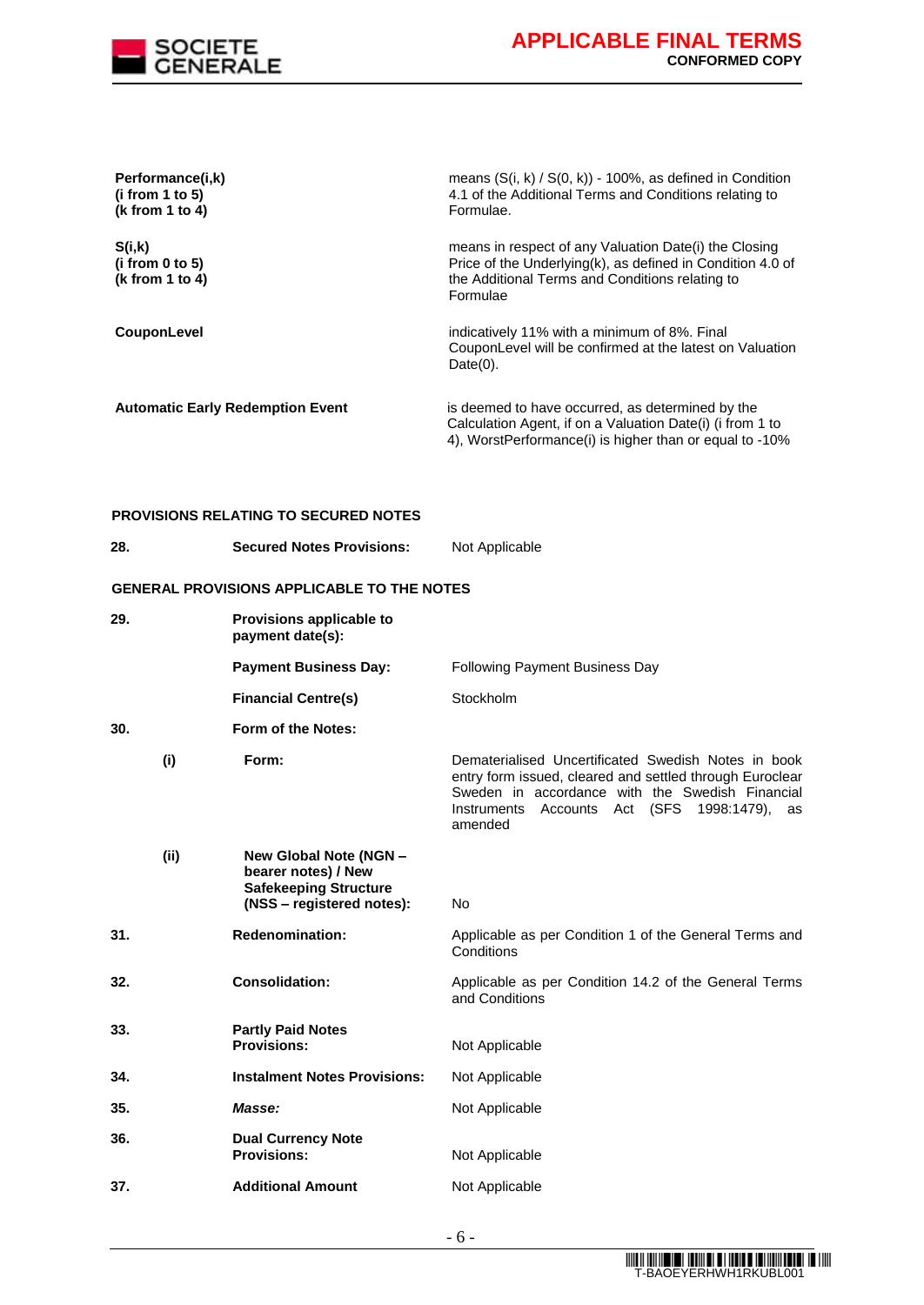

#### **Provisions for Italian Certificates:**

**38. Interest Amount and/or the Redemption Amount switch at the option of the Issuer:** Not Applicable

Signed on behalf of the Issuer:

By: **Marc Augier**

*Duly authorised*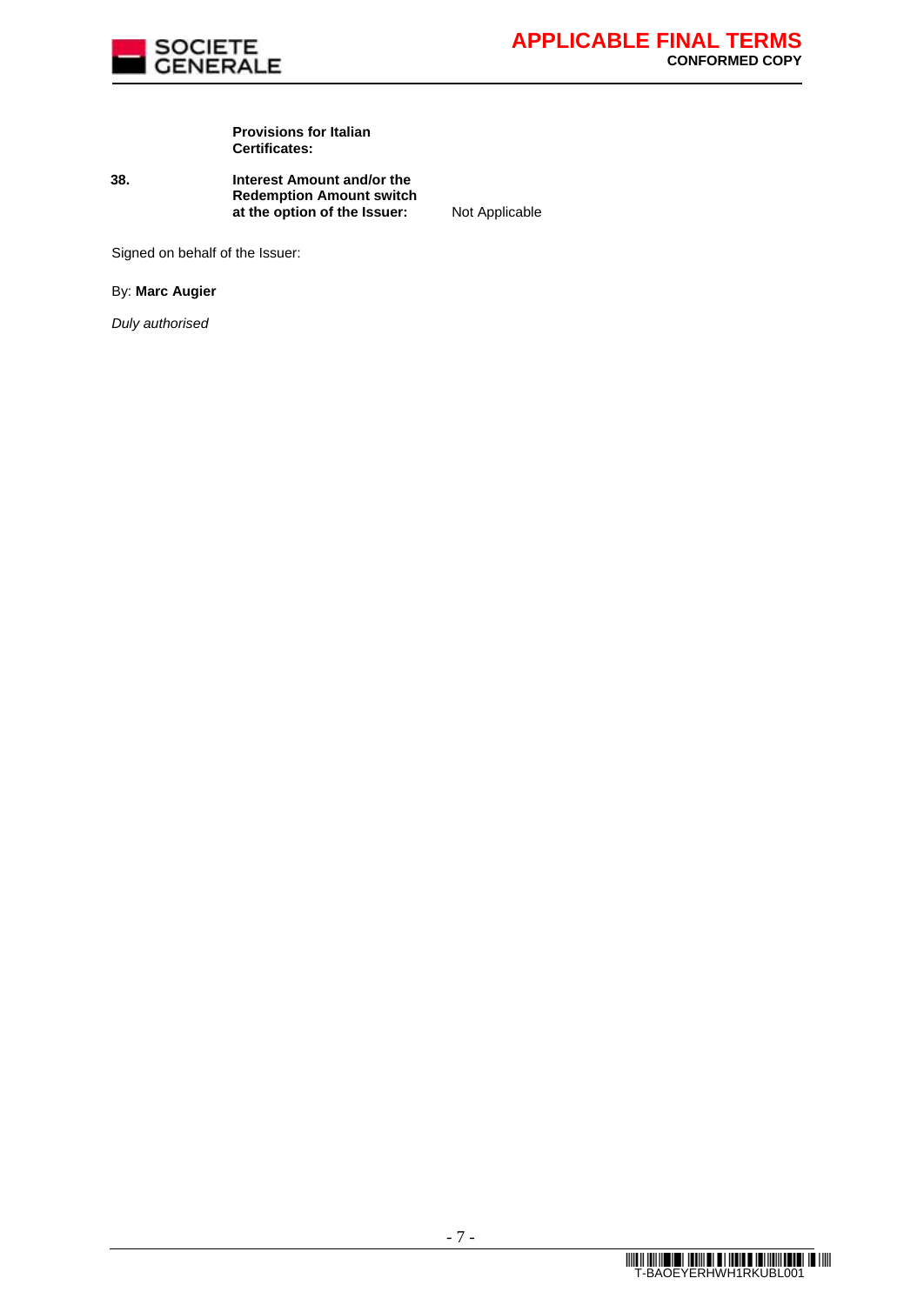

#### **PART B – OTHER INFORMATION**

### **1. LISTING AND ADMISSION TO TRADING**

- **(i) Listing:** Application will be made for the Notes to be listed on the regulated market of the Nasdaq OMX Stockholm AB, Sweden.
- **(ii) Admission to trading:** Application will be made for the Notes to be admitted to trading on the Regulated Market of the Nasdaq OMX Stockholm AB, Sweden, with effect from or as soon as practicable after the Issue Date.

**There can be no assurance that the listing and trading of the Notes will be approved with effect on the Issue Date or at all.**

- **(iii) Estimate of total expenses related to admission to Not Applicable**
- **(iv) Information required for Notes to be listed on SIX Swiss Not Applicable**

### **2. RATINGS**

The Notes to be issued have not been rated.

### **3. INTERESTS OF NATURAL AND LEGAL PERSONS INVOLVED IN THE ISSUE/OFFER**

Save for fees, if any, payable to the Dealer, and so far as the Issuer is aware, no person involved in the issue of the Notes has an interest material to the offer.

The Issuer and Société Générale expect to enter into hedging transactions in order to hedge the Issuer's obligations under the Notes. Should any conflicts of interest arise between (i) the responsibilities of Société Générale as Calculation Agent for the Notes and (ii) the responsibilities of Société Générale as counterparty to the above mentioned hedging transactions, the Issuer and Société Générale hereby represent that such conflicts of interest will be resolved in a manner which respects the interests of the Noteholders.

**4. REASONS FOR THE OFFER AND USE OF PROCEEDS, ESTIMATED NET PROCEEDS AND TOTAL EXPENSES**

**(i) Reasons for the offer and use of proceeds:** The net proceeds from each issue of Notes will be applied for the general financing purposes of the Société Générale Group, which include making a profit. **(ii) Estimated net proceeds:** Not Applicable **(iii) Estimated total Not Applicable**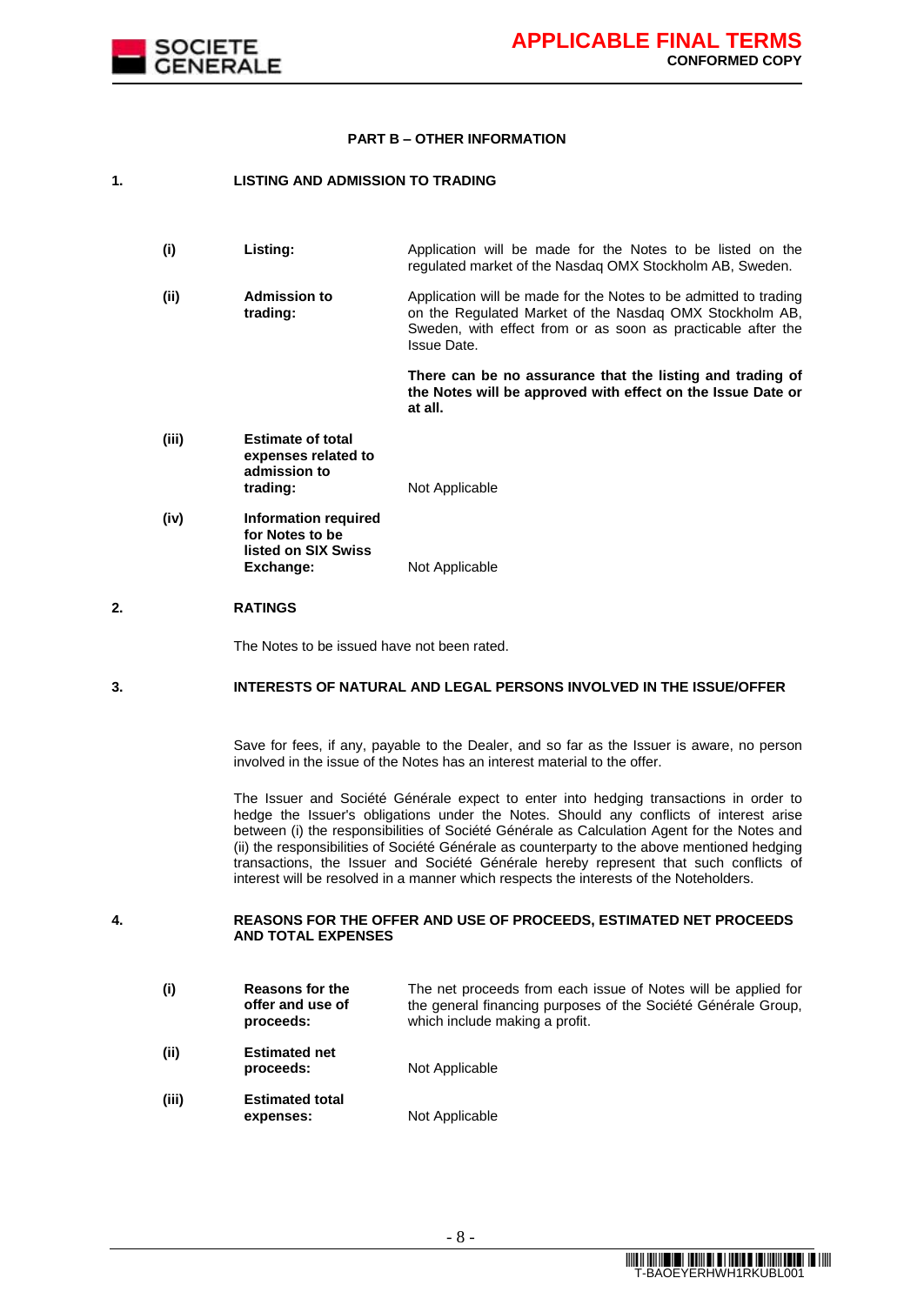

### **5. INDICATION OF YIELD** *(Fixed Rate Notes only)*

Not Applicable

**6. HISTORIC INTEREST RATES** *(Floating Rate Notes only)*

Not Applicable

### **7. PERFORMANCE AND EFFECT ON VALUE OF INVESTMENT**

#### **(i) PERFORMANCE OF FORMULA, EXPLANATION OF EFFECT ON VALUE OF INVESTMENT** *(Structured Notes only)*

The value of the Notes, the payment of a coupon amount on a relevant interest payment date to a Noteholder, the payment of an automatic early redemption amount on a relevant automatic early redemption date and the payment of a redemption amount to a Noteholder on the maturity date will depend on the performance of the underlying asset(s), on the relevant valuation date(s).

The value of the Notes is linked to the positive or negative performance of one or several underlying instrument(s) within the basket. The amounts to be paid are determined on the basis of the condition which is satisfied (or not) if the performance of one or several underlying instrument(s) within the basket is higher than or equal to a predefined barrier performance.

The Notes may provide for an automatic early redemption linked to a specific event. Therefore, this may prevent the Noteholders from benefitting from the performance of the underlying instrument(s) over the whole period initially envisaged.

The terms and conditions of the Notes may include provisions under which upon the occurrence of certain market disruptions delays in the settlement of the Notes may be incurred or certain modifications be made. Moreover, in case of occurrence of events affecting the underlying instrument(s), the terms and conditions of the Notes allow the Issuer to substitute the underlying instrument(s) by new underlying instrument(s), cease the exposure to the underlying asset(s) and apply a reference rate to the proceeds so obtained until the maturity date of the Notes, postpone the maturity date of the Notes, early redeem the Notes on the basis of the market value of these Notes, or deduct from any due amount the increase cost of hedging, and in each case without the consent of the Noteholders.

Payments (whether in respect of principal and/or interest and whether at maturity or otherwise) on the Notes are calculated by reference to certain underlying(s), the return of the Notes is based on changes in the value of the underlying(s), which may fluctuate. Potential investors should be aware that these Notes may be volatile and that they may receive no interest and may lose all or a substantial portion of their principal.

During the lifetime of the Notes, the market value of these Notes may be lower than the invested capital. Furthermore, an insolvency of the Issuer and/or the Guarantor may cause a total loss of the invested capital.

**The attention of the investors is drawn to the fact that they could sustain an entire or a partial loss of their investment.**

#### **(ii) PERFORMANCE OF RATE[S] OF EXCHANGE AND EXPLANATION OF EFFECT ON VALUE OF INVESTMENT** (*Dual Currency Notes only*)

Not Applicable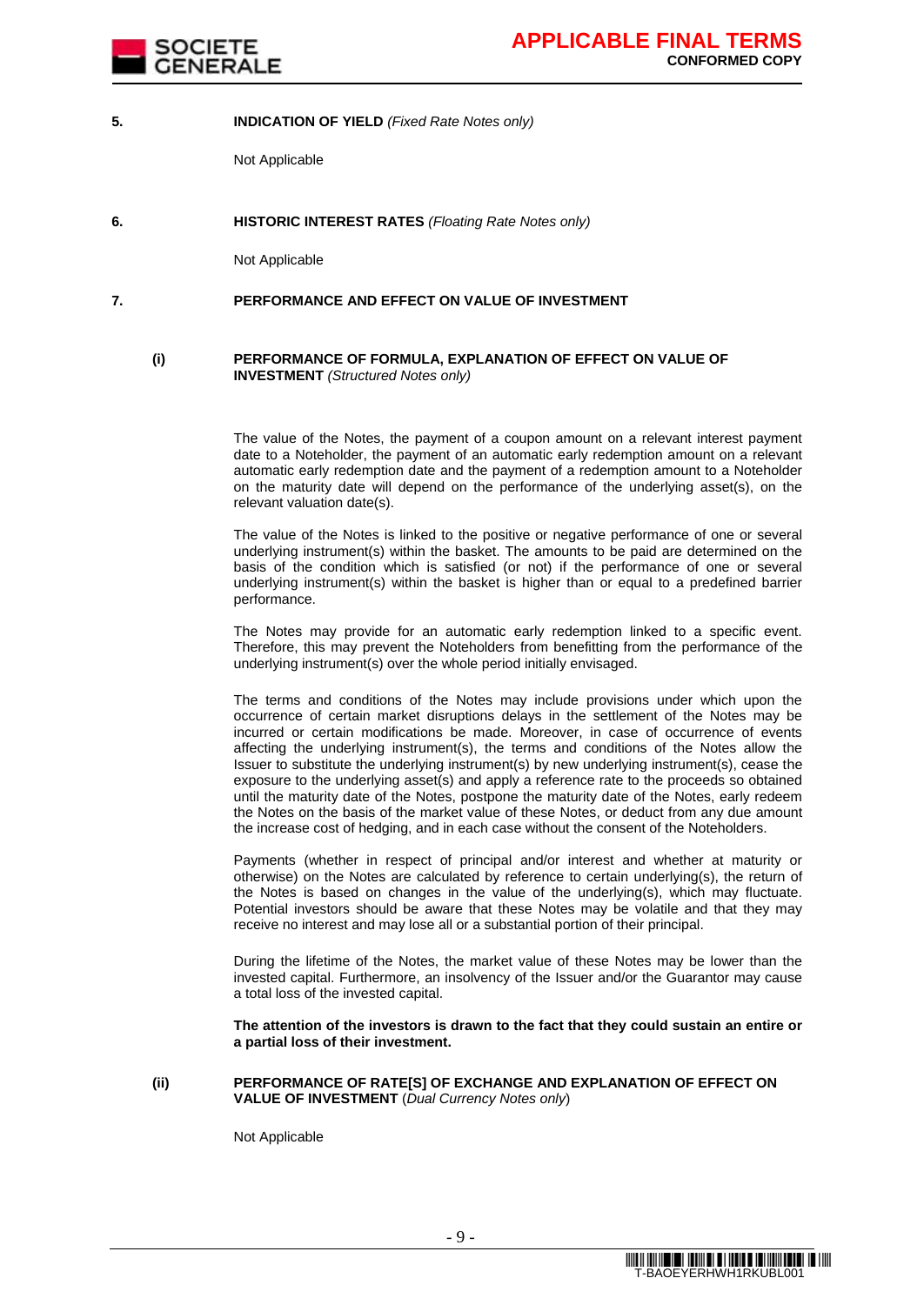

## **8. OPERATIONAL INFORMATION**

|    | (i)   | <b>Security</b><br>identification<br>code(s):                                                                                      |                                                                                                                                                                                                                                                                                                                        |
|----|-------|------------------------------------------------------------------------------------------------------------------------------------|------------------------------------------------------------------------------------------------------------------------------------------------------------------------------------------------------------------------------------------------------------------------------------------------------------------------|
|    |       | - ISIN Code:                                                                                                                       | SE0006994877                                                                                                                                                                                                                                                                                                           |
|    |       | - Common Code:                                                                                                                     | 121944162                                                                                                                                                                                                                                                                                                              |
|    | (ii)  | <b>Clearing System(s):</b>                                                                                                         | Swedish Central Security Depository & Clearing Organisation<br>(Euroclear Sweden) identification number: 556112-8074. The<br>Issuer and the Issuer Agent shall be entitled to obtain<br>information from registers maintained by Euroclear Sweden for<br>the purposes of performing their obligations under the Notes. |
|    | (iii) | Delivery:                                                                                                                          | Delivery against payment                                                                                                                                                                                                                                                                                               |
|    | (iv)  | <b>Calculation Agent:</b>                                                                                                          | Société Générale<br>Tour Société Générale<br>17 Cours Valmy<br>92987 Paris La Défense Cedex<br>France                                                                                                                                                                                                                  |
|    | (v)   | <b>Paying Agent(s):</b>                                                                                                            | Société Générale Bank&Trust<br>11, avenue Emile Reuter<br>2420 Luxembourg<br>Luxembourg                                                                                                                                                                                                                                |
|    |       |                                                                                                                                    | and                                                                                                                                                                                                                                                                                                                    |
|    |       |                                                                                                                                    | Nordea - Smålandsgatan 17, A213<br>- SE-105 71 Stockholm<br>Sweden                                                                                                                                                                                                                                                     |
|    | (vi)  | <b>Eurosystem eligibility</b><br>of the Notes:                                                                                     | No                                                                                                                                                                                                                                                                                                                     |
|    | (vii) | <b>Address and contact</b><br>details of Société<br>Générale for all<br>administrative<br>communications<br>relating to the Notes: | Société Générale<br>Tour Société Générale<br>17 Cours Valmy<br>92987 Paris La Défense Cedex<br>France<br>Name: Sales Support Services - Derivatives<br>Tel: +33 1 57 29 12 12 (Hotline)<br>Email: clientsupport-deai@sgcib.com                                                                                         |
| 9. |       | <b>DISTRIBUTION</b>                                                                                                                |                                                                                                                                                                                                                                                                                                                        |
|    | (i)   | <b>Method of</b><br>distribution:                                                                                                  | Non-syndicated                                                                                                                                                                                                                                                                                                         |
|    |       | - Dealer(s):                                                                                                                       | Société Générale<br>Tour Société Générale<br>17 Cours Valmy<br>92987 Paris La Défense Cedex<br>France                                                                                                                                                                                                                  |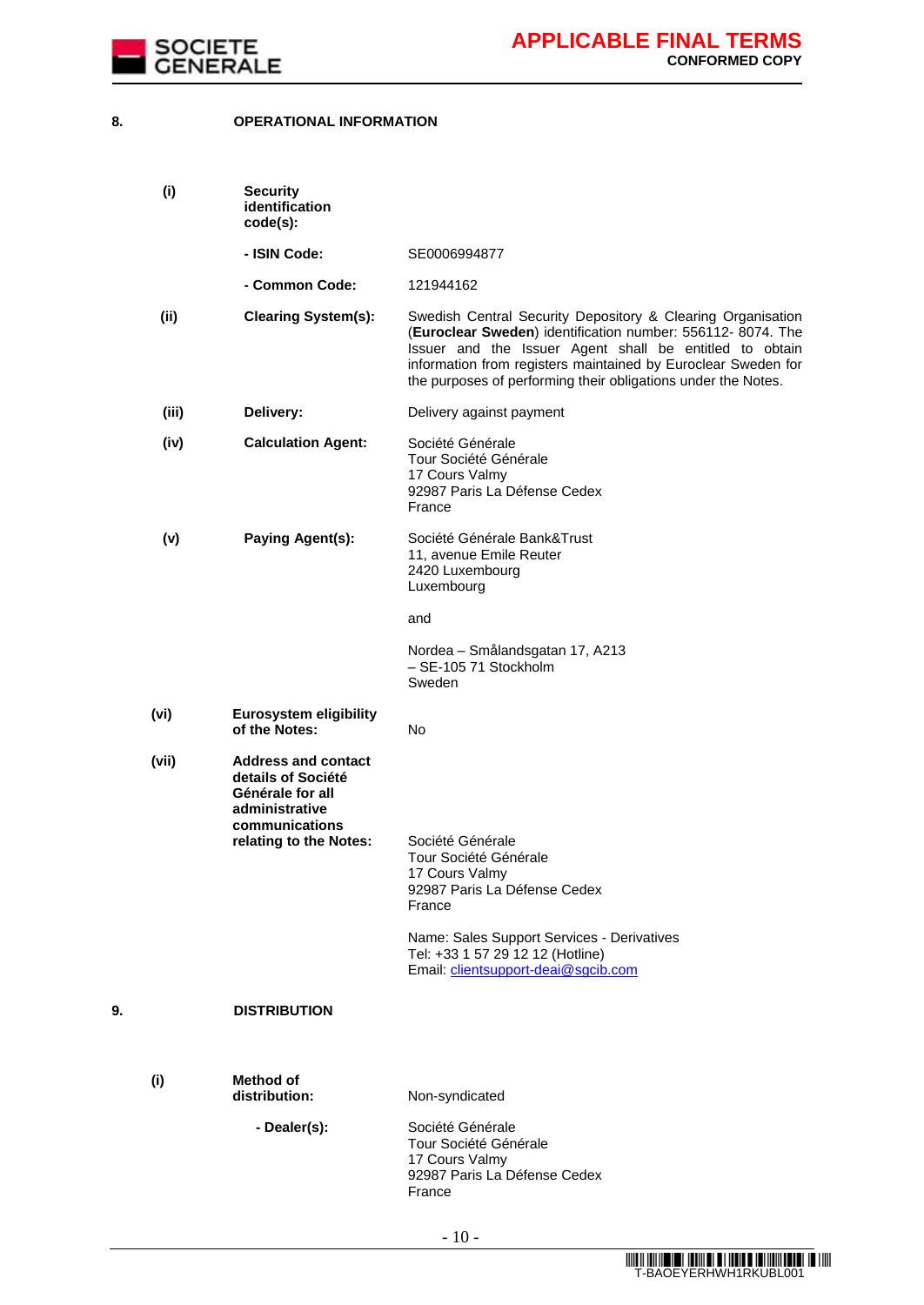

| (ii)  | Total commission and<br>concession:                                                                  | There is no commission and/or concession paid by the Issuer to<br>the Dealer or the Managers.                                                                                                                                                                                                                                                                                                                                                                                                                                                                                                                                                     |
|-------|------------------------------------------------------------------------------------------------------|---------------------------------------------------------------------------------------------------------------------------------------------------------------------------------------------------------------------------------------------------------------------------------------------------------------------------------------------------------------------------------------------------------------------------------------------------------------------------------------------------------------------------------------------------------------------------------------------------------------------------------------------------|
|       |                                                                                                      | Société Générale shall pay to the person(s) mentioned below<br>(each an "Interested Party") the following remunerations for<br>the services provided by such Interested Party to Société<br>Générale in the capacity set out below:                                                                                                                                                                                                                                                                                                                                                                                                               |
|       |                                                                                                      | to Skandiabanken AB as distributor an annual average<br>remuneration (calculated on the basis of the term of the Notes)<br>of up to 1% of the amount of Notes effectively placed.                                                                                                                                                                                                                                                                                                                                                                                                                                                                 |
| (iii) | <b>TEFRA rules:</b>                                                                                  | Not Applicable                                                                                                                                                                                                                                                                                                                                                                                                                                                                                                                                                                                                                                    |
| (iv)  | <b>Permanently</b><br><b>Restricted Notes:</b>                                                       | Yes                                                                                                                                                                                                                                                                                                                                                                                                                                                                                                                                                                                                                                               |
| (v)   | <b>Non-exempt Offer:</b>                                                                             | A Non-exempt offer of the Notes may be made by the Dealer<br>and any Initial Authorised Offeror below mentioned, any<br>Additional Authorised Offeror, the name and address of whom<br>the<br>published<br>on<br>website<br>of<br>the<br>will<br>be<br><b>Issuer</b><br>(http://prospectus.socgen.com)<br>and<br>other<br>financial<br>any<br>intermediaries to whom the Issuer gives a General Consent<br>(the General Authorised<br>Offerors) in the public offer<br>jurisdiction(s) (Public Offer Jurisdiction(s)) during the offer<br>period (Offer Period) as specified in the paragraph "Public<br>Offers in European Economic Area" below. |
|       | - Individual Consent /<br>Name(s) and<br>addresse(s) of any<br><b>Initial Authorised</b><br>Offeror: | Applicable / Skandiabanken AB<br>Lindhagensgatan 86, SE-106 55<br>Stockholm, Sweden                                                                                                                                                                                                                                                                                                                                                                                                                                                                                                                                                               |
|       | - General Consent/<br>Other conditions to<br>consent:                                                | Applicable                                                                                                                                                                                                                                                                                                                                                                                                                                                                                                                                                                                                                                        |
| 10.   |                                                                                                      | <b>PUBLIC OFFERS IN EUROPEAN ECONOMIC AREA</b>                                                                                                                                                                                                                                                                                                                                                                                                                                                                                                                                                                                                    |
|       | <b>Public Offer</b><br>Jurisdiction(s):                                                              | Sweden                                                                                                                                                                                                                                                                                                                                                                                                                                                                                                                                                                                                                                            |
|       | - Offer Period:                                                                                      | From 20/04/2015 to 22/05/2015                                                                                                                                                                                                                                                                                                                                                                                                                                                                                                                                                                                                                     |
|       | - Offer Price:                                                                                       | The Notes will be offered at the Issue Price increased by fees, if<br>any, as mentioned below.                                                                                                                                                                                                                                                                                                                                                                                                                                                                                                                                                    |
|       | - Conditions to<br>which the offer is<br>subject:                                                    | Offers of the Notes are conditional on their issue and, on any<br>additional conditions set out in the standard terms of business<br>of the financial intermediaries, notified to investors by such<br>relevant financial intermediaries.                                                                                                                                                                                                                                                                                                                                                                                                         |
|       |                                                                                                      | The Issuer reserves the right to close the Offer Period prior to<br>its stated expiry for any reason.                                                                                                                                                                                                                                                                                                                                                                                                                                                                                                                                             |
|       |                                                                                                      | The Issuer reserves the right to withdraw the offer and cancel<br>the issuance of the Notes for any reason at any time on or prior<br>to the Issue Date. For the avoidance of doubt, if any application<br>has been made by a potential investor and the Issuer exercises<br>such right, no potential investor shall be entitled to subscribe or                                                                                                                                                                                                                                                                                                  |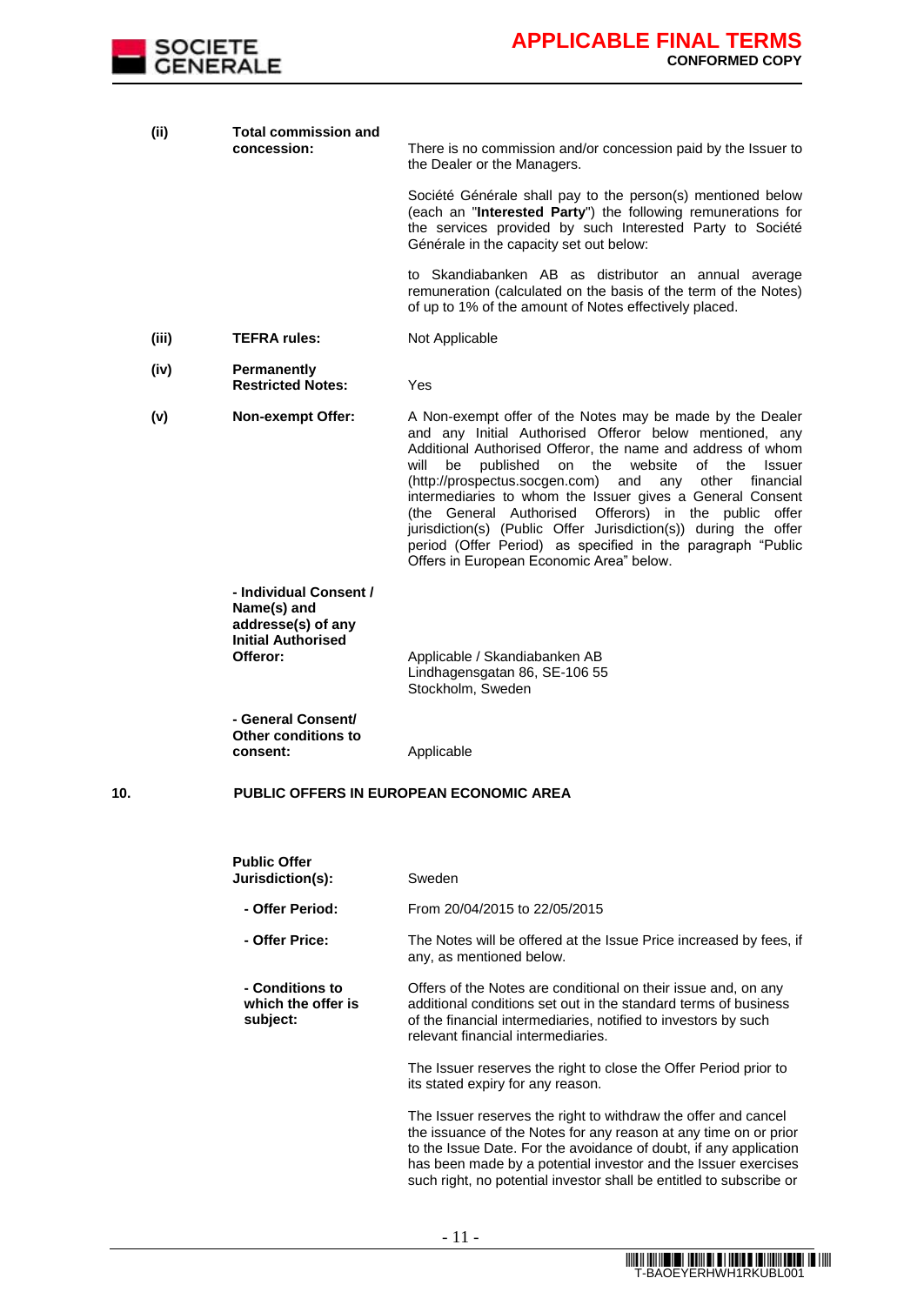

otherwise acquire the Notes.

In each case, a notice to the investors on the early termination or the withdrawal, as applicable, will be published on the website of the Issuer (http://prospectus.socgen.com).

**- Description of the application process:** The distribution activity will be carried out in accordance with the financial intermediary's usual procedures. Prospective investors will not be required to enter into any contractual arrangements directly with the Issuer in relation to the subscription of the Notes.

**- Description of possibility to reduce subscriptions and manner for refunding excess amount paid by applicants:** Not Applicable

**- Details of the minimum and/or maximum amount of** 

**- Details of the** 

**- Manner and date in which results of the offer are to be made** 

**Notes:**

**public:**

**- Procedure for exercise of any right of pre-emption, negotiability of subscription rights and treatment of subscription rights** 

**application:** Minimum amount of application : SEK 10 000 (i.e. 1 Note)

**method and time limits for paying up and delivering the**  The Notes will be issued on the Issue Date against payment to the Issuer of the net subscription moneys. However, the settlement and delivery of the Notes will be executed through the Dealer mentioned above. Investors will be notified by the relevant financial intermediary of their allocations of Notes and the settlement arrangements in respect thereof.

> Publication on the website of the Issuer (http://prospectus.socgen.com) and in a daily newspaper of general circulation in the relevant place(s) of listing and/or public offer at the end of the subscription period if required by local regulation.

**not exercised:** Not Applicable

**- Whether tranche(s) has/have been reserved for certain** 

**- Process for notification to applicants of the amount allotted and the indication whether dealing may begin before notification is made:** Not Applicable

**- Amount of any expenses and taxes specifically charged to the subscriber or purchaser:**

**Not Applicable** 

Taxes charged in connection with the subscription, transfer, purchase or holding of the Notes must be paid by the Noteholders and neither the Issuer nor the Guarantor shall have any obligation in relation thereto; in that respect, Noteholders shall consult professional tax advisers to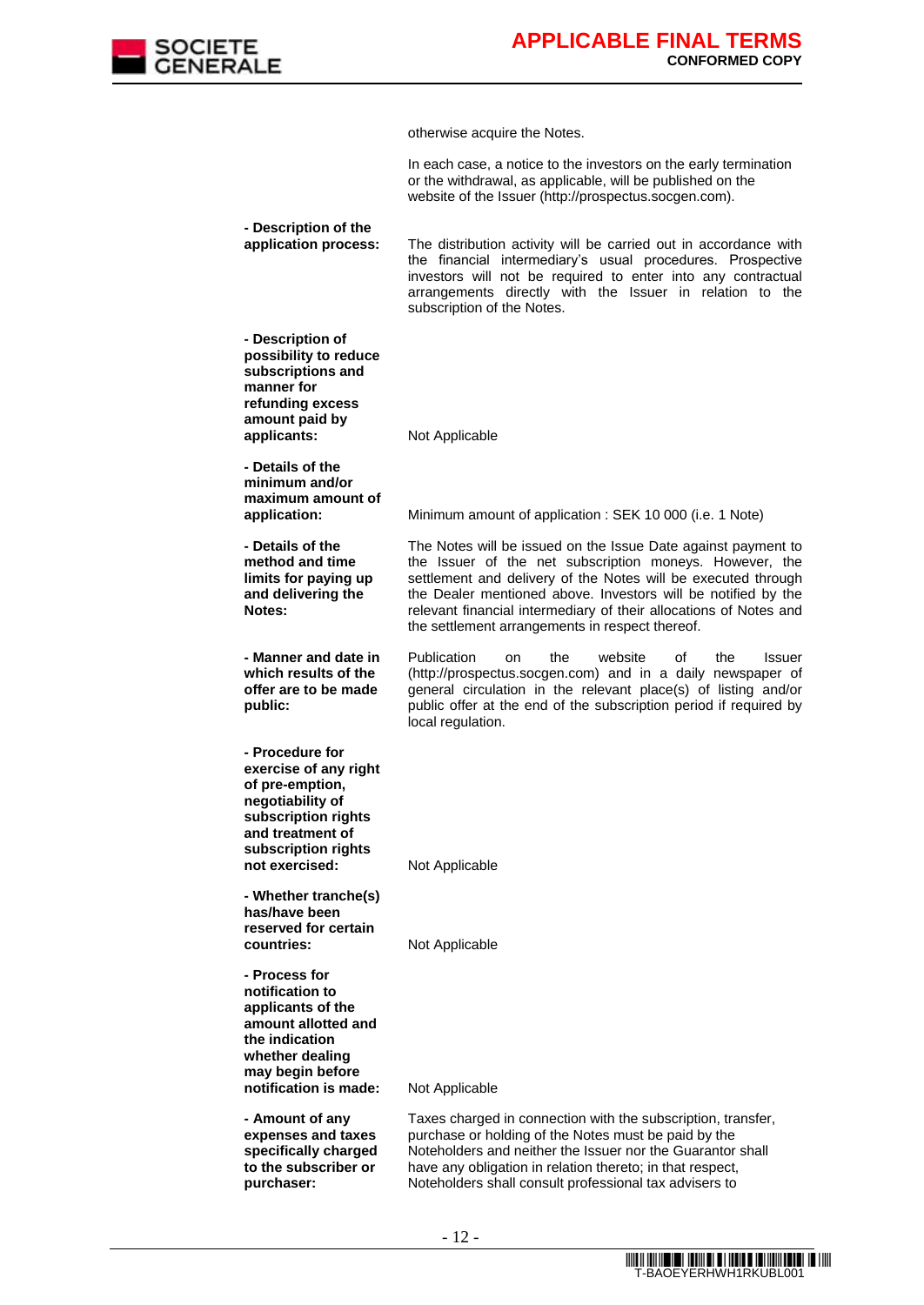

determine the tax regime applicable to their own situation. The Noteholders shall also consult the Taxation section in the Base Prospectus.

Subscription fees or purchase fees: up to 2% of Issue Price per Note, paid by the purchaser to Skandiabanken AB or an agent appointed by Skandiabanken AB.

## **11. ADDITIONAL INFORMATION**

| <b>Minimum Investment</b>   |                                  |
|-----------------------------|----------------------------------|
| in the Notes:               | SEK 10 000 ( <i>i.e.</i> 1 Note) |
| <b>Minimum Trading Lot:</b> | SEK 10 000 (i.e. 1 Note)         |

### **12. PUBLIC OFFERS IN OR FROM SWITZERLAND**

Not Applicable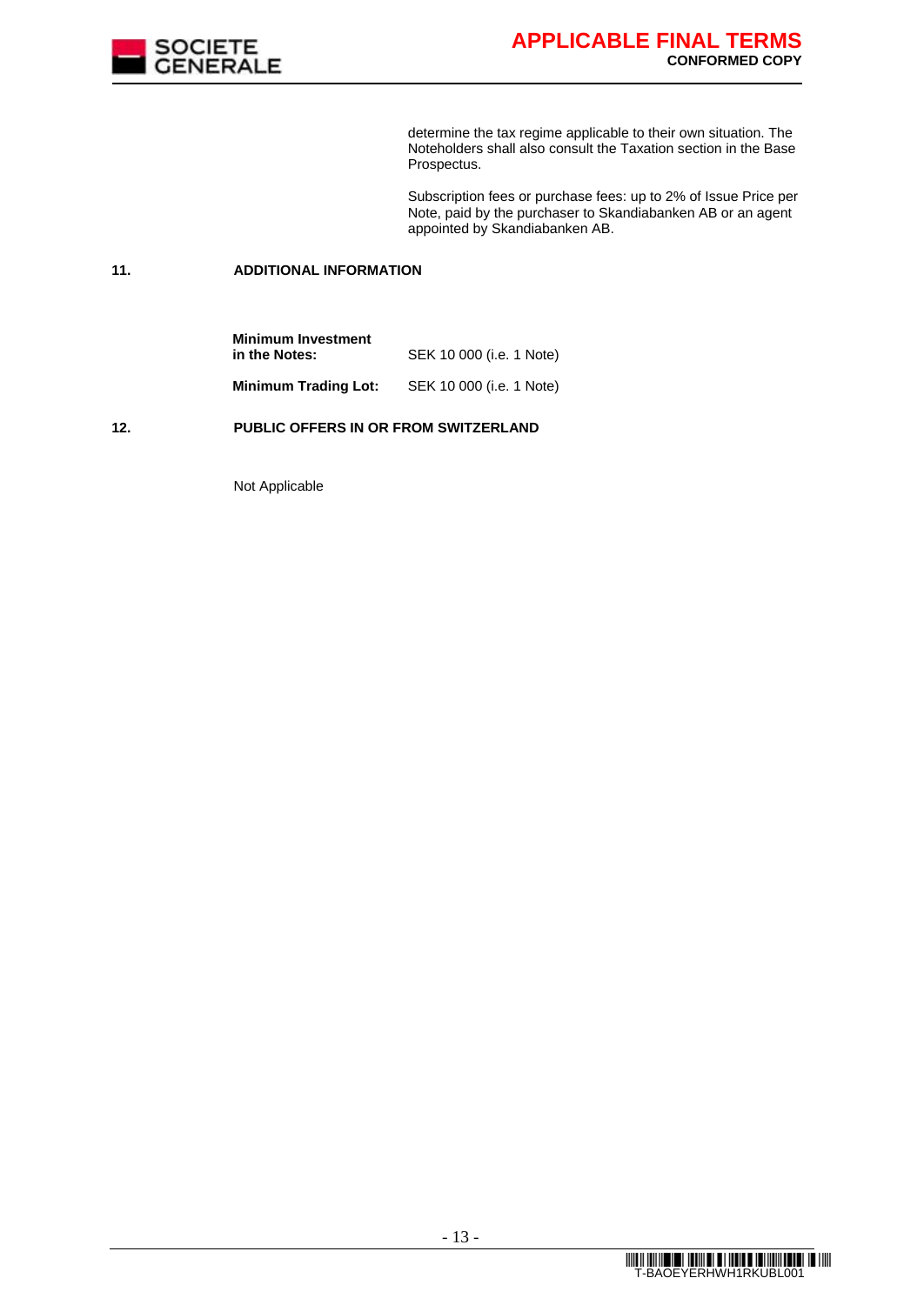

### **ISSUE SPECIFIC SUMMARY**

|     | Section A - Introduction and warnings                         |                                                                                                                                                                                                                                                                                                                                                                                                                                                                                                                                                                                                                                                                                                                                                                                                                                                                                                                                                         |
|-----|---------------------------------------------------------------|---------------------------------------------------------------------------------------------------------------------------------------------------------------------------------------------------------------------------------------------------------------------------------------------------------------------------------------------------------------------------------------------------------------------------------------------------------------------------------------------------------------------------------------------------------------------------------------------------------------------------------------------------------------------------------------------------------------------------------------------------------------------------------------------------------------------------------------------------------------------------------------------------------------------------------------------------------|
| A.1 | Warning                                                       | This summary must be read as an introduction to the Base Prospectus.                                                                                                                                                                                                                                                                                                                                                                                                                                                                                                                                                                                                                                                                                                                                                                                                                                                                                    |
|     |                                                               | Any decision to invest in the Notes should be based on a consideration of<br>the Base Prospectus.                                                                                                                                                                                                                                                                                                                                                                                                                                                                                                                                                                                                                                                                                                                                                                                                                                                       |
|     |                                                               | Where a claim relating to the information contained in the Base Prospectus<br>is brought before a court, the plaintiff investor might, under the national<br>legislation of the Member States, have to bear the costs of translating the<br>Base Prospectus before the legal proceedings are initiated.                                                                                                                                                                                                                                                                                                                                                                                                                                                                                                                                                                                                                                                 |
|     |                                                               | Civil liability attaches only to those persons who have tabled this summary,<br>including any translation thereof, but only if the summary is misleading,<br>inaccurate or inconsistent when read together with the other parts of the<br>Base Prospectus or it does not provide, when read together with the other<br>parts of this Base Prospectus, key information in order to aid investors when<br>considering whether to invest in the Notes.                                                                                                                                                                                                                                                                                                                                                                                                                                                                                                     |
| A.2 | <b>Consent to the use</b><br>of the Base<br><b>Prospectus</b> | The Issuer consents to the use of this Base Prospectus in connection with a<br>resale or placement of Notes in circumstances where a prospectus is<br>required to be published under the Prospectus Directive (a Non-exempt<br>Offer) subject to the following conditions:                                                                                                                                                                                                                                                                                                                                                                                                                                                                                                                                                                                                                                                                              |
|     |                                                               | - the consent is only valid during the offer period from 20/04/2015<br>to<br>22/05/2015 (the Offer Period);                                                                                                                                                                                                                                                                                                                                                                                                                                                                                                                                                                                                                                                                                                                                                                                                                                             |
|     |                                                               | - the consent given by the Issuer for the use of the Base Prospectus to<br>make the Non-exempt Offer is an individual consent (an Individual<br>Consent) in respect of Skandiabanken AB Lindhagensgatan 86, SE-106 55<br>Stockholm, Sweden (the Initial Authorised Offeror) and if the Issuer<br>appoints any additional financial intermediaries after 16/04/2015 and<br>publishes details of them on its website http://prospectus.socgen.com, each<br>financial intermediary whose details are so published (each an Additional<br>Authorised Offeror); and a general consent (a General Consent) in<br>respect of any financial intermediary who published on its website that it will<br>make the Non-exempt Offer of the Notes on the basis of the General<br>Consent given by the Issuer and by such publication, any such financial<br>intermediary (each a General Authorised Offeror) undertakes to comply<br>with the following obligations: |
|     |                                                               | (a)<br>it acts in accordance with all applicable laws, rules, regulations and<br>guidance (including from any regulatory body) applicable to the Non-exempt<br>Offer of the Notes in the Public Offer Jurisdiction, in particular the law<br>implementing the Markets in Financial Instruments Directive (Directive<br>2004/39/EC) as amended from time to time (hereinafter the Rules) and<br>makes sure that (i) any investment advice in the Notes by any person is<br>appropriate, (ii) the<br>information to potential investor including the<br>information relating to any expenses (and any commissions or benefits of<br>any kind) received or paid by this General Authorised Offeror under the offer<br>of the Notes is fully and clearly disclosed;                                                                                                                                                                                         |
|     |                                                               | it complies with the restrictions set out under the section headed<br>(b)<br>"Subscription, Sale and Transfer Restrictions" in the Base Prospectus<br>related to the Public Offer Jurisdiction as if it acted as a Dealer in the Public<br>Offer Jurisdiction;                                                                                                                                                                                                                                                                                                                                                                                                                                                                                                                                                                                                                                                                                          |
|     |                                                               | it complies with the Rules relating to anti-money laundering, anti-<br>(c)<br>bribery and "know your customer" rules; it retains investor identification<br>records for at least the minimum period required under applicable Rules,<br>and shall, if so requested, make such records available to the relevant<br>Issuer and/or the relevant Dealer or directly to the competent authorities<br>with jurisdiction over the relevant Issuer and/or the relevant Dealer in order<br>to enable the relevant Issuer and/or the relevant Dealer to comply with anti-                                                                                                                                                                                                                                                                                                                                                                                        |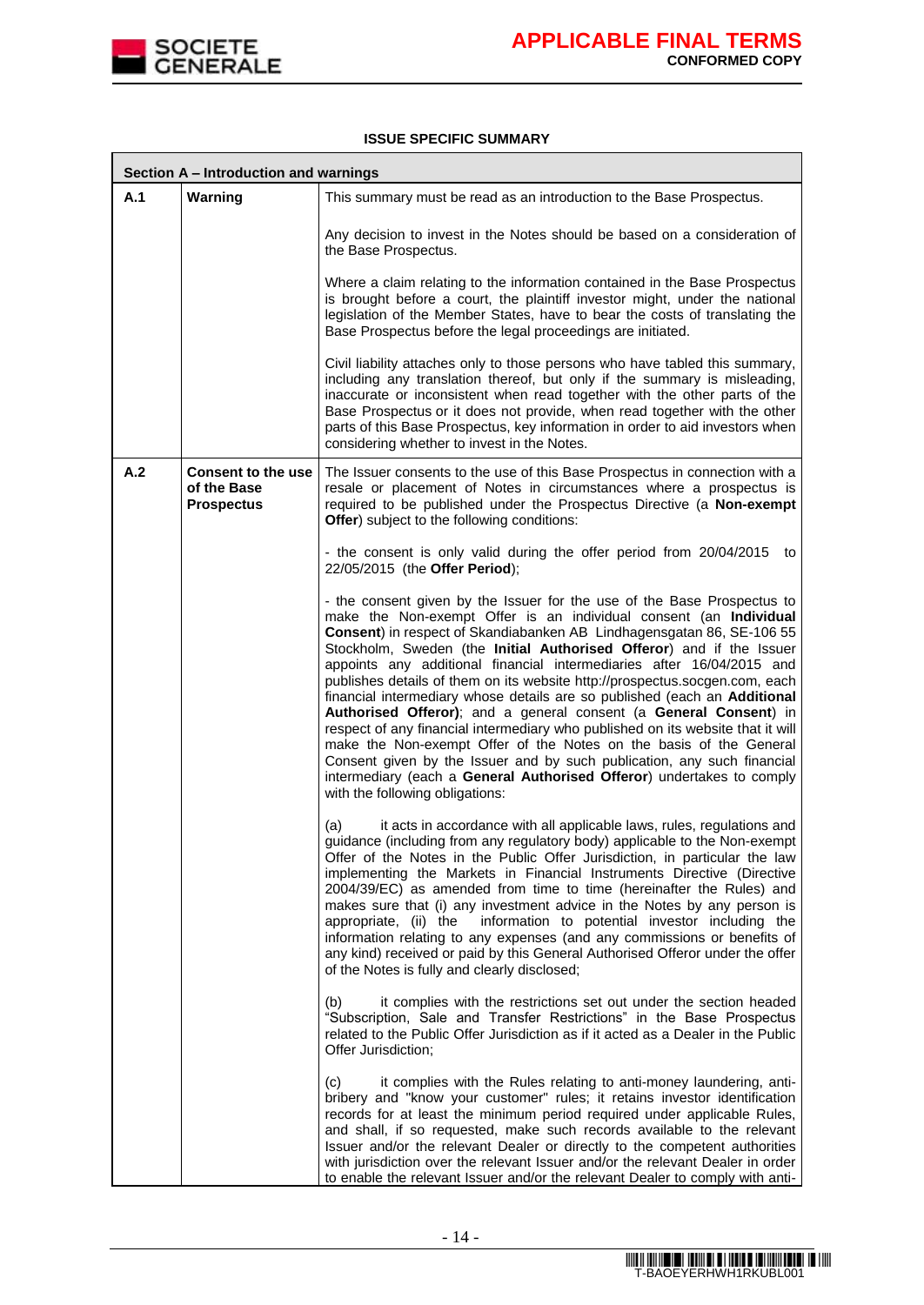

|  | money laundering, anti-bribery and "know your customer" rules applying to<br>the relevant Issuer and/or the relevant Dealer;                                                                                                                                                                                                                                                                                                                  |
|--|-----------------------------------------------------------------------------------------------------------------------------------------------------------------------------------------------------------------------------------------------------------------------------------------------------------------------------------------------------------------------------------------------------------------------------------------------|
|  | it does not, directly or indirectly, cause the Issuer or the relevant<br>(d)<br>Dealers to breach any Rule or any requirement to obtain or make any filing.<br>authorisation or consent in any jurisdiction;                                                                                                                                                                                                                                  |
|  | it commits itself to indemnify the relevant Issuer, the Guarantor (if<br>(e)<br>applicable) and the relevant Dealer, Société Générale and each of its<br>affiliates for any damage, loss, expense, claim, request or loss and fees<br>(including reasonably fees from law firms) incurred by one of its entities<br>because of, or in relation with, the non-respect by this General Authorised<br>Offeror of any of these obligations above; |
|  | acknowledges that its commitment to respect the obligations above<br>(f)<br>is governed by English law and agrees that any related dispute be brought<br>before the English courts.                                                                                                                                                                                                                                                           |
|  | Any General Authorised Offeror who wishes to use the Base<br>Prospectus for an Non-Exempt Offer of Notes in accordance with this<br>General Consent and the related conditions is required, during the<br>time of the relevant Offer Period, to publish on its website that it uses<br>the Base Prospectus for such Non-exempt Offer in accordance with<br>this General Consent and the related conditions.                                   |
|  | - the consent only extends to the use of this Base Prospectus to make Non-<br>exempt Offers of the Notes in Sweden.                                                                                                                                                                                                                                                                                                                           |
|  | The information relating to the conditions of the Non-exempt Offer<br>shall be provided to the investors by any Initial Authorised Offeror and<br>any General Authorised Offeror where the offer will be made.                                                                                                                                                                                                                                |

|                  | Section B - Issuer and Guarantor                                                          |                                                                                                                                                                                                                                                                                                                                                                                                                                                                                                                                      |  |  |
|------------------|-------------------------------------------------------------------------------------------|--------------------------------------------------------------------------------------------------------------------------------------------------------------------------------------------------------------------------------------------------------------------------------------------------------------------------------------------------------------------------------------------------------------------------------------------------------------------------------------------------------------------------------------|--|--|
| B.1              | <b>Legal and</b><br>commercial name<br>of the issuer                                      | SG Issuer (or the Issuer)                                                                                                                                                                                                                                                                                                                                                                                                                                                                                                            |  |  |
| B.2              | Domicile, legal<br>form, legislation<br>and country of<br>incorporation                   | Domicile: 33, boulevard Prince Henri, L-1724 Luxembourg, Luxembourg.<br>Legal form: Public limited liability company (société anonyme).<br>Legislation under which the Issuer operates: Luxembourg law.<br>Country of incorporation: Luxembourg.                                                                                                                                                                                                                                                                                     |  |  |
| B.4 <sub>b</sub> | <b>Known trends</b><br>affecting the issuer<br>and the industries<br>in which it operates | The Issuer expects to continue its activity in accordance with its corporate<br>objects over the course of 2015.                                                                                                                                                                                                                                                                                                                                                                                                                     |  |  |
| B.5              | Description of the<br>Issuer's group and<br>the issuer's<br>position within the<br>group  | The Group offers a wide range of advisory services and tailored financial<br>solutions to individual customers, large corporate and institutional investors.<br>The Group relies on three complementary core businesses:<br>• French Retail Banking;<br>• International Retail Banking, Financial Services and Insurance and<br>• Corporate and Investment Banking, Private Banking, Asset and Wealth<br>Management and Securities Services.<br>The Issuer is a subsidiary of the Société Générale Group and has no<br>subsidiaries. |  |  |
| <b>B.9</b>       | <b>Figure of profit</b><br>forecast or                                                    | Not applicable. The Issuer does not make any figure of profit forecast or<br>estimate.                                                                                                                                                                                                                                                                                                                                                                                                                                               |  |  |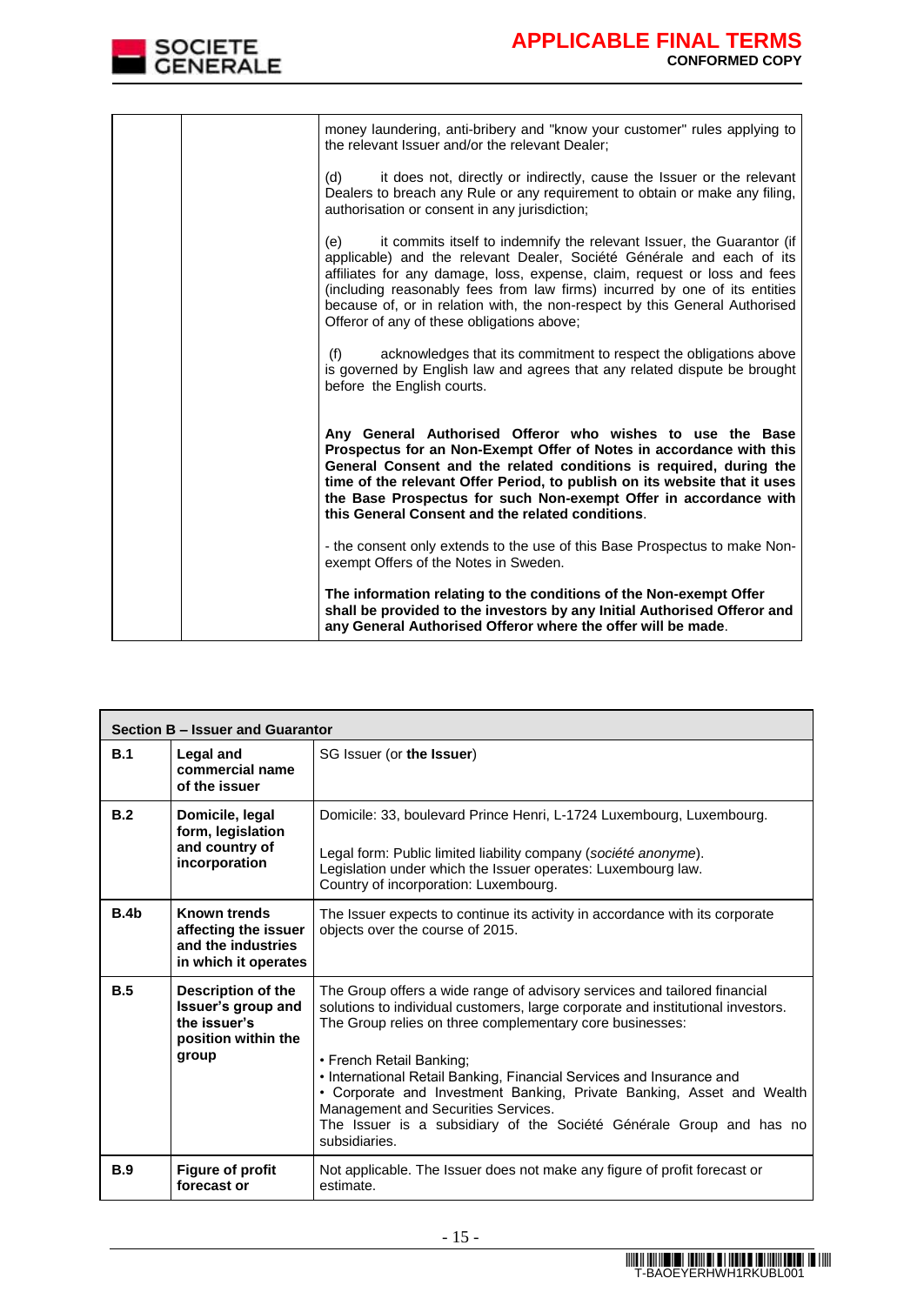

|             | estimate of the<br>issuer                                                                                                                                      |                                                                                                                                                                                                                                                                                                                                                                               |                 |                 |                                 |         |
|-------------|----------------------------------------------------------------------------------------------------------------------------------------------------------------|-------------------------------------------------------------------------------------------------------------------------------------------------------------------------------------------------------------------------------------------------------------------------------------------------------------------------------------------------------------------------------|-----------------|-----------------|---------------------------------|---------|
| <b>B.10</b> | Nature of any<br>qualifications in<br>the audit report on<br>the historical<br>financial<br>information                                                        | Not applicable. The audit reports do not include any qualification.                                                                                                                                                                                                                                                                                                           |                 |                 |                                 |         |
| <b>B.12</b> | <b>Selected historical</b>                                                                                                                                     |                                                                                                                                                                                                                                                                                                                                                                               |                 |                 |                                 |         |
|             | key financial<br>information<br>regarding the                                                                                                                  | (in $K \in \mathbb{R}$ )                                                                                                                                                                                                                                                                                                                                                      | 30 June<br>2014 | 30 June<br>2013 | 31 December 31 December<br>2013 | 2012    |
|             | <b>issuer</b>                                                                                                                                                  | Operating<br><b>Revenues</b>                                                                                                                                                                                                                                                                                                                                                  | 60 795          | 31 4 83         | 109 588                         | 6805    |
|             |                                                                                                                                                                | Profit<br>from<br>operations                                                                                                                                                                                                                                                                                                                                                  | 193             | 212             | 482                             | 5 2 3 3 |
|             |                                                                                                                                                                | Profit<br>from<br>continuing<br>operations                                                                                                                                                                                                                                                                                                                                    | 193             | 212             | 482                             | 5 2 3 3 |
|             |                                                                                                                                                                | <b>Total Assets</b>                                                                                                                                                                                                                                                                                                                                                           | 33 747 468      | 10 048 495      | 21 349 619                      | 447 087 |
|             | <b>No Material</b><br>adverse change in<br>the prospects of<br>the issuer since the<br>date of its last<br>published audited<br>financial<br><b>statements</b> | There has been no material adverse change in the prospects of the Issuer<br>since 31 December 2013.                                                                                                                                                                                                                                                                           |                 |                 |                                 |         |
|             | Significant<br>changes in the<br>financial or trading<br>position<br>subsequent to the<br>period covered by<br>the historical<br>financial<br>information      | Not Applicable. There has been no significant change in the Issuer's financial<br>or trading position of the Issuer since 30 June 2014.                                                                                                                                                                                                                                       |                 |                 |                                 |         |
| <b>B.13</b> | <b>Recent events</b><br>particular to the<br>issuer which are to<br>a material extent<br>relevant to the<br>evaluation of the<br><b>Issuer's solvency</b>      | Not Applicable. There has been no recent event particular to the Issuer which<br>is to a material extent relevant to the evaluation of the Issuer's solvency.                                                                                                                                                                                                                 |                 |                 |                                 |         |
| <b>B.14</b> | <b>Statement as to</b><br>whether the issuer<br>is dependent upon<br>other entities<br>within the group                                                        | See Element B.5 above for the Issuers' position within the Group.<br>SG Issuer is dependent upon Société Générale Bank & Trust within the Group.                                                                                                                                                                                                                              |                 |                 |                                 |         |
| <b>B.15</b> | Description of the<br>issuer's principal<br>activities                                                                                                         | The principal activity of SG Issuer is raising finance by the issuance of debt<br>securities designed to be placed to institutional customers or retail customers<br>through the distributors associated with Société Générale. The financing<br>obtained through the issuance of such debt securities is then lent to Société<br>Générale and to other members of the Group. |                 |                 |                                 |         |
| <b>B.16</b> | To the extent<br>known to the                                                                                                                                  | SG Issuer is a 100 per cent. owned subsidiary of Société Générale Bank &<br>Trust S.A. which is itself a 100 per cent. owned subsidiary of Société Générale                                                                                                                                                                                                                   |                 |                 |                                 |         |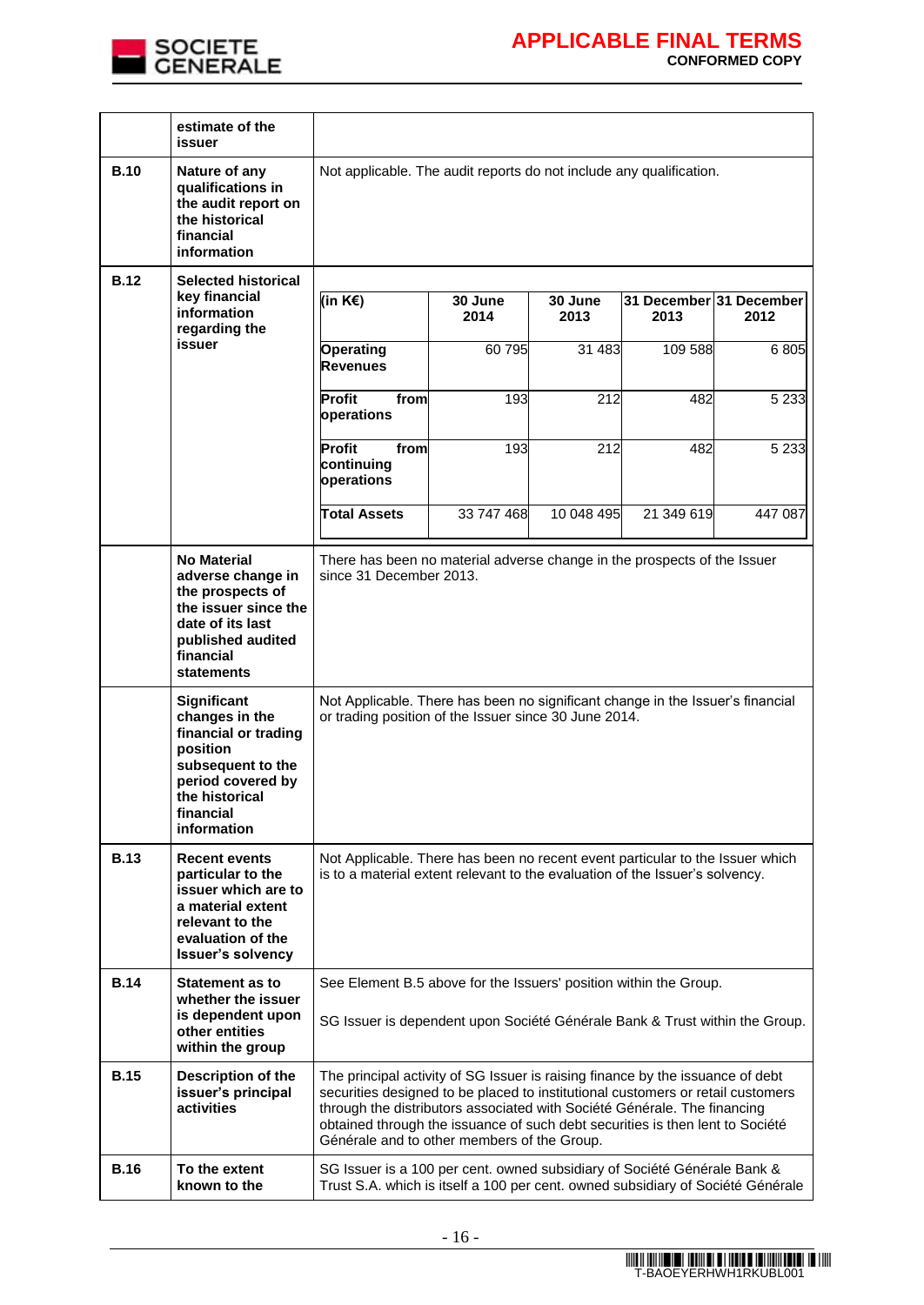

|             | issuer, whether the<br>issuer is directly or<br>indirectly owned or<br>controlled and by<br>whom, and nature<br>of such control                 | and is a fully consolidated company.                                                                                                                                                                                                                                                                                                                                                                                                                                                                                                                                                                                                                                                                                                                                                                                                                                                                                                                                                                                                                                                                                                                                                                                                                                                                                                                                                                                                                                                                                                                                                                                                                                                                                                                                                                                                                                                                                                                                                                                                                                                                                                                                                                                                                                                                                                                                                                                                                                                                                                                                                                                                                                                                                                                                                                                                                                                                                                                                                                                                                                                                                                                                 |
|-------------|-------------------------------------------------------------------------------------------------------------------------------------------------|----------------------------------------------------------------------------------------------------------------------------------------------------------------------------------------------------------------------------------------------------------------------------------------------------------------------------------------------------------------------------------------------------------------------------------------------------------------------------------------------------------------------------------------------------------------------------------------------------------------------------------------------------------------------------------------------------------------------------------------------------------------------------------------------------------------------------------------------------------------------------------------------------------------------------------------------------------------------------------------------------------------------------------------------------------------------------------------------------------------------------------------------------------------------------------------------------------------------------------------------------------------------------------------------------------------------------------------------------------------------------------------------------------------------------------------------------------------------------------------------------------------------------------------------------------------------------------------------------------------------------------------------------------------------------------------------------------------------------------------------------------------------------------------------------------------------------------------------------------------------------------------------------------------------------------------------------------------------------------------------------------------------------------------------------------------------------------------------------------------------------------------------------------------------------------------------------------------------------------------------------------------------------------------------------------------------------------------------------------------------------------------------------------------------------------------------------------------------------------------------------------------------------------------------------------------------------------------------------------------------------------------------------------------------------------------------------------------------------------------------------------------------------------------------------------------------------------------------------------------------------------------------------------------------------------------------------------------------------------------------------------------------------------------------------------------------------------------------------------------------------------------------------------------------|
| <b>B.18</b> | Nature and scope<br>of the guarantee                                                                                                            | The Notes are unconditionally and irrevocably guaranteed by Société<br>Générale (the Guarantor) pursuant to the Guarantee dated 28 October 2014.<br>The Guarantee constitutes a direct, unconditional, unsecured and general<br>obligation of the Guarantor and ranks and will rank pari passu with all other<br>existing and future direct, unconditional, unsecured and general obligations of<br>the Guarantor, including those in respect of deposits.                                                                                                                                                                                                                                                                                                                                                                                                                                                                                                                                                                                                                                                                                                                                                                                                                                                                                                                                                                                                                                                                                                                                                                                                                                                                                                                                                                                                                                                                                                                                                                                                                                                                                                                                                                                                                                                                                                                                                                                                                                                                                                                                                                                                                                                                                                                                                                                                                                                                                                                                                                                                                                                                                                           |
| <b>B.19</b> | <b>Information about</b><br>the guarantor as if<br>it were the issuer<br>of the same type of<br>security that is<br>subject of the<br>guarantee | The information about Société Générale as if it were the Issuer of the same<br>type of Notes that is subject of the Guarantee is set out in accordance with<br>Elements B.19 / B.1, B.19 / B.2, B.19 / B.4b, B.19 / B.5, B.19 / B.9, B.19 /<br>B.10, B.19 / B.12, B.19 / B.13, B.19 / B.14, B.19 / B.15, B.19 / B.16 below,<br>respectively:<br>B.19/ B.1: Société Générale<br>B.19/ B.2: Domicile: 29, boulevard Haussmann, 75009 Paris, France. Legal<br>form: Public limited liability company (société anonyme). Legislation under<br>which the Issuer operates: French law. Country of incorporation: France.<br><b>B.19/ B.4b:</b><br>2014 was another challenging year for the economy, with global activity<br>posting only moderate growth that varied by region. This trend is expected to<br>carry over into 2015, which is shaping up to deliver a weaker-than-expected<br>global economic recovery amid myriad uncertainties both on the geopolitical<br>front and on the commodity and forex markets.<br>The euro zone is struggling to return to more dynamic growth, thus slowing the<br>reduction of public deficits. Interest rates should remain at record lows, but the<br>deflationary risk should be kept under control by the intervention of the ECB<br>which has announced the implementation of a more accommodative monetary<br>policy and the use of its balance sheet to support growth. The depreciation of<br>the euro and falling oil prices should help boost exports and stimulate domestic<br>demand. The US economy should stay on a positive track and the Fed is<br>expected to begin tightening its monetary policy mid-year. Emerging countries<br>have entered a phase of more moderate growth, in particular China. Russia's<br>economy is struggling with the consequences of the Ukrainian crisis coupled<br>with the drop in commodity prices.<br>From a regulatory standpoint, 2014 saw the implementation of the Banking<br>Union. The European Central Bank took the helm of the Single Supervisory<br>Mechanism, overseeing some 130 euro zone banks, with the aim of<br>strengthening the banking system, restoring the confidence of economic<br>operators, harmonising banking supervision rules and reducing the link<br>between banks and their national authorities.<br>In terms of regulatory ratios, the Group can already meet the new<br>requirements.<br><b>B.19/ B.5:</b><br>The Group offers a wide range of advisory services and tailored financial<br>solutions to individual customers, large corporate and institutional investors.<br>The Group relies on three complementary core businesses:<br>• French Retail Banking;<br>• International Retail Banking, Financial Services and Insurance and<br>• Corporate and Investment Banking, Private Banking, Asset and Wealth<br>Management and Securities Services.<br>Société Générale is the parent company of the Société Générale Group.<br><b>B.19/ B.9:</b><br>Not Applicable. The Issuer does not make any figure of profit forecast or<br>estimate.<br>B.19/B.10:<br>Not applicable. The audit report does not include any qualification. |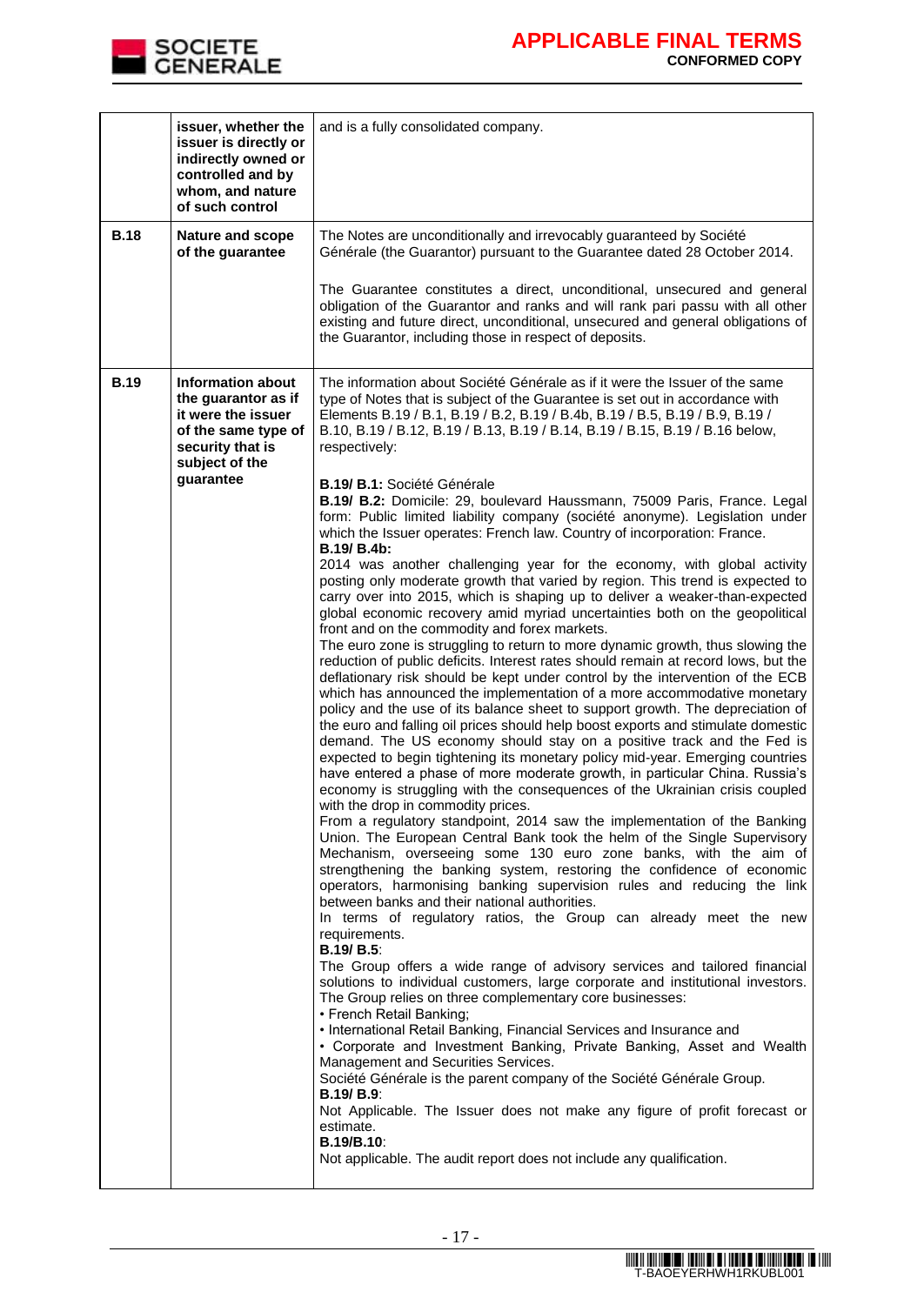

| B.19/B.12:                                                                                                                                                                                                                                                       |                                 |                                     |                                                                      |
|------------------------------------------------------------------------------------------------------------------------------------------------------------------------------------------------------------------------------------------------------------------|---------------------------------|-------------------------------------|----------------------------------------------------------------------|
|                                                                                                                                                                                                                                                                  | Year ended<br>2014<br>(audited) | Year ended<br>2013<br>(audited) (1) |                                                                      |
| Results (in EUR M)                                                                                                                                                                                                                                               |                                 |                                     |                                                                      |
| Net Banking Income                                                                                                                                                                                                                                               | 23,561                          | 22,433                              |                                                                      |
| Operating income                                                                                                                                                                                                                                                 | 4,578                           | 2,336                               |                                                                      |
| Net income before non<br>controlling interests                                                                                                                                                                                                                   | 2,991                           | 2,394                               |                                                                      |
| Net income                                                                                                                                                                                                                                                       | 2,692                           | 2,044                               |                                                                      |
| French Retail Banking                                                                                                                                                                                                                                            | 1,205                           | 1,196                               |                                                                      |
| International<br>Retail<br>Banking &<br>Financial<br>Services                                                                                                                                                                                                    | 381                             | 983                                 |                                                                      |
| Global<br>Banking<br>and<br><b>Investor Solutions</b>                                                                                                                                                                                                            | 1,918                           | 1,206                               |                                                                      |
| Corporate Centre                                                                                                                                                                                                                                                 | (812)                           | (1, 341)                            |                                                                      |
| Net cost of risk                                                                                                                                                                                                                                                 | (2,967)                         | (4,050)                             |                                                                      |
| Cost/income ratio (2)                                                                                                                                                                                                                                            | 67.7%                           | 67.0%                               |                                                                      |
| ROE after tax (3)                                                                                                                                                                                                                                                | 5.3%                            | 4.1%                                |                                                                      |
| Tier 1 Ratio                                                                                                                                                                                                                                                     | 12.6%                           | 11.8%                               |                                                                      |
| Activity (in EUR bn)                                                                                                                                                                                                                                             |                                 |                                     |                                                                      |
| Total<br>assets<br>and<br>liabilities                                                                                                                                                                                                                            | 1,308.2                         | 1,214.2                             |                                                                      |
| <b>Customer loans</b>                                                                                                                                                                                                                                            | 344.4                           | 332.7                               |                                                                      |
| Customer deposits                                                                                                                                                                                                                                                | 349.7                           | 334.2                               |                                                                      |
| Equity (in billions of<br>euros)                                                                                                                                                                                                                                 |                                 |                                     |                                                                      |
| shareholders'<br>Group<br>equity                                                                                                                                                                                                                                 | 55.2                            | 50.9                                |                                                                      |
| consolidated<br>Total<br>equity                                                                                                                                                                                                                                  | 58.8                            | 54.0                                |                                                                      |
| <b>Cash flow statements</b><br>(in billions of euros)                                                                                                                                                                                                            |                                 |                                     |                                                                      |
| Net inflow (outflow) in<br>cash<br>and<br>cash<br>equivalents                                                                                                                                                                                                    | (10, 183)                       | (981)                               |                                                                      |
| (1)<br>implementation of IFRS 10 & 11.<br>(2) excluding the revaluation of own financial liabilities and DVA<br>(3) Group ROE calculated on the basis of average Group shareholders'<br>equity under IFRS (including IAS 32-39 and IFRS 4), excluding unrealised |                                 |                                     | Items relating to the results for 2013 have been restated due to the |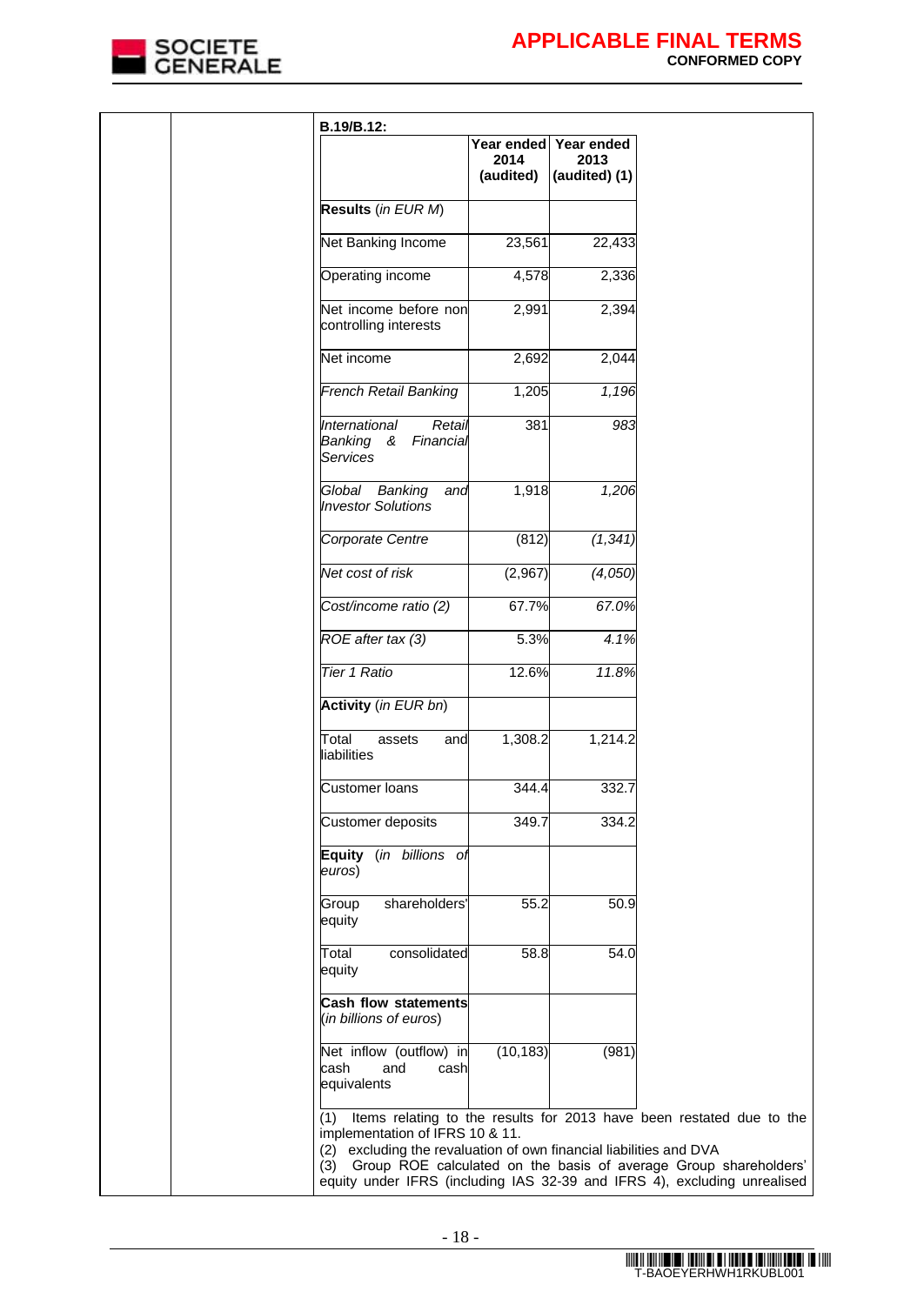

|  | capital losses and gains except for translation reserves, deeply subordinated<br>notes, undated subordinated notes and after deduction of interest payable to<br>holders of these notes.                                                                                              |
|--|---------------------------------------------------------------------------------------------------------------------------------------------------------------------------------------------------------------------------------------------------------------------------------------|
|  | There has been no material adverse change in the prospects of the Issuer<br>since 31 December 2014.                                                                                                                                                                                   |
|  | Not Applicable. There has been no significant change in the Issuer's financial<br>or trading position of the Issuer since 31 December 2014.                                                                                                                                           |
|  | B.19/B.13:<br>Not Applicable. There has been no recent events particular to the Issuer which<br>is to a material extent relevant to the evaluation of the Issuer's solvency.                                                                                                          |
|  | B.19/ B.14:<br>See Element B.5 above for the Issuer's position within the Group.<br>Société Générale is the ultimate holding company of the Group. However,<br>Société Générale operates its own business; it does not act as a simple<br>holding company vis-à-vis its subsidiaries. |
|  | B.19/ B.15:<br>See Element B.19/ B.5 above.                                                                                                                                                                                                                                           |
|  | B.19/ B.16:<br>Not Applicable. To its knowledge, Société Générale is not owned or controlled,<br>directly or indirectly (under French law) by another entity.                                                                                                                         |

|     | <b>Section C - Securities</b>                                                                                                                                    |                                                                                                                                                                                                                                                        |
|-----|------------------------------------------------------------------------------------------------------------------------------------------------------------------|--------------------------------------------------------------------------------------------------------------------------------------------------------------------------------------------------------------------------------------------------------|
| C.1 | Type and the class<br>of the securities<br>being offered<br>and/or admitted to<br>trading, including<br>any security<br>identification<br>number                 | The Notes are derivative instruments indexed on share.<br>ISIN code: SE0006994877<br>Common Code: 121944162                                                                                                                                            |
| C.2 | <b>Currency of the</b><br>securities issue                                                                                                                       | <b>SEK</b>                                                                                                                                                                                                                                             |
| C.5 | Description of any<br>restrictions on the<br>free transferability<br>of the securities                                                                           | There is no restriction on the free transferability of the Notes, subject to selling<br>and transfer restrictions which may apply in certain jurisdictions.                                                                                            |
| C.8 | <b>Rights attached to</b><br>the securities,<br>including ranking<br>and limitations to<br>those rights and<br>procedures for the<br>exercise of those<br>rights | <b>Rights attached to the securities:</b>                                                                                                                                                                                                              |
|     |                                                                                                                                                                  | Unless the Notes are previously redeemed, the Notes will entitle each holder<br>of the Notes (a Noteholder) to receive a redemption amount which may be<br>lower than, equal to or higher than the amount initially invested (see Element<br>$C.18$ ). |
|     |                                                                                                                                                                  | A Noteholder will be entitled to claim the immediate and due payment of any<br>sum in case:                                                                                                                                                            |
|     |                                                                                                                                                                  | - the Issuer fails to pay or to perform its other obligations under the Notes<br>- the Guarantor fails to perform its obligations under the Guarantee or in the<br>event that the guarantee of Société Générale stops being valid;                     |

 $\overline{\phantom{0}}$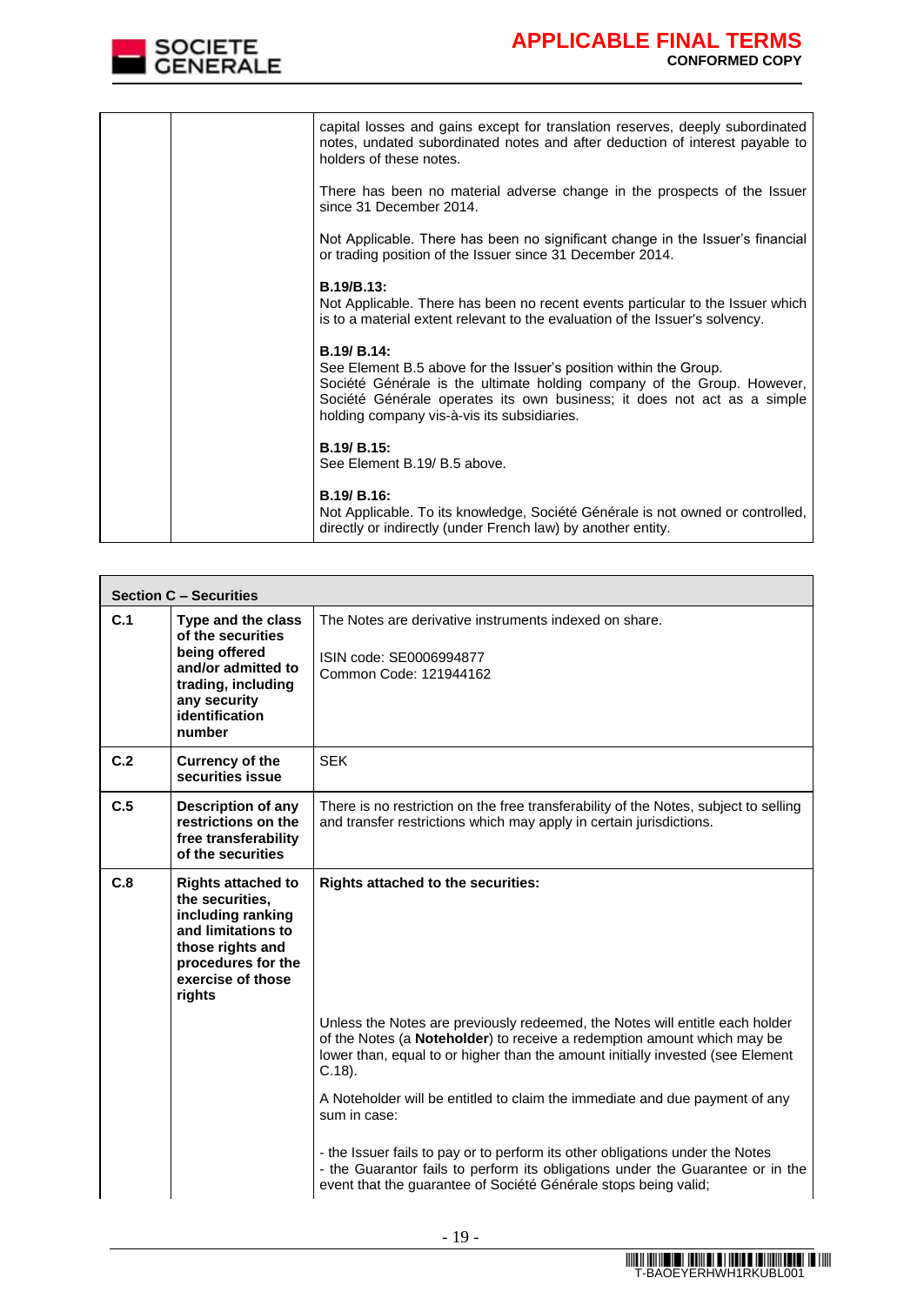| C.11 | Whether the<br>securities offered<br>are or will be the | Application will be made for the Notes to be admitted to trading on the Nasdaq<br>OMX Stockholm AB, Sweden.                                                                                                                                                                                                                                                                                                                                                                                                                                                                                                                                                                                                                                                                                                                                                                                                                                                                          |
|------|---------------------------------------------------------|--------------------------------------------------------------------------------------------------------------------------------------------------------------------------------------------------------------------------------------------------------------------------------------------------------------------------------------------------------------------------------------------------------------------------------------------------------------------------------------------------------------------------------------------------------------------------------------------------------------------------------------------------------------------------------------------------------------------------------------------------------------------------------------------------------------------------------------------------------------------------------------------------------------------------------------------------------------------------------------|
|      |                                                         | The Notes and any non-contractual obligations arising out of or in connection<br>with the Notes will be governed by, and shall be construed in accordance with<br>Swedish law.                                                                                                                                                                                                                                                                                                                                                                                                                                                                                                                                                                                                                                                                                                                                                                                                       |
|      |                                                         | <b>Governing law</b>                                                                                                                                                                                                                                                                                                                                                                                                                                                                                                                                                                                                                                                                                                                                                                                                                                                                                                                                                                 |
|      |                                                         | All payments in respect of Notes, Receipts and Coupons or under the<br>Guarantee shall be made free and clear of, and without withholding or<br>deduction for or on account of, any present or future taxes, duties,<br>assessments or governmental charges of whatever nature imposed, levied,<br>collected, withheld or assessed by or on behalf of any Tax Jurisdiction unless<br>such withholding or deduction is required by law.<br>In the event that any amounts are required to be deducted or withheld for, or<br>on behalf of, any Tax Jurisdiction, the relevant Issuer or, as the case may be,<br>the Guarantor shall (except in certain circumstances), to the fullest extent<br>permitted by law, pay such additional amount as may be necessary, in order<br>that each Noteholder, Receiptholder or Couponholder, after deduction or<br>withholding of such taxes, duties, assessments or governmental charges, will<br>receive the full amount then due and payable. |
|      |                                                         | Taxation                                                                                                                                                                                                                                                                                                                                                                                                                                                                                                                                                                                                                                                                                                                                                                                                                                                                                                                                                                             |
|      |                                                         | - In the case of a payment default by the Issuer, Noteholders shall not be<br>entitled to take any steps or proceedings to procure the winding-up,<br>administration or liquidation (or any other analogous proceeding) of the Issuer.<br>Nevertheless, Noteholders will continue to be able to claim against the<br>Guarantor in respect of any unpaid amount                                                                                                                                                                                                                                                                                                                                                                                                                                                                                                                                                                                                                       |
|      |                                                         | Noteholders:<br>- the Issuer may redeem early the Notes on the basis of the market value of<br>these Notes for tax or regulatory reasons and if the proportion between the<br>outstanding Notes and the number of Notes initially issued is lower than 10%;<br>- the rights to payment of principal and interest will be prescribed within a<br>period of ten years (in the case of principal) and five years (in the case of<br>interest) from the date on which the payment of these amounts has become<br>due for the first time and has remained unpaid.                                                                                                                                                                                                                                                                                                                                                                                                                         |
|      |                                                         | Limitations to rights attached to the securities:<br>- in the case of adjustments affecting the underlying instrument(s), the Issuer<br>may amend the terms and conditions or in the case of the occurrence of<br>extraordinary events affecting the underlying instrument(s), the Issuer may<br>substitute the underlying instrument(s) by new underlying instrument(s),<br>monetise all or part of the due amounts until the maturity date of the Notes,<br>postpone the maturity date of the Notes, redeem early the Notes on the basis<br>of the market value of these Notes, or deduct from any due amount the<br>increase cost of hedging, and in each case without the consent of the                                                                                                                                                                                                                                                                                         |
|      |                                                         | The Notes will be direct, unconditional, unsecured and unsubordinated<br>obligations of the Issuer and will rank equally with all other outstanding direct,<br>unconditional, unsecured and unsubordinated obligations of the Issuer,<br>present and future.                                                                                                                                                                                                                                                                                                                                                                                                                                                                                                                                                                                                                                                                                                                         |
|      |                                                         | Ranking:                                                                                                                                                                                                                                                                                                                                                                                                                                                                                                                                                                                                                                                                                                                                                                                                                                                                                                                                                                             |
|      |                                                         | - The Issuer accepts the exclusive competence of the courts of England in<br>benefit of the Noteholders in relation to any dispute against the Issuer but<br>accepts that such Noteholders may bring their action before any other<br>competent court.                                                                                                                                                                                                                                                                                                                                                                                                                                                                                                                                                                                                                                                                                                                               |
|      |                                                         | The Noteholders' consent shall have to be obtained to amend the contractual<br>terms of the Notes pursuant to the provisions of an agency agreement, made<br>available to a Noteholder upon request to the Issuer.                                                                                                                                                                                                                                                                                                                                                                                                                                                                                                                                                                                                                                                                                                                                                                   |
|      |                                                         | - of insolvency or bankruptcy proceeding(s) affecting the Issuer.                                                                                                                                                                                                                                                                                                                                                                                                                                                                                                                                                                                                                                                                                                                                                                                                                                                                                                                    |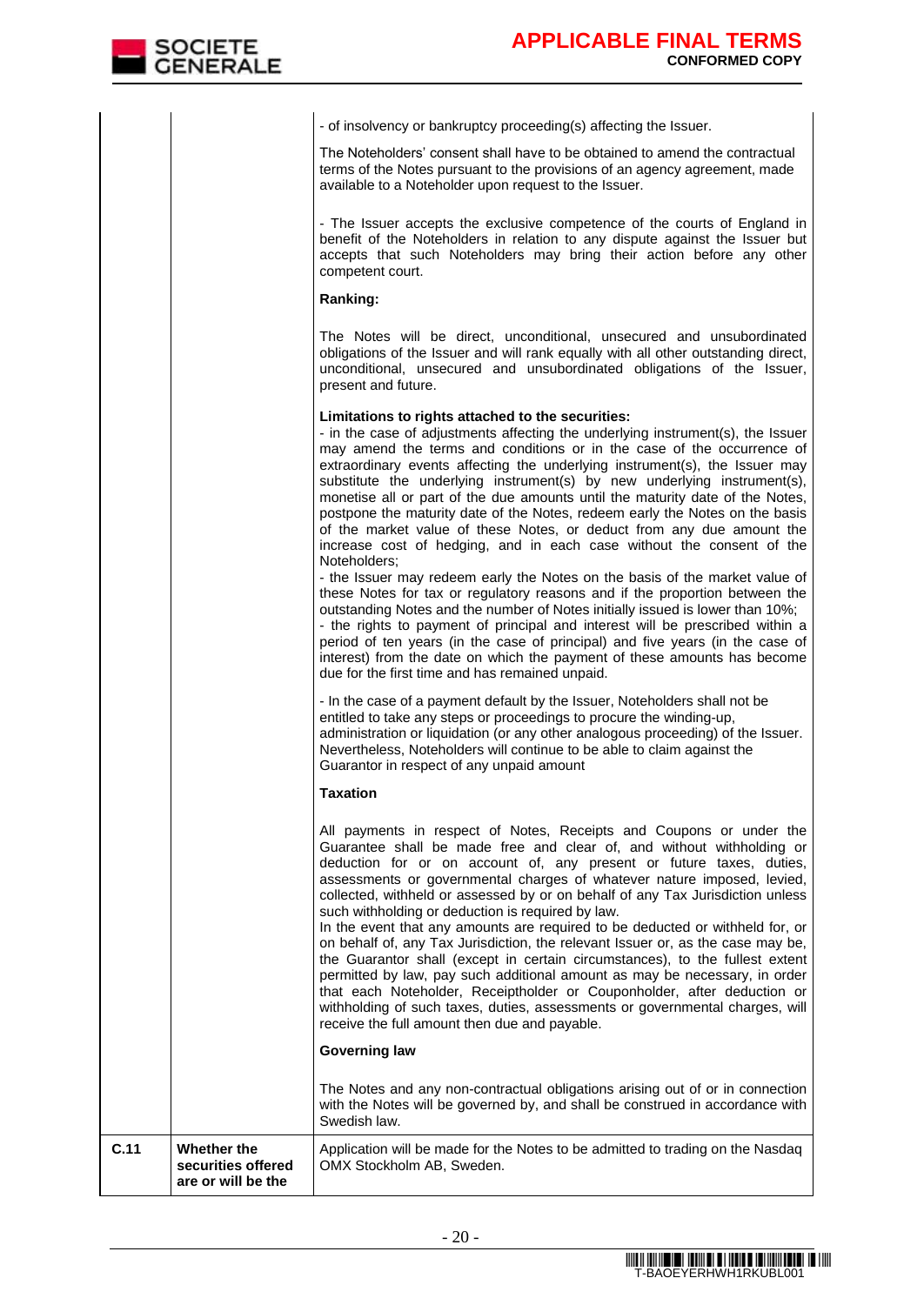

|      | object of an<br>application for<br>admission to<br>trading, with a view<br>to their distribution<br>in a regulated<br>market or other<br>equivalent markets<br>with indication of<br>the markets in<br>question |                                                                                                                                                                                                                                                                                                                                                                                                                                                                                                                                                                                                                                                                                                                                                                                                        |                                                                                                                                                                                                                                                                                                                                                                                                                                                                                                                                                |  |
|------|-----------------------------------------------------------------------------------------------------------------------------------------------------------------------------------------------------------------|--------------------------------------------------------------------------------------------------------------------------------------------------------------------------------------------------------------------------------------------------------------------------------------------------------------------------------------------------------------------------------------------------------------------------------------------------------------------------------------------------------------------------------------------------------------------------------------------------------------------------------------------------------------------------------------------------------------------------------------------------------------------------------------------------------|------------------------------------------------------------------------------------------------------------------------------------------------------------------------------------------------------------------------------------------------------------------------------------------------------------------------------------------------------------------------------------------------------------------------------------------------------------------------------------------------------------------------------------------------|--|
| C.15 | How the value of<br>the investment is<br>affected by the<br>value of the<br>underlying<br>instrument(s)                                                                                                         | The value of the Notes, the payment of a coupon amount on a relevant interest<br>payment date to a Noteholder, the payment of an automatic early redemption<br>amount on a relevant automatic early redemption date and the payment of a<br>redemption amount to a Noteholder on the maturity date will depend on the<br>performance of the underlying asset(s), on the relevant valuation date(s).<br>The value of the Notes is linked to the positive or negative performance of one<br>or several underlying instrument(s) within the basket. The amounts to be paid<br>are determined on the basis of the condition which is satisfied (or not) if the<br>performance of one or several underlying instrument(s) within the basket is<br>higher than or equal to a predefined barrier performance. |                                                                                                                                                                                                                                                                                                                                                                                                                                                                                                                                                |  |
| C.16 | The maturity date<br>and the final<br>reference date                                                                                                                                                            | The maturity date of the Notes will be 16/06/2020, and the final reference date<br>will be the last valuation date.<br>The maturity date may be modified pursuant to the provisions of Element C.8<br>above and Element C.18 below.                                                                                                                                                                                                                                                                                                                                                                                                                                                                                                                                                                    |                                                                                                                                                                                                                                                                                                                                                                                                                                                                                                                                                |  |
| C.17 | <b>Settlement</b><br>procedure of the<br>derivative<br>securities                                                                                                                                               | Cash delivery                                                                                                                                                                                                                                                                                                                                                                                                                                                                                                                                                                                                                                                                                                                                                                                          |                                                                                                                                                                                                                                                                                                                                                                                                                                                                                                                                                |  |
| C.18 | How the return on<br>derivative<br>securities takes<br>place                                                                                                                                                    | Unless previously redeemed, the return on the derivative securities will take<br>place as follows:<br>Specified Denomination: SEK 10 000<br><b>Structured Interest Amount(s):</b>                                                                                                                                                                                                                                                                                                                                                                                                                                                                                                                                                                                                                      | Unless previously redeemed, on each<br>Interest Payment Date(i) (i from 1 to<br>5), the Issuer shall pay to the<br>Noteholders, for each Note, an<br>amount determined by the Calculation<br>Agent as follows:<br>Scenario 1:<br>If on Valuation Date(i),<br>WorstPerformance(i) is lower than -<br>10%, then:<br>Structured Interest Amount(i) =<br>Specified Denomination x 5.50%<br>Scenario 2:<br>If on Valuation Date(i),<br>WorstPerformance(i) is higher than or<br>equal to -10%, then:<br>Structured Interest Amount(i) = 0<br>(zero) |  |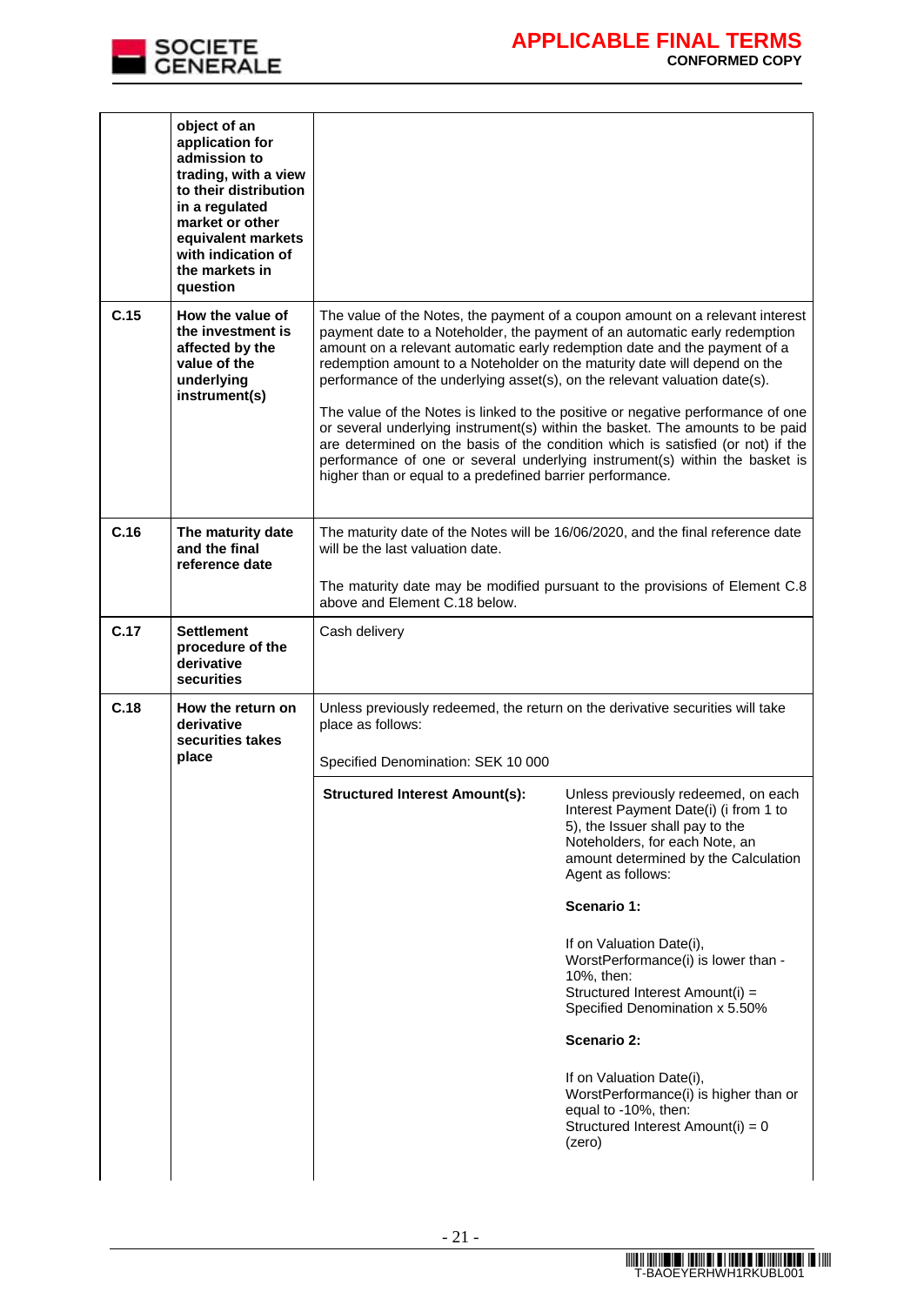

| <b>Specified Period(s)/Interest</b><br><b>Payment Date(s):</b><br>(DD/MM/YYYY) | Interest Payment<br>Date(i)<br>16/06/2016<br>1<br>2<br>16/06/2017<br>3<br>16/06/2018<br>4<br>16/06/2019<br>5<br>16/06/2020                                                                                                                                                                                                                                                                                       |
|--------------------------------------------------------------------------------|------------------------------------------------------------------------------------------------------------------------------------------------------------------------------------------------------------------------------------------------------------------------------------------------------------------------------------------------------------------------------------------------------------------|
| <b>Automatic Early Redemption</b><br>Amount(s):                                | Unless previously redeemed, if an<br>Automatic Early Redemption Event<br>has occurred, then the Issuer shall<br>redeem early the Notes on Automatic<br>Early Redemption Date(i) (i from 1 to<br>4) in accordance with the following<br>provisions in respect of each Note:<br><b>Automatic Early Redemption</b><br>Amount(i) = Specified Denomination $x$<br>[100% + CouponLevel x i]                            |
| <b>Automatic Early Redemption</b><br>Date(s):<br>(DD/MM/YYYY)                  | <b>Automatic Early</b><br>Redemption<br>Date(i)<br>16/06/2016<br>1<br>$\overline{c}$<br>16/06/2017<br>3<br>16/06/2018<br>$\overline{\mathbf{4}}$<br>16/06/2019                                                                                                                                                                                                                                                   |
| <b>Final Redemption Amount:</b>                                                | Unless previously redeemed, the<br>Issuer shall redeem the Notes on the<br>Maturity Date, in accordance with the<br>following provisions in respect of each<br>Note:<br>Scenario 1:<br>If on Valuation Date(5),<br>WorstPerformance(5) is higher than or<br>equal to -10%, then:<br>Final Redemption Amount = Specified<br>Denomination x [100% +<br>CouponLevel x 5]                                            |
|                                                                                | Scenario 2:<br>If on Valuation Date(5),<br>WorstPerformance(5) is lower than -<br>10% and WorstPerformance(5) is<br>higher than or equal to -40%, then:<br>Final Redemption Amount = Specified<br>Denomination x [100%]<br>Scenario 3:<br>If on Valuation Date(5),<br>WorstPerformance(5) is lower than -<br>40%, then:<br>Final Redemption Amount = Specified<br>Denomination x [100% +<br>WorstPerformance(5)] |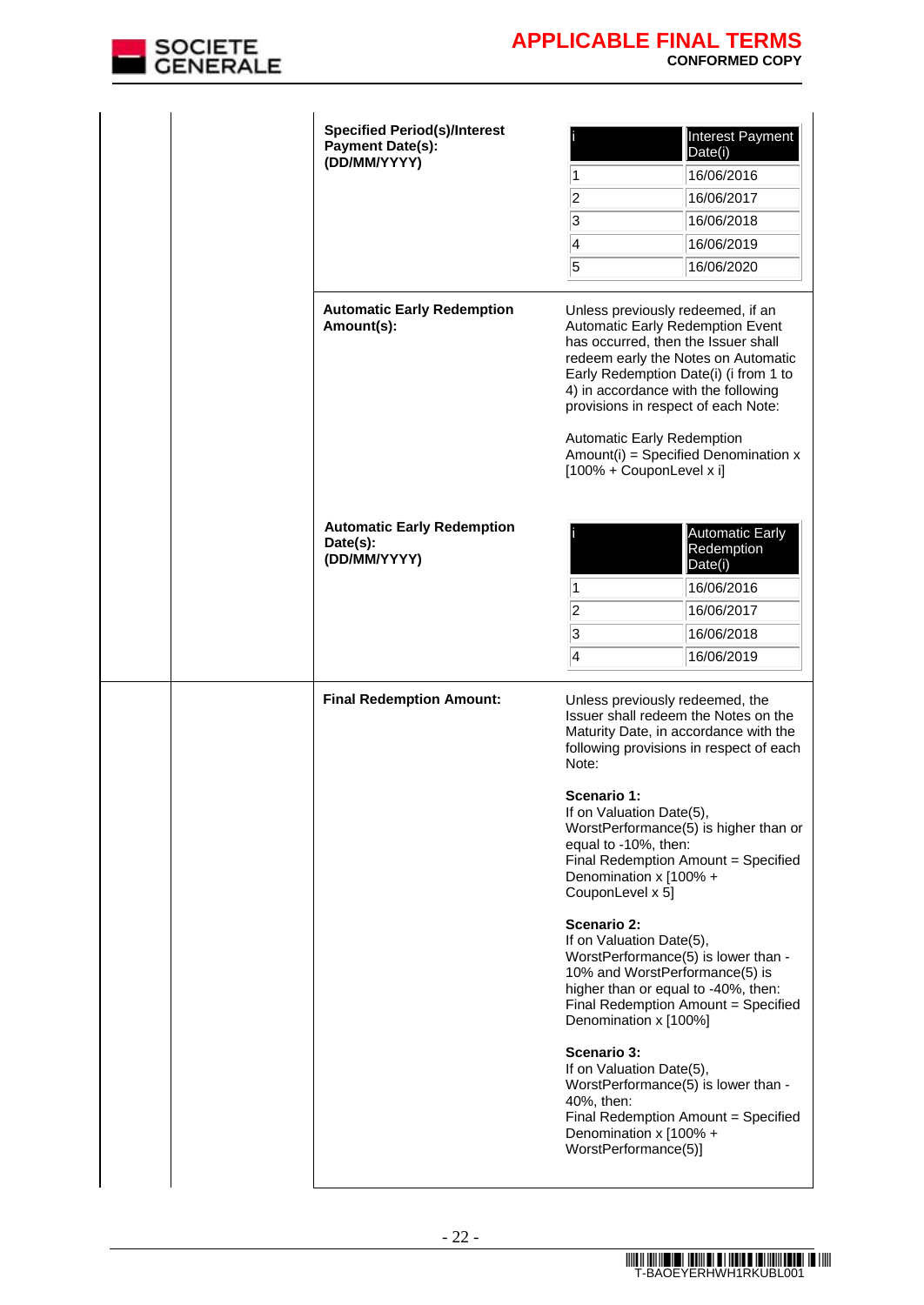

|      |                                                   | Definitions relating to date(s):                                                                                                                                                          |                                                                                                                            |                                                                                                                                                                                       |  |  |
|------|---------------------------------------------------|-------------------------------------------------------------------------------------------------------------------------------------------------------------------------------------------|----------------------------------------------------------------------------------------------------------------------------|---------------------------------------------------------------------------------------------------------------------------------------------------------------------------------------|--|--|
|      |                                                   | <b>Valuation Date(0):</b><br>(DD/MM/YYYY)                                                                                                                                                 | 28/05/2015                                                                                                                 |                                                                                                                                                                                       |  |  |
|      |                                                   | <b>Valuation Date(i);</b><br>(i from 1 to 5)<br>(DD/MM/YYYY)                                                                                                                              | 1<br>$\overline{2}$<br>3                                                                                                   | Valuation Date(i)<br>28/05/2016<br>28/05/2017<br>28/05/2018                                                                                                                           |  |  |
|      |                                                   |                                                                                                                                                                                           | 4<br>5                                                                                                                     | 28/05/2019<br>28/05/2020                                                                                                                                                              |  |  |
|      |                                                   | Definitions relating to the Product: Applicable, subject to the provisions                                                                                                                | Additional<br>of<br>the<br>Conditions relating to Formulae                                                                 | Terms<br>and                                                                                                                                                                          |  |  |
|      |                                                   | WorstPerformance(i)<br>(i from 1 to 5)                                                                                                                                                    | and Conditions relating to Formulae.                                                                                       | means the Minimum, for k from 1 to 4,<br>of Performance(i, k), as defined in<br>Condition 4.6 of the Additional Terms                                                                 |  |  |
|      |                                                   | Performance(i,k)<br>(i from 1 to 5)<br>(k from 1 to 4)                                                                                                                                    | relating to Formulae.                                                                                                      | means (S(i, k) / S(0, k)) - 100%, as<br>defined in Condition 4.1 of the<br>Additional Terms and Conditions                                                                            |  |  |
|      |                                                   | S(i,k)<br>(i from 0 to 5)<br>(k from 1 to 4)                                                                                                                                              |                                                                                                                            | means in respect of any Valuation<br>Date(i) the Closing Price of the<br>Underlying(k), as defined in Condition<br>4.0 of the Additional Terms and<br>Conditions relating to Formulae |  |  |
|      |                                                   | CouponLevel                                                                                                                                                                               | indicatively 11% with a minimum of<br>8%. Final CouponLevel will be<br>confirmed at the latest on Valuation<br>$Date(0)$ . |                                                                                                                                                                                       |  |  |
|      |                                                   | Automatic Early Redemption Event is deemed to have occurred, as                                                                                                                           | equal to -10%                                                                                                              | determined by the Calculation Agent,<br>if on a Valuation Date(i) (i from 1 to 4),<br>WorstPerformance(i) is higher than or                                                           |  |  |
| C.19 | The final reference<br>price of the<br>underlying | See Element C.18 above.<br>Final reference price: the value of the underlying instrument(s) on the relevant<br>valuation date(s) for the redemption, subject to the occurrence of certain |                                                                                                                            |                                                                                                                                                                                       |  |  |
| C.20 | Type of the<br>underlying and<br>where the        | extraordinary events and adjustments affecting such underlying instrument(s).<br>The type of underlying is: share.                                                                        |                                                                                                                            |                                                                                                                                                                                       |  |  |
|      | information on the<br>underlying can be<br>found  | Information about the underlying is available on the following website(s), if any,<br>or upon simple request to Société Générale.                                                         |                                                                                                                            |                                                                                                                                                                                       |  |  |
|      |                                                   | Bloomberg<br>Company<br>lk.                                                                                                                                                               | Exchange                                                                                                                   | Website                                                                                                                                                                               |  |  |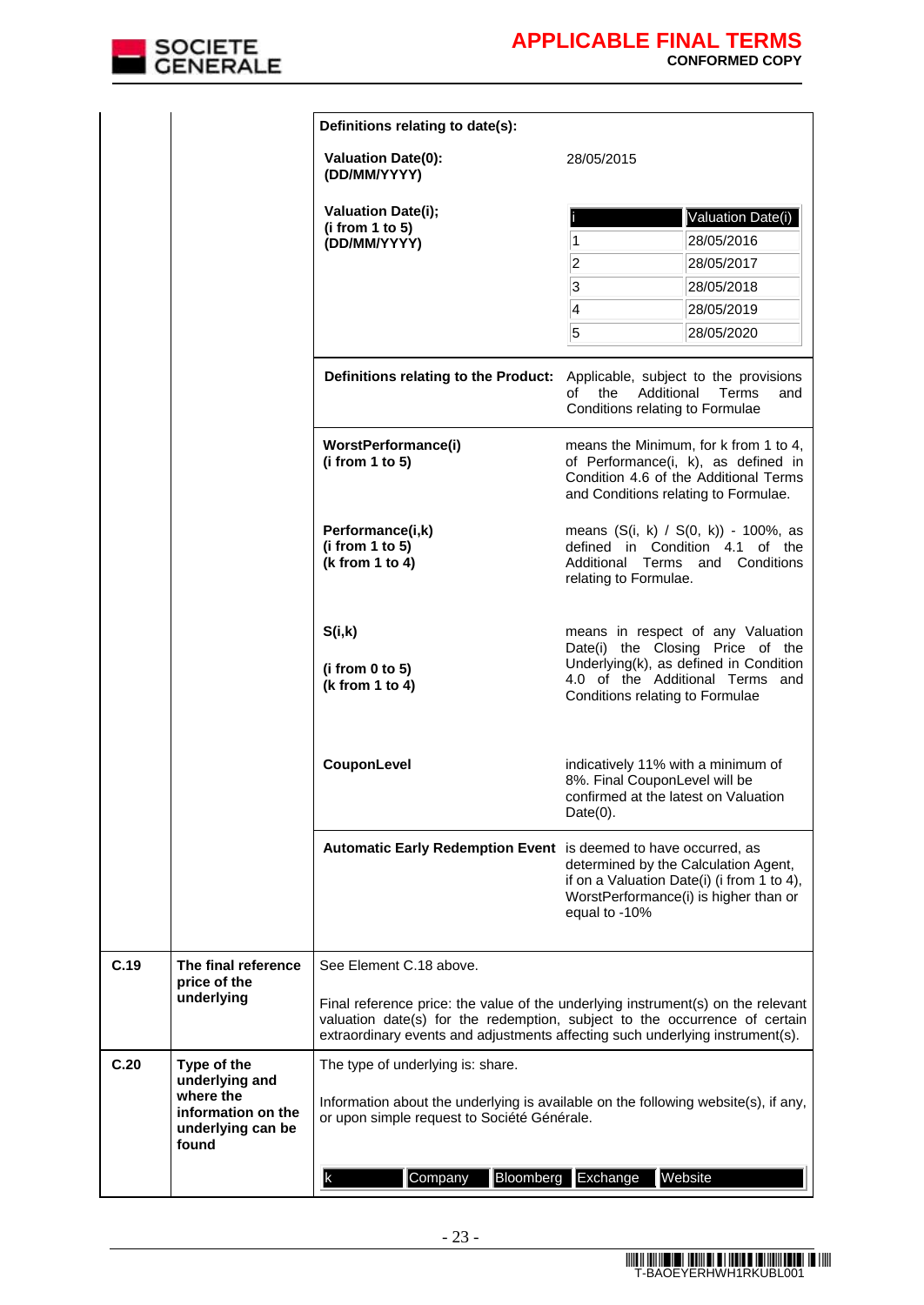

|    |                           | <b>Ticker</b>   |                                |                     |
|----|---------------------------|-----------------|--------------------------------|---------------------|
|    | <b>SSAB AB</b>            | <b>SSABA SS</b> | Stockholm<br>Stock<br>Exchange | www.ssab.se         |
| 2  | Nordea<br>Bank AB         | NDA SS          | Stockholm<br>Stock<br>Exchange | www.nordea.com      |
| 3  | AstraZeneca AZN SS<br>PLC |                 | Stockholm<br>Stock<br>Exchange | www.astrazeneca.com |
| 14 | Electrolux<br>AB          | <b>ELUXB SS</b> | Stockholm<br>Stock<br>Exchange | www.electrolux.com  |

|     | <b>Section D - Risks</b>                           |                                                                                                                                                                                                                                                                                                                                                                                                                                                                                                                                                           |
|-----|----------------------------------------------------|-----------------------------------------------------------------------------------------------------------------------------------------------------------------------------------------------------------------------------------------------------------------------------------------------------------------------------------------------------------------------------------------------------------------------------------------------------------------------------------------------------------------------------------------------------------|
| D.2 | Key information on<br>the key risks that           | The Group is exposed to the risks inherent in its core businesses.                                                                                                                                                                                                                                                                                                                                                                                                                                                                                        |
|     | are specific to the<br>issuer and the<br>guarantor | The Group's risk management focuses on the following main categories of<br>risks, any of which could materially adversely affect the Group's business,<br>results of operations and financial condition:                                                                                                                                                                                                                                                                                                                                                  |
|     |                                                    | Credit and counterparty risk (including country risk): risk of losses arising<br>from the inability of the Group's customers, issuers or other counterparties to<br>meet their financial commitments. Credit risk includes counterparty risk linked<br>to market transactions (replacement risk) and as well as securitisation<br>activities.                                                                                                                                                                                                             |
|     |                                                    | <b>Market risk:</b> risk of a loss of value on financial instruments arising from<br>changes in market parameters, volatility of these parameters and correlations<br>between them.                                                                                                                                                                                                                                                                                                                                                                       |
|     |                                                    | <b>Operational risks:</b> risk of losses or sanctions due to inadequacies or failures<br>in internal procedures or systems, human error or external events;                                                                                                                                                                                                                                                                                                                                                                                               |
|     |                                                    | <b>Structural interest and exchange rate risk:</b> risk of loss or of write-downs in<br>the Group's assets arising from variations in interest or exchange rates.                                                                                                                                                                                                                                                                                                                                                                                         |
|     |                                                    | <b>Liquidity risk:</b> risk of the Group not being able to meet its cash or collateral<br>requirements as they arise and at a reasonable cost.                                                                                                                                                                                                                                                                                                                                                                                                            |
|     |                                                    | The Guarantee constitutes a general and unsecured contractual obligation of<br>the Guarantor and no other person, any payments on the Notes are also<br>dependent on the creditworthiness of the Guarantor.                                                                                                                                                                                                                                                                                                                                               |
|     |                                                    | Prospective investors in Notes benefiting from the Guarantee should note that<br>in case of payment default of an Issuer the entitlement of the Noteholder will<br>be limited to the sums obtained by making a claim under the Guarantee, and<br>the relevant provisions of the Guarantee and they shall have no right to<br>institute any proceeding, judicial or otherwise, or otherwise assert a claim<br>against the Issuer and, in relation to Secured Notes only, from the sums<br>obtained following enforcement of the relevant Pledge Agreement. |
|     |                                                    | The Guarantee is a payment guarantee only and not a guarantee of the<br>performance by the relevant Issuer or any of its other obligations under the<br>Notes benefiting from the Guarantee.                                                                                                                                                                                                                                                                                                                                                              |
|     |                                                    | The Guarantee may cover only part of the relevant Issuer's payment<br>obligations under the relevant Series of Notes. In such a case, Noteholders<br>may retain the risk that payments under the Guarantee are less than the<br>amounts due by the Issuer under the Notes.                                                                                                                                                                                                                                                                                |
|     |                                                    | Société Générale will act as issuer under the Programme, as the Guarantor of                                                                                                                                                                                                                                                                                                                                                                                                                                                                              |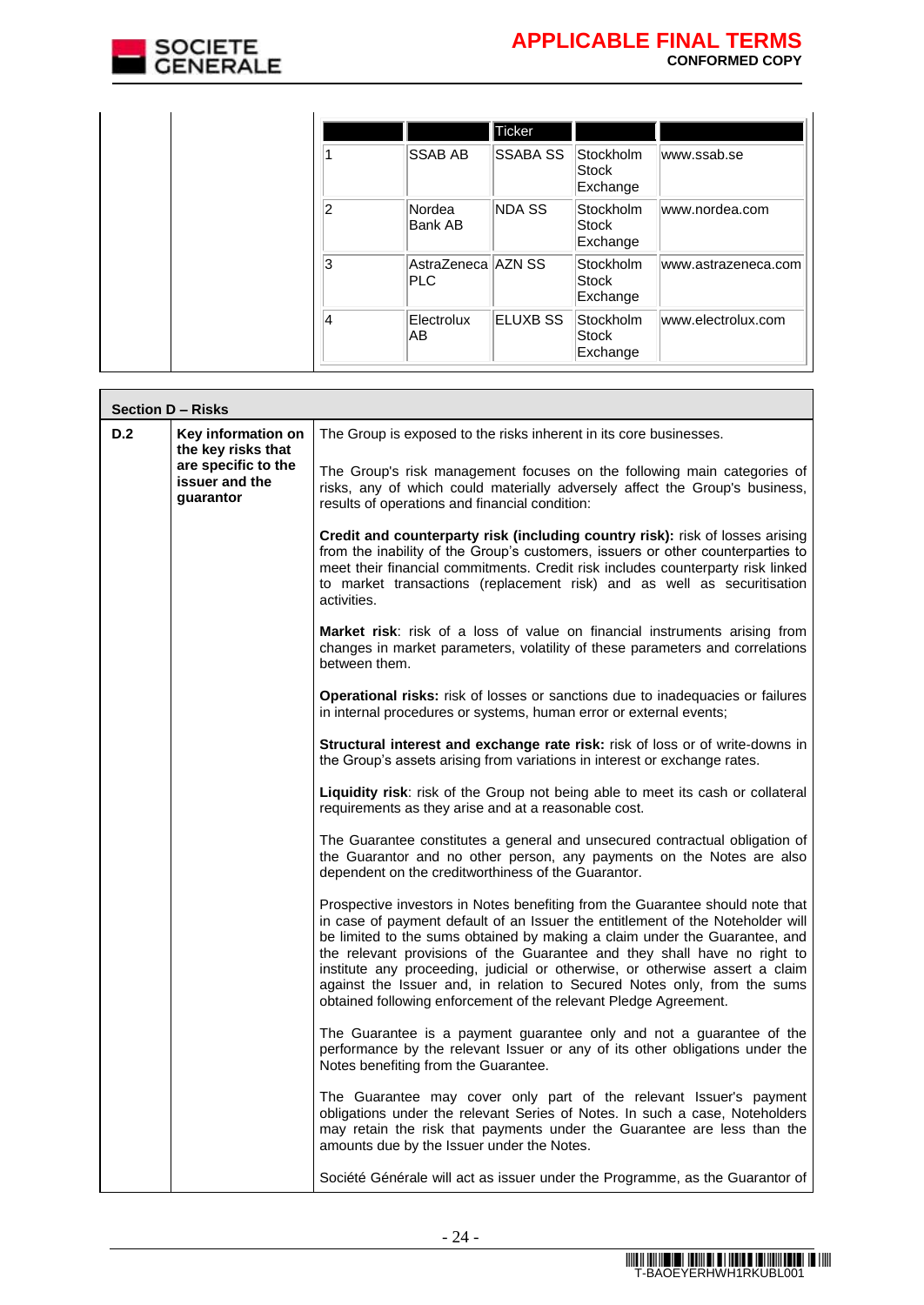

|                              |                                                                                                          | the Notes issued by the Issuer and also as provider of hedging instruments to<br>the Issuer. As a result, investors will be exposed not only to the credit risk of<br>the Guarantor but also operational risks arising from the lack of independence<br>of the Guarantor, in assuming its duties and obligations as the Guarantor and<br>provider of the hedging instruments.                                                                                                                                                                                                                                                                                                                                                                                                                                                                          |
|------------------------------|----------------------------------------------------------------------------------------------------------|--------------------------------------------------------------------------------------------------------------------------------------------------------------------------------------------------------------------------------------------------------------------------------------------------------------------------------------------------------------------------------------------------------------------------------------------------------------------------------------------------------------------------------------------------------------------------------------------------------------------------------------------------------------------------------------------------------------------------------------------------------------------------------------------------------------------------------------------------------|
|                              |                                                                                                          | The potential conflicts of interests and operational risks arising from such lack<br>of independence are in part intended to be mitigated by the fact that different<br>divisions within the Guarantor will be responsible for implementing the<br>Guarantee and providing the hedging instruments and that each division is run<br>as a separate operational unit, segregated by Chinese walls (information<br>barriers) and run by different management teams.                                                                                                                                                                                                                                                                                                                                                                                       |
|                              |                                                                                                          | The Issuer and the Guarantor and any of their subsidiaries and/or their<br>affiliates, in connection with their other business activities, may possess or<br>acquire material information about the underlying assets. Such activities and<br>information may cause consequences adverse to Noteholders.                                                                                                                                                                                                                                                                                                                                                                                                                                                                                                                                               |
|                              |                                                                                                          | The Issuer and the Guarantor and any of their subsidiaries and/or their<br>affiliates may act in other capacities with regard to the Notes, such as market<br>maker, calculation agent or agent. Therefore, a potential conflict of interests<br>may arise.                                                                                                                                                                                                                                                                                                                                                                                                                                                                                                                                                                                            |
|                              |                                                                                                          | In connection with the offering of the Notes, the Issuer and the Guarantor<br>and/or their affiliates may enter into one or more hedging transaction(s) with<br>respect to a reference asset(s) or related derivatives, which may affect the<br>market price, liquidity or value of the Notes.                                                                                                                                                                                                                                                                                                                                                                                                                                                                                                                                                         |
| D.6                          | Key information on<br>the key risks that<br>are specific to the<br>securities and risk<br>warning to the | The Notes may provide for an automatic early redemption linked to a specific<br>event. Therefore, this may prevent the Noteholders from benefitting from the<br>performance of the underlying instrument(s) over the whole period initially<br>envisaged.                                                                                                                                                                                                                                                                                                                                                                                                                                                                                                                                                                                              |
| effect that<br>or part of it | investors may lose<br>the value of their<br>entire investment                                            | The terms and conditions of the Notes may include provisions under which<br>upon the occurrence of certain market disruptions delays in the settlement of<br>the Notes may be incurred or certain modifications be made. Moreover, in<br>case of occurrence of events affecting the underlying instrument(s), the terms<br>and conditions of the Notes allow the Issuer to substitute the underlying<br>instrument(s) by new underlying instrument(s), cease the exposure to the<br>underlying asset(s) and apply a reference rate to the proceeds so obtained<br>until the maturity date of the Notes, postpone the maturity date of the Notes,<br>early redeem the Notes on the basis of the market value of these Notes, or<br>deduct from any due amount the increase cost of hedging, and in each case<br>without the consent of the Noteholders. |
|                              |                                                                                                          | Payments (whether in respect of principal and/or interest and whether at<br>maturity or otherwise) on the Notes are calculated by reference to certain<br>underlying(s), the return of the Notes is based on changes in the value of the<br>underlying(s), which may fluctuate. Potential investors should be aware that<br>these Notes may be volatile and that they may receive no interest and may<br>lose all or a substantial portion of their principal.                                                                                                                                                                                                                                                                                                                                                                                         |
|                              |                                                                                                          | During the lifetime of the Notes, the market value of these Notes may be lower<br>than the invested capital. Furthermore, an insolvency of the Issuer and/or the<br>Guarantor may cause a total loss of the invested capital.                                                                                                                                                                                                                                                                                                                                                                                                                                                                                                                                                                                                                          |
|                              |                                                                                                          | The attention of the investors is drawn to the fact that they could sustain<br>an entire or a partial loss of their investment.                                                                                                                                                                                                                                                                                                                                                                                                                                                                                                                                                                                                                                                                                                                        |

| Section E - Offer |                                                        |                                                                                                                                                                  |  |
|-------------------|--------------------------------------------------------|------------------------------------------------------------------------------------------------------------------------------------------------------------------|--|
| E.2.b             | <b>Reasons for the</b><br>offer and use of<br>proceeds | The net proceeds from each issue of Notes will be applied for the general<br>financing purposes of the Société Générale Group, which include making a<br>profit. |  |

 $\overline{\phantom{a}}$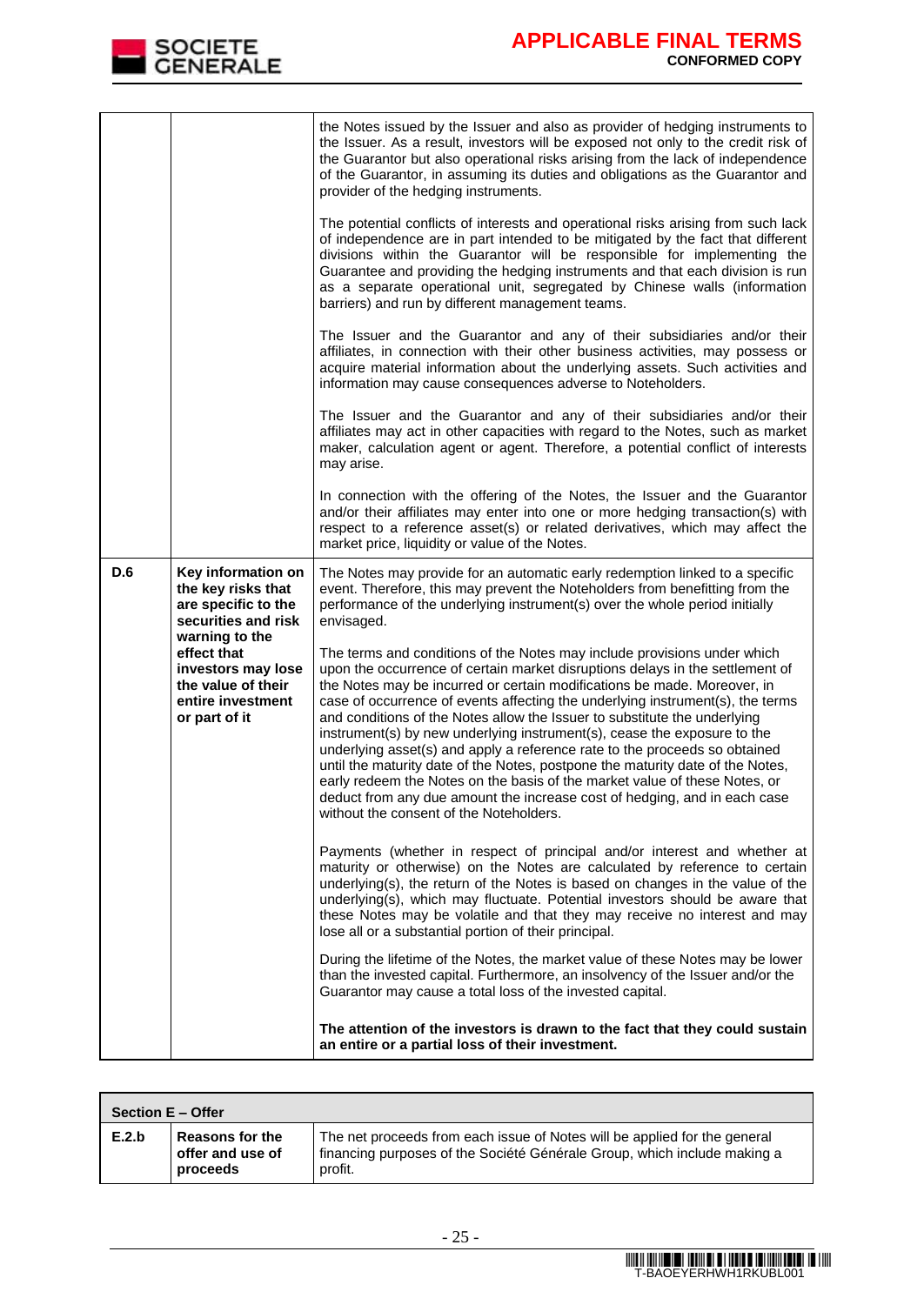

| E.3 | Description of the<br>Public Offer Jurisdiction(s): Sweden<br>terms and                                                  |                                                                                                                                                                                                                                                                                                                                                                               |
|-----|--------------------------------------------------------------------------------------------------------------------------|-------------------------------------------------------------------------------------------------------------------------------------------------------------------------------------------------------------------------------------------------------------------------------------------------------------------------------------------------------------------------------|
|     | conditions of the<br>offer                                                                                               | Offer Period: from 20/04/2015 to 22/05/2015                                                                                                                                                                                                                                                                                                                                   |
|     |                                                                                                                          | Offer Price: The Notes will be offered at the Issue Price increased by fees, if<br>any, as mentioned below.                                                                                                                                                                                                                                                                   |
|     |                                                                                                                          | <b>Conditions to which the offer is subject:</b> Offers of the Notes are conditional<br>on their issue and, on any additional conditions set out in the standard terms of<br>business of the financial intermediaries, notified to investors by such relevant<br>financial intermediaries.                                                                                    |
|     |                                                                                                                          | The Issuer reserves the right to close the Offer Period prior to its stated expiry<br>for any reason.                                                                                                                                                                                                                                                                         |
|     |                                                                                                                          | The Issuer reserves the right to withdraw the offer and cancel the issuance of<br>the Notes for any reason at any time on or prior to the Issue Date. For the<br>avoidance of doubt, if any application has been made by a potential investor<br>and the Issuer exercises such right, no potential investor shall be entitled to<br>subscribe or otherwise acquire the Notes. |
|     |                                                                                                                          | In each case, a notice to the investors on the early termination or the<br>withdrawal, as applicable, will be published on the website of the Issuer<br>(http://prospectus.socgen.com).                                                                                                                                                                                       |
| E.4 | <b>Description of any</b><br>interest that is<br>material to the<br>issue/offer<br>including<br>conflicting<br>interests | Save for any fees payable to the dealer, so far as the Issuer is aware, no<br>person involved in the issue of the Notes has an interest material to the offer.                                                                                                                                                                                                                |
| E.7 | <b>Estimated</b><br>expenses charged<br>to the investor by<br>the Issuer or the<br>offeror                               | The expenses charged to the investor will be up to 2% of Issue Price per<br>Note, paid by the purchaser to Skandiabanken AB or an agent appointed by<br>Skandiabanken AB.                                                                                                                                                                                                     |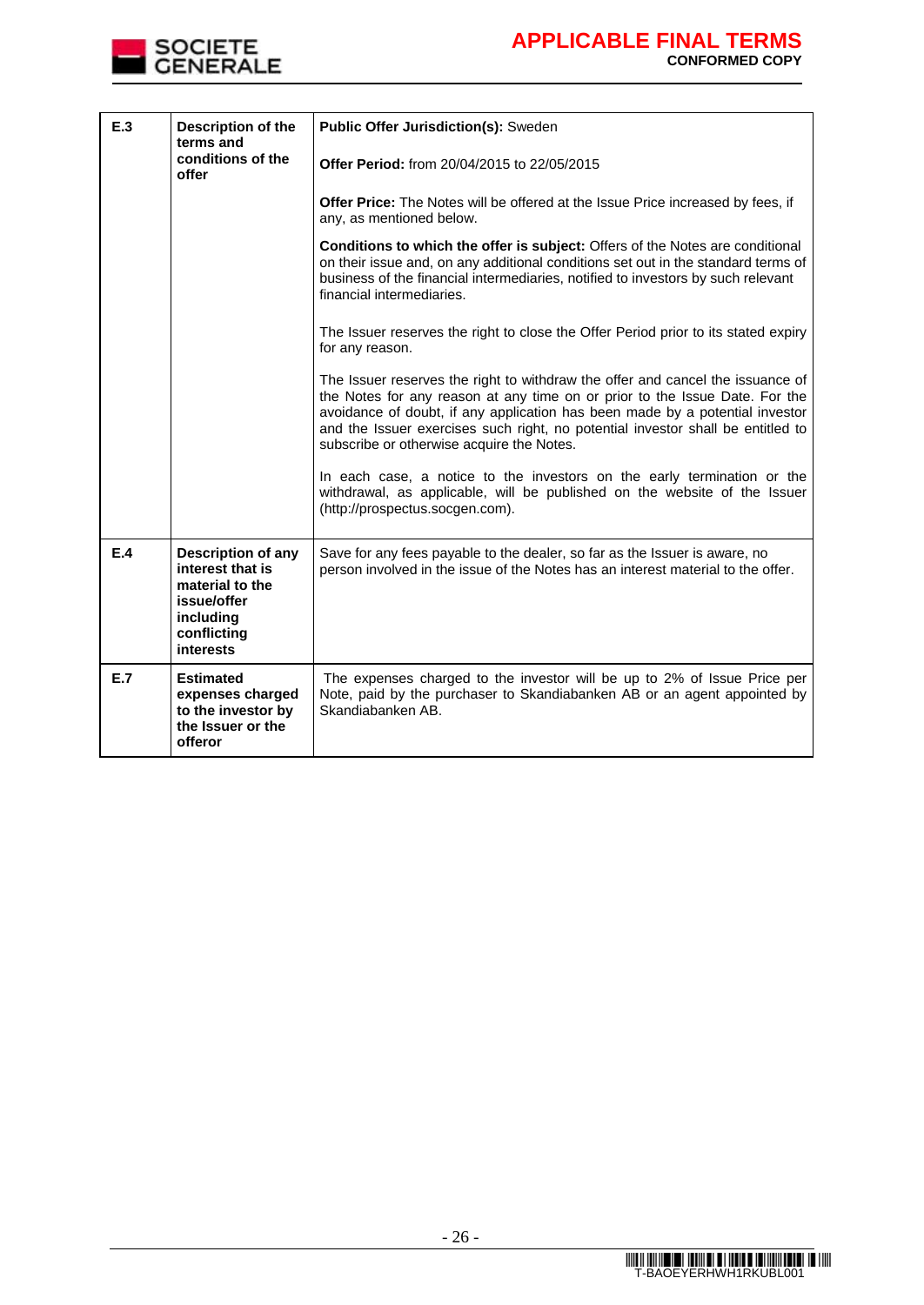

٦

## **EMISSIONSSPECIFIK SAMMANFATTNING**

|     | Avsnitt A - Introduktion och varningar                         |                                                                                                                                                                                                                                                                                                                                                                                                                                                                                                                                                                                                                                                                 |  |  |
|-----|----------------------------------------------------------------|-----------------------------------------------------------------------------------------------------------------------------------------------------------------------------------------------------------------------------------------------------------------------------------------------------------------------------------------------------------------------------------------------------------------------------------------------------------------------------------------------------------------------------------------------------------------------------------------------------------------------------------------------------------------|--|--|
| A.1 | Varning                                                        | måste<br>introduktion<br>Denna<br>sammanfattning<br>läsas<br>till<br>som<br>en<br>Grundprospektet.                                                                                                                                                                                                                                                                                                                                                                                                                                                                                                                                                              |  |  |
|     |                                                                | Varje beslut att investera i Obligationerna ska baseras på ett<br>övervägande av Grundprospektet.                                                                                                                                                                                                                                                                                                                                                                                                                                                                                                                                                               |  |  |
|     |                                                                | Om ett krav med bäring på informationen i Grundprospektet framställs i<br>domstol, kan den kärande investeraren, enligt nationell lagstiftning i<br>Medlemsstaterna, vara tvungen att bära kostnaden för att översätta<br>Grundprospektet innan den juridiska processen påbörjas.                                                                                                                                                                                                                                                                                                                                                                               |  |  |
|     |                                                                | Civilrättsligt ansvar uppkommer endast för de personer som har tagit<br>fram denna sammanfattning, inklusive varje översättning härav, men<br>endast om sammanfattningen är vilseledande, felaktig eller oförenlig när<br>den läses tillsammans med övriga delar av Grundprospektet eller om<br>den inte tillhandahåller, när den läses tillsammans med övriga delar av<br>Grundprospektet, nyckelinformation för att hjälpa investerare när de<br>överväger huruvida de ska investera i Obligationerna.                                                                                                                                                        |  |  |
| A.2 | <b>Samtycke</b><br>till<br>användning<br>av<br>Grundprospektet | Emittenten samtycker till användningen av detta Grundprospekt i<br>samband med en återförsäljning eller placering av Obligationer under<br>där<br>omständigheter<br>ett<br>prospekt<br>ska<br>offentliggöras<br>enligt<br>Prospektdirektivet (ett Icke-undantaget Erbjudande), med förbehåll för<br>följande villkor:                                                                                                                                                                                                                                                                                                                                           |  |  |
|     |                                                                | - samtycket är endast giltigt under erbjudandeperioden från 20/04/2015<br>till 22/05/2015 (Erbjudandeperioden);                                                                                                                                                                                                                                                                                                                                                                                                                                                                                                                                                 |  |  |
|     |                                                                | - samtycket lämnat av Emittenten för användningen av Grundprospektet<br>för att lämna ett Icke-undantaget Erbjudande är ett individuellt samtycke<br>(ett Individuellt Samtycke) för Skandiabanken AB, Lindhagensgatan<br>86, 106 55 Stockholm (Initial Auktoriserad Erbjudare) och om<br>Emittenten utser ytterligare finansiella mellanhänder efter 16/04/2015<br>offentliggör<br>på<br>och<br>uppgifter<br>dessa<br>sin<br>om<br>webbplats<br>http://.prospectus.socgen.com, varje finansiell mellanhand vars uppgifter<br>offentliggörs på detta sätt (var och en, en Ytterligare Auktoriserad<br>Erbjudare);                                               |  |  |
|     |                                                                | - samtycket som Emittenten gett till användandet av Grundprospektet för<br>att göra ett Icke-Undantaget Erbjudande är ett generellt samtycke (ett<br>Generellt Samtycke) avseende varje finansiell mellanhand som<br>offentliggör på sin webbplats att den kommer att lämna ett Icke-<br>undantaget Erbjudande avseende Obligationerna på basis av det<br>Generella Samtycket lämnat av Emittenten och genom sådant<br>offentliggörande, varje sådan finansiell mellanhand (var och en, en<br>Generellt Auktoriserad Erbjudare) åtar sig att efterleva följande<br>förpliktelser:<br>(a) den agerar i enlighet med alla tillämpliga lagar, regler, föreskrifter |  |  |
|     |                                                                | och vägledningar (inklusive från varje tillsynsorgan med behörighet<br>över det Icke-undantagna Erbjudandet av Obligationerna i<br>Jurisdiktionen<br>för<br>Erbjudandet<br>till<br>Allmänheten,<br>särskilt<br>lagstiftningen som implementerar Direktivet om Marknader för<br>Finansiella Instrument (Direktiv 2004/39/EG) så som ändrat från tid<br>till annan (nedan Reglerna) och säkerställer att (i) varje<br>investeringsrådgivning avseende Obligationerna av varje person är                                                                                                                                                                           |  |  |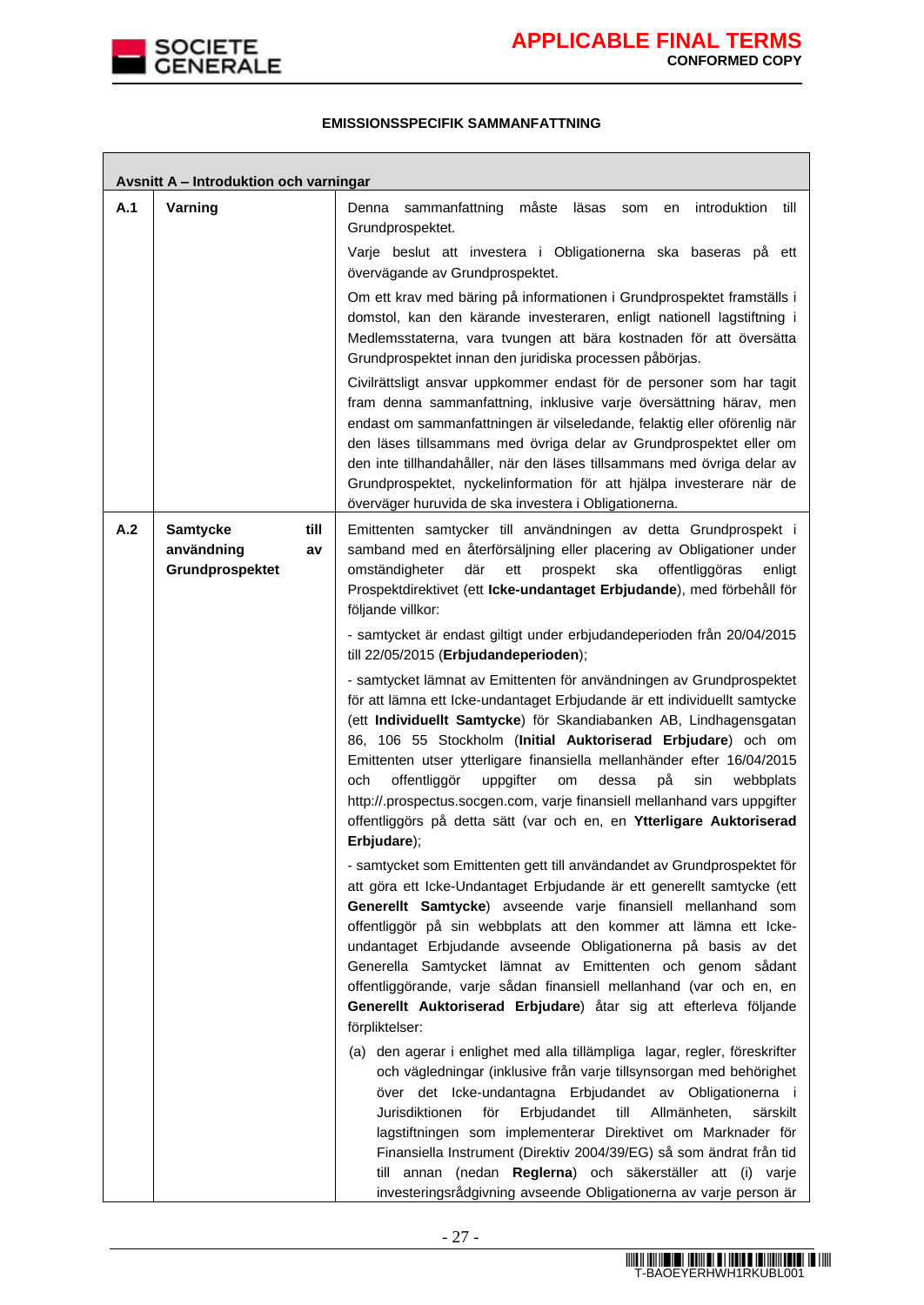| lämplig, (ii) informationen till potentiella investerare, inklusive<br>informationen avseende varje utgift (och varje courtage eller fördel<br>av varje slag) mottagen eller betald av denne Generellt<br>Auktoriserade Erbjudare under erbjudandet av Obligationerna är<br>fullt och tydligt presenterat;<br>(b) den efterlever restriktionerna som anges i avsnittet med rubriken                                                                                                                                                                                                                                                                                                                                                                 |
|-----------------------------------------------------------------------------------------------------------------------------------------------------------------------------------------------------------------------------------------------------------------------------------------------------------------------------------------------------------------------------------------------------------------------------------------------------------------------------------------------------------------------------------------------------------------------------------------------------------------------------------------------------------------------------------------------------------------------------------------------------|
| "Subscription, Sale and Transfer Restrictions" i Grundprospektet<br>avseende Jurisdiktionen för Erbjudande till Allmänheten som om<br>denne agerade som Återförsäljare i Jurisdiktionen för Erbjudandet<br>till Allmänheten;                                                                                                                                                                                                                                                                                                                                                                                                                                                                                                                        |
| den efterlever Reglerna avseende regler mot penningtvätt, mot<br>(c)<br>kundkännedom;<br>och<br>den<br>behåller<br>mutor<br>om<br>investeraridentitetsuppgifter under i vart fall den minimiperiod som<br>krävs under tillämpliga Regler, och ska, om så begärs, göra sådana<br>uppgifter tillgängliga för den relevanta Emittenten och/eller den<br>relevanta Återförsäljaren eller direkt till behöriga myndigheter med<br>jurisdiktion över den relevanta Emittenten och/eller relevanta<br>Återförsäljaren för att möjliggöra för den relevanta Emittenten<br>och/eller relevanta Återförsäljaren att efterleva regler mot<br>penningtvätt, mot mutor och om kundkännedom tillämpliga på den<br>relevanta Emittenten och/eller Återförsäljaren; |
| (d) den föranleder inte, direkt eller indirekt, Emittenten eller de<br>relevanta Återförsäljarna att överträda någon Regel eller något krav<br>att erhålla eller göra något ingivande, auktorisation eller samtycke i<br>någon jurisdiktion;                                                                                                                                                                                                                                                                                                                                                                                                                                                                                                        |
| (e) den förbinder sig att hålla den relevanta Emittenten, Garanten (om<br>tillämpligt) och den relevanta Återförsäljaren, Société Générale och<br>varje av dess närstående företag skadeslösa för varje skada,<br>förlust, utgift, krav, begäran eller förlust och arvoden (inklusive<br>skäliga arvoden för advokatbyråer) som åsamkats någon av dess<br>enheter på grund av eller i samband med, icke-efterlevnad av<br>denna Generellt Auktoriserade Erbjudare av någon av dessa<br>förpliktelser ovan;                                                                                                                                                                                                                                          |
| den bekräftar att dess åtagande att respektera förpliktelserna ovan<br>(f)<br>är underkastat engelsk rätt och godtar att varje tvist förknippad<br>därmed kan föras vid engelsk domstol.                                                                                                                                                                                                                                                                                                                                                                                                                                                                                                                                                            |
| Varje Generellt Auktoriserad Erbjudare som önskar använda<br>Grundprospektet för ett Icke-undantaget Erbjudande i enlighet med<br>detta Generella Samtycke och de därmed förknippade villkoren,<br>måste, under tiden för den relevanta Erbjudandeperioden,<br>offentliggöra på sin webbplats att den använder Grundprospektet<br>för sådant Icke-undantaget Erbjudande i enlighet med detta<br>Generella Samtycke och de därmed förknippade villkoren.                                                                                                                                                                                                                                                                                             |
| - Samtycket omfattar endast användningen av detta Grundprospekt för<br>att lämna Icke-undantagna Erbjudanden i Sverige.                                                                                                                                                                                                                                                                                                                                                                                                                                                                                                                                                                                                                             |
| Informationen avseende villkoren för det Icke-undantagna<br>Erbjudandet ska tillhandahållas investerare av varje Initial<br>Auktoriserad Erbjudare och varje Generell Auktoriserad Erbjudare<br>där erbjudandet kommer att lämnas.                                                                                                                                                                                                                                                                                                                                                                                                                                                                                                                  |

SOCIETE<br>GENERALE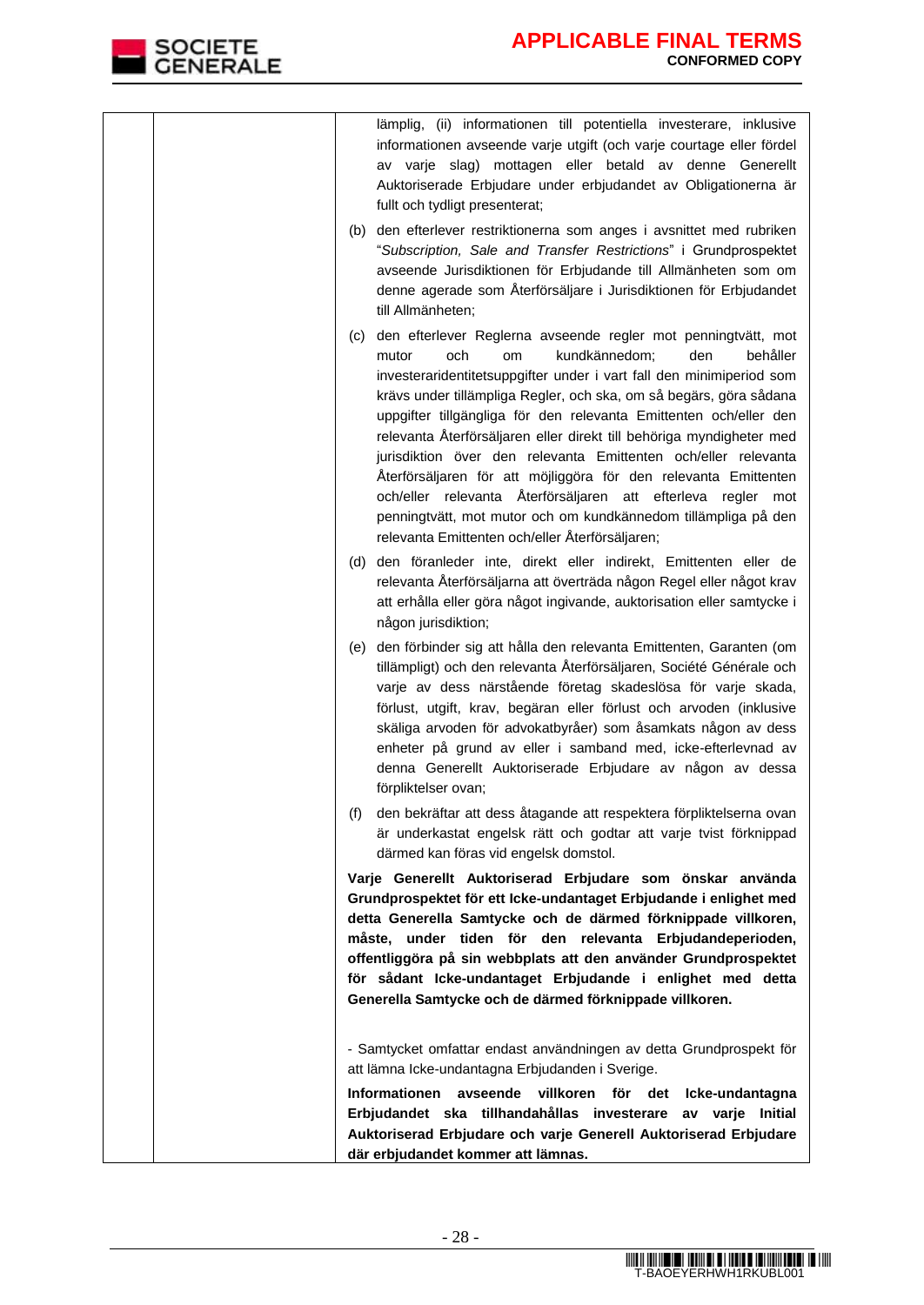

|             | <b>Avsnitt B - Emittent och Garant</b>                                                                                     |                                                                                                                                                                                                                                                                                                             |                                                                                                                                                                                                                                                                                                                                                                                        |                 |                        |                        |
|-------------|----------------------------------------------------------------------------------------------------------------------------|-------------------------------------------------------------------------------------------------------------------------------------------------------------------------------------------------------------------------------------------------------------------------------------------------------------|----------------------------------------------------------------------------------------------------------------------------------------------------------------------------------------------------------------------------------------------------------------------------------------------------------------------------------------------------------------------------------------|-----------------|------------------------|------------------------|
| B.1         | <b>Juridiskt</b><br>och<br>kommersiellt<br>namn<br>för emittenten                                                          |                                                                                                                                                                                                                                                                                                             | SG Issuer (eller Emittenten)                                                                                                                                                                                                                                                                                                                                                           |                 |                        |                        |
| B.2         | Säte, juridisk form,<br>lagstiftning och land<br>för bildande                                                              | Säte: 33, boulevard du Prince Henri, L-1724 Luxemburg, Luxemburg.<br>Juridisk form: Publikt aktiebolag (société anonyme).<br>Lagstiftning under vilken Emittenten agerar: luxemburgsk rätt.<br>Land för bildande: Luxemburg.<br>Emittenten förväntar sig att fortsätta sina aktiviteter i enlighet med dess |                                                                                                                                                                                                                                                                                                                                                                                        |                 |                        |                        |
| B.4b        | Kända trender som<br>påverkar<br>emittenten<br>och den bransch inom<br>vilken den agerar                                   | verksamhetsföremål under år 2015.                                                                                                                                                                                                                                                                           |                                                                                                                                                                                                                                                                                                                                                                                        |                 |                        |                        |
| B.5         | <b>Beskrivning</b><br>av<br>emittentens<br>koncern<br>och<br>emittentens<br>position<br>inom<br>koncernen                  | $\bullet$<br>$\bullet$                                                                                                                                                                                                                                                                                      | Koncernen erbjuder en bred uppsättning av rådgivningstjänster och<br>skräddarsydda finansiella lösningar för individuella kunder, stora företag<br>och institutionella investerare.<br>Koncernen förlitar<br>sig<br>рå<br>tre<br>kärnverksamheter som kompletterar varandra:<br>Fransk bankverksamhet för privatkunder,<br>Internationell bankverksamhet för privatkunder, finansiella |                 |                        |                        |
|             |                                                                                                                            | tjänster och försäkring samt<br>Företags- och investmentbankverksamhet, Private Banking,<br>$\bullet$<br>förmögenhetsförvaltning<br>tillgångs-<br>och<br>och<br>Värdepapperstjänster.<br>Emittenten är ett dotterföretag inom Société Générale-Koncernen och<br>har inte några dotterföretag.               |                                                                                                                                                                                                                                                                                                                                                                                        |                 |                        |                        |
| <b>B.9</b>  | <b>Siffra</b><br>avseende<br>resultatprognos<br>eller<br>-uppskattning<br>för<br>emittenten                                | Ej tillämplig. Emittenten<br>lämnar<br>någon<br>siffra<br>inte<br>avseende<br>resultatprognos eller -uppskattning.                                                                                                                                                                                          |                                                                                                                                                                                                                                                                                                                                                                                        |                 |                        |                        |
| <b>B.10</b> | Karaktären<br>av<br>anmärkningar<br>j.<br>revisionsberättelsen<br>för<br>den<br>historiska<br>finansiella<br>informationen | Ej tillämplig. Revisionsberättelsen innehåller inte någon anmärkning.                                                                                                                                                                                                                                       |                                                                                                                                                                                                                                                                                                                                                                                        |                 |                        |                        |
| <b>B.12</b> | <b>Utvald</b><br>historisk                                                                                                 |                                                                                                                                                                                                                                                                                                             |                                                                                                                                                                                                                                                                                                                                                                                        |                 |                        |                        |
|             | finansiell<br>nyckelinformation för<br><b>Emittenten</b>                                                                   | (i tusental, €)                                                                                                                                                                                                                                                                                             | 30 juni<br>2014                                                                                                                                                                                                                                                                                                                                                                        | 30 juni<br>2013 | 31<br>december<br>2013 | 31<br>december<br>2012 |
|             |                                                                                                                            | Rörelseintäkter                                                                                                                                                                                                                                                                                             | 60795                                                                                                                                                                                                                                                                                                                                                                                  | 31 483          | 109 588                | 6805                   |
|             |                                                                                                                            | från<br><b>Vinst</b><br>verksamheter                                                                                                                                                                                                                                                                        | 193                                                                                                                                                                                                                                                                                                                                                                                    | 212             | 482                    | 5 2 3 3                |
|             |                                                                                                                            | från<br><b>Vinst</b><br>kvarvarande<br>verksamheter                                                                                                                                                                                                                                                         | 193                                                                                                                                                                                                                                                                                                                                                                                    | 212             | 482                    | 5 2 3 3                |
|             |                                                                                                                            | <b>Totala</b><br>tillgångar                                                                                                                                                                                                                                                                                 | 33 747 468                                                                                                                                                                                                                                                                                                                                                                             | 10 048 495      | 21 349 619             | 447 087                |
|             | <b>Betydande</b><br>negativ                                                                                                | Ej tillämplig. Det har inte inträffat någon betydande negativ förändring i                                                                                                                                                                                                                                  |                                                                                                                                                                                                                                                                                                                                                                                        |                 |                        |                        |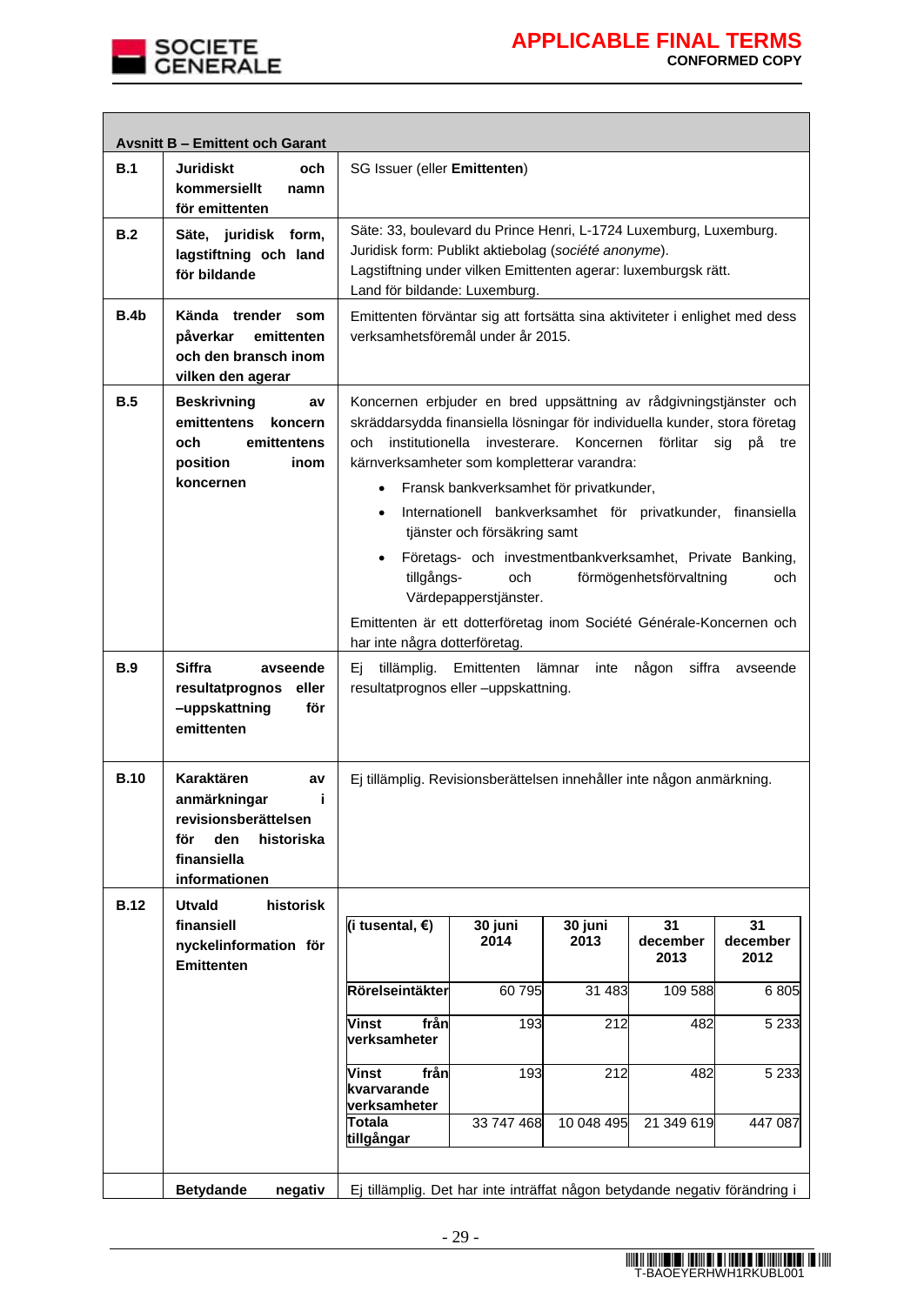

|             | förändring i utsikterna<br>för emittenten sedan<br>dagen för dess senast<br>offentliggjorda<br>reviderade<br>räkenskaper                                                                       | utsikterna för Emittenten sedan 31 december 2013.                                                                                                                                                                                                                                                                                                                                                                                                                   |
|-------------|------------------------------------------------------------------------------------------------------------------------------------------------------------------------------------------------|---------------------------------------------------------------------------------------------------------------------------------------------------------------------------------------------------------------------------------------------------------------------------------------------------------------------------------------------------------------------------------------------------------------------------------------------------------------------|
|             | Väsentliga<br>förändringar<br>L<br>emittentens<br>finansiella<br>eller<br>handelsposition efter<br>perioden som täcks<br>den<br>historiska<br>av<br>finansiella<br>informationen               | Ej tillämplig. Det har inte inträffat någon väsentlig ändring i Emittentens<br>finansiella position eller handelsposition efter 30 juni 2014.                                                                                                                                                                                                                                                                                                                       |
| <b>B.13</b> | inträffade<br><b>Nyligen</b><br>händelser beträffande<br>emittenten som är i<br>väsentlig<br>hänseende<br>relevanta<br>för<br>utvärderingen<br>av<br>emittentens solvens                       | Ej tillämpligt. Det har inte varit några nyligen inträffande händelser<br>beträffande Emittenten som är i väsentligt hänseende relevanta för<br>utvärderingen av Emittentens solvens.                                                                                                                                                                                                                                                                               |
| <b>B.14</b> | <b>Uttalande</b><br>huruvida<br>emittenten<br>är<br>beroende<br>andra<br>av<br>företag<br>inom<br>koncernen                                                                                    | Se Punkt B.5 ovan för Emittentens position inom Koncernen.<br>SG Issuer är beroende av Société Générale Bank & Trust inom<br>Koncernen.                                                                                                                                                                                                                                                                                                                             |
| <b>B.15</b> | <b>Beskrivning</b><br>av<br>emittentens<br>huvudsakliga<br>verksamhet                                                                                                                          | Den huvudsakliga verksamheten för SG Issuer är att ta upp finansiering<br>genom emission av skuldvärdepapper avsedda att placeras hos<br>institutionella kunder eller privatkunder genom distributörer som<br>samarbetar med Société Générale. Finansieringen som erhålls genom<br>emissioner av sådana skuldvärdepapper lånas sedan vidare till Société<br>Générale och till andra medlemmar i Koncernen.                                                          |
| <b>B.16</b> | I den mån det är känt<br>för<br>emittenten,<br>huruvida<br>emittenten<br>kontrolleras,<br>direkt<br>eller indirekt, och av<br>vem samt beskrivning<br>karaktären<br>av<br>av<br>sådan kontroll | SG Issuer är ett 100 procent ägt dotterföretag till Société Générale Bank<br>& Trust S.A. som i sin tur är ett 100 procent ägt dotterföretag till Société<br>Générale och är ett fullt konsoliderat bolag.                                                                                                                                                                                                                                                          |
| <b>B.18</b> | <b>Garantins</b><br>och<br>art<br>omfattning                                                                                                                                                   | Obligationerna är ovillkorligen och oåterkalleligen garanterade av<br>Société Générale (Garanten) enligt Garantin daterad 28 oktober 2014.<br>Garantin utgör en direkt, ovillkorad, icke-säkerställd och allmän<br>förpliktelse för Garanten och rangordnas och kommer att rangordnas<br>lika med alla övriga existerande och framtida direkta, ovillkorade, icke-<br>säkerställda och allmänna förpliktelser för Garanten, inklusive de som<br>avser insättningar. |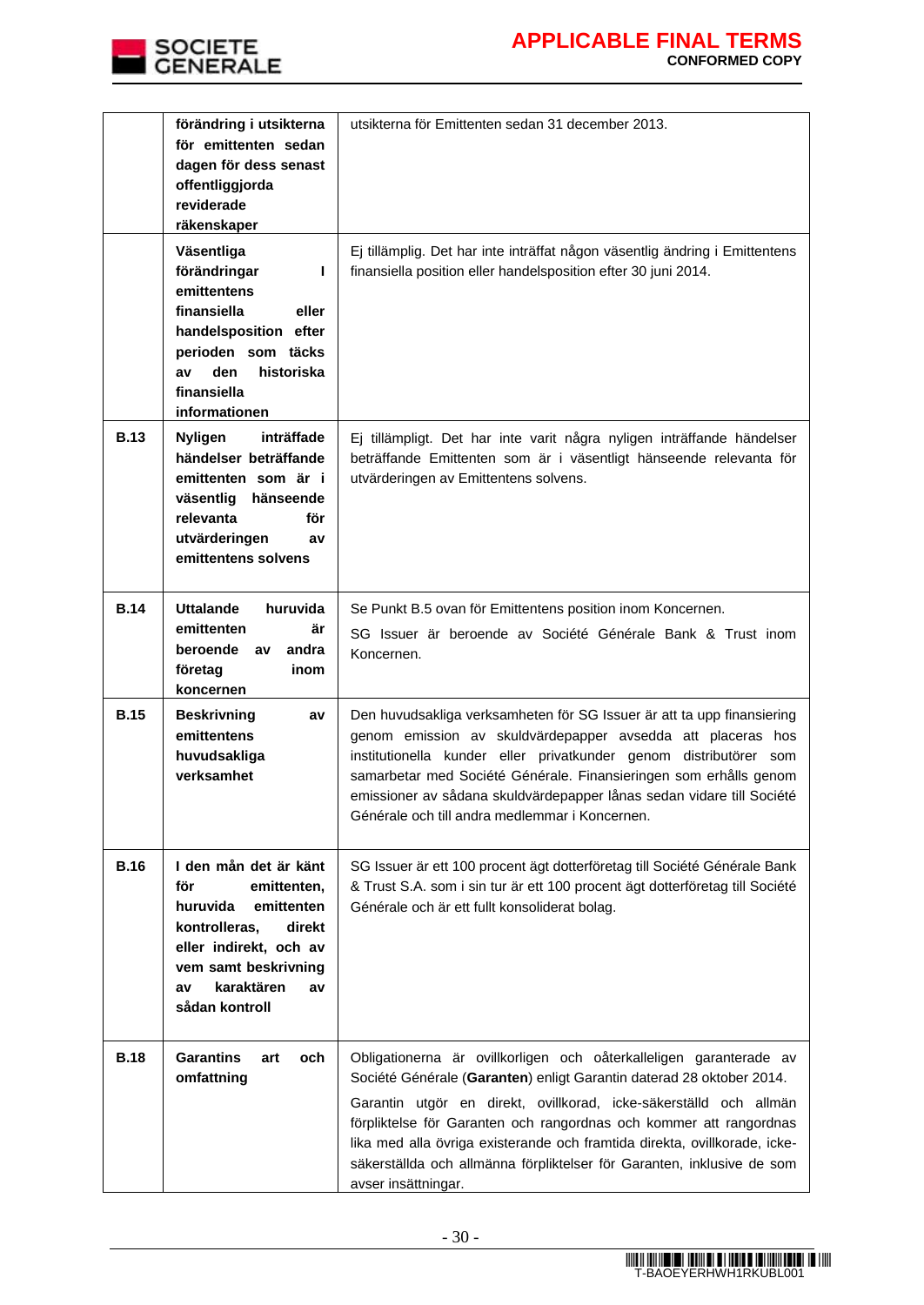

| <b>B.19</b> | Information<br>om<br>garanten som om den<br>emittenten<br>var<br>a٧<br>samma<br>typ<br>av<br>värdepapper<br>som<br>omfattas av garantin | Informationen om Société Générale som om den var Emittent av samma<br>typ av Obligationer som omfattas av Garantin anges i enlighet med<br>respektive Punkt B.19 / B.1, B.19 / B.2, B.19 / B.4b, B.19 / B.5, B.19 /<br>B.9, B.19 / B.10, B.19 / B.12, B.19 / B.13, B.19 / B.14, B.19 / B.15 och<br>B.19 / B.16 nedan:<br><b>B.19/ B.1: Société Générale</b><br>$B.19/B.2$ :                                                                                                                                                                                                                                                                                                                                                                                                                                                                                                                                                                                                       |
|-------------|-----------------------------------------------------------------------------------------------------------------------------------------|-----------------------------------------------------------------------------------------------------------------------------------------------------------------------------------------------------------------------------------------------------------------------------------------------------------------------------------------------------------------------------------------------------------------------------------------------------------------------------------------------------------------------------------------------------------------------------------------------------------------------------------------------------------------------------------------------------------------------------------------------------------------------------------------------------------------------------------------------------------------------------------------------------------------------------------------------------------------------------------|
|             |                                                                                                                                         | Säte: 29, boulevard Haussmann, 75009 Paris, Frankrike.                                                                                                                                                                                                                                                                                                                                                                                                                                                                                                                                                                                                                                                                                                                                                                                                                                                                                                                            |
|             |                                                                                                                                         | Juridisk form: Publikt aktiebolag (société anonyme).                                                                                                                                                                                                                                                                                                                                                                                                                                                                                                                                                                                                                                                                                                                                                                                                                                                                                                                              |
|             |                                                                                                                                         | Lagstiftning under vilken Emittenten agerar: fransk rätt.                                                                                                                                                                                                                                                                                                                                                                                                                                                                                                                                                                                                                                                                                                                                                                                                                                                                                                                         |
|             |                                                                                                                                         | Land för bildande: Frankrike.<br>B.19/ B.4b:                                                                                                                                                                                                                                                                                                                                                                                                                                                                                                                                                                                                                                                                                                                                                                                                                                                                                                                                      |
|             |                                                                                                                                         | 2014 var ytterligare ett utmanande år för ekonomin, med global aktivitet<br>som endast medförde en måttlig ökning som varierade från region till<br>region. Denna trend förväntas fortsätta under 2015, som kommer leda<br>till en ekonomisk återhämtning som är svagare än förväntat med<br>både<br>osäkerheter<br>inom<br>det<br>geopolitiska<br>området<br>och<br>рá<br>råvarumarknaden samt på marknaden för utländsk valuta. Eurozonen<br>kämpar med att återgå till en mer dynamisk tillväxt och dämpa<br>minskningen i offentliga underskott. Räntorna bör ligga kvar på<br>rekordlåga nivåer, men deflationsrisken bör hållas under kontroll genom<br>ett ingripande av ECB som har meddelat att de kommer genomföra en<br>ackommoderande penningpolitik och användning<br>av<br>sin<br>mer<br>balansräkning för att stödja tillväxten. Eurons minskade värde och de<br>fallande oljepriserna bör hjälpa till att öka exporten och stimulera den<br>inhemska efterfrågan. |
|             |                                                                                                                                         | Den amerikanska ekonomin bör stanna på ett positivt spår och Fed<br>förväntas strama åt sin penningpolitiska policy vid halvårsskiftet.<br>Tillväxtländerna har gått in i en fas av en mer måttlig tillväxt, i synnerhet<br>Kina. Rysslands ekonomi brottas med konsekvenserna av krisen i<br>Ukraina<br>tillsammans<br>med<br>nedgången<br>i.<br>råvarupriserna.<br>regulatoriskt perspektiv<br>såg 2014 genomförandet av<br>Ur<br>ett<br>bankunionen.<br>Europeiska<br>Centralbanken<br>tog<br>rodret<br>den<br>tör<br>gemensamma tillsynsmekanismen och övervakar cirka 130 banker inom<br>euroområdet, med syfte att stärka banksystemet, återställa förtroendet<br>hos de ekonomiska aktörerna, harmonisera tillsynsreglerna för banker<br>och minska relationen mellan banker och deras nationella myndigheter.<br>När det gäller regulatoriska förhållanden kan Koncernen redan uppfylla<br>de nya kraven.<br>B.19/ B.5:                                                   |
|             |                                                                                                                                         | Koncernen erbjuder en bred uppsättning av rådgivningstjänster och<br>skräddarsydda finansiella lösningar för individuella kunder, stora företag<br>institutionella<br>investerare.<br>Koncernen<br>förlitar<br>och<br>sig<br>рă<br>tre<br>kärnverksamheter som kompletterar varandra:<br>· Fransk bankverksamhet för privatkunder,                                                                                                                                                                                                                                                                                                                                                                                                                                                                                                                                                                                                                                                |
|             |                                                                                                                                         | · Internationell bankverksamhet för privatkunder, finansiella tjänster och<br>försäkring, samt                                                                                                                                                                                                                                                                                                                                                                                                                                                                                                                                                                                                                                                                                                                                                                                                                                                                                    |
|             |                                                                                                                                         | · Företags- och investmentbankverksamhet, Private Banking, tillgångs-<br>och förmögenhetsförvaltning och Värdepapperstjänster.                                                                                                                                                                                                                                                                                                                                                                                                                                                                                                                                                                                                                                                                                                                                                                                                                                                    |
|             |                                                                                                                                         | Société Générale är moderbolag i Société Générale-Koncernen.                                                                                                                                                                                                                                                                                                                                                                                                                                                                                                                                                                                                                                                                                                                                                                                                                                                                                                                      |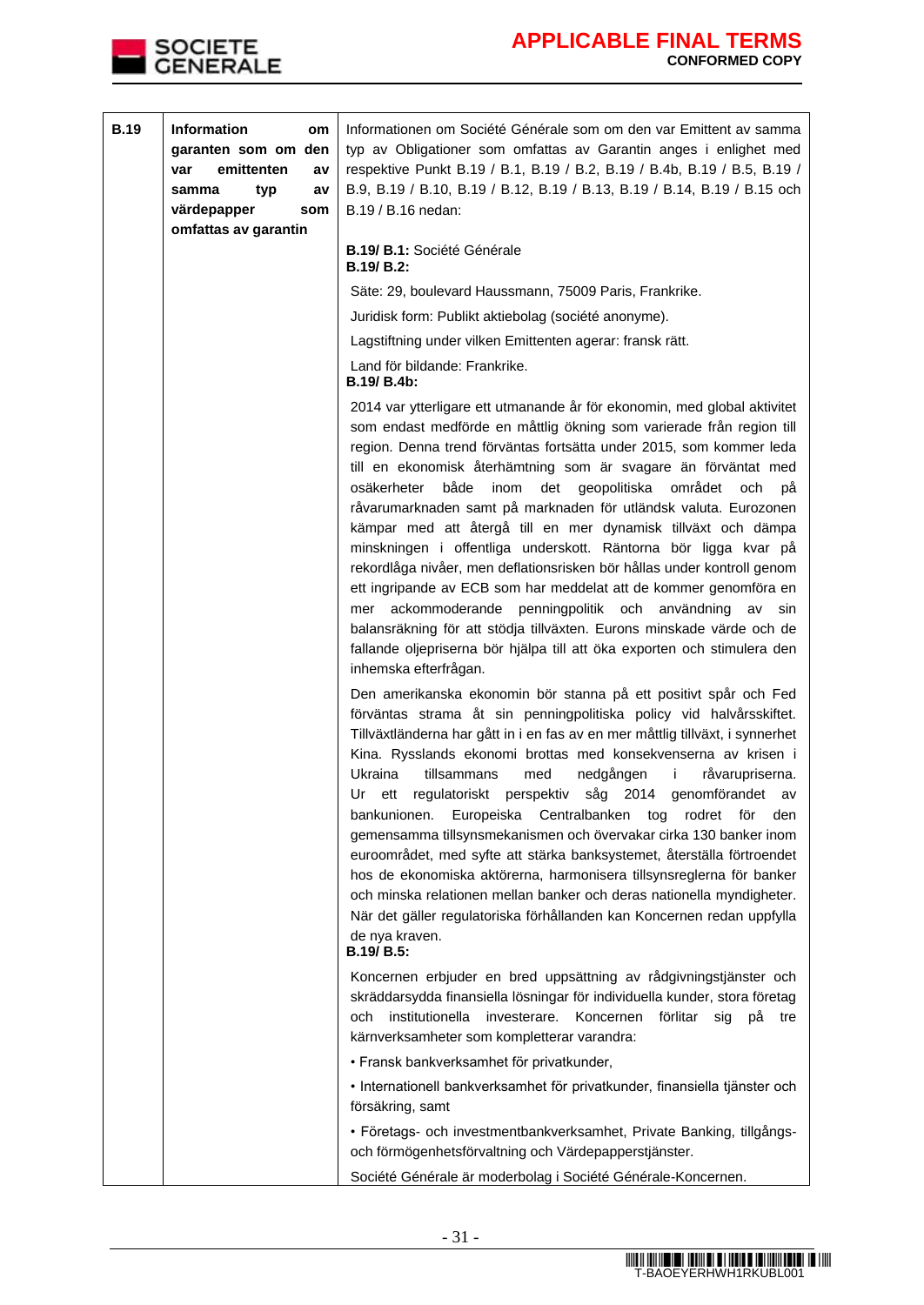

|  | B.19/ B.9:                                                                      |                                       |                                                                       |
|--|---------------------------------------------------------------------------------|---------------------------------------|-----------------------------------------------------------------------|
|  | tillämplig.<br>Ej.<br>resultatprognos eller -uppskattning.<br><b>B.19/B.10:</b> | Emittenten lämnar<br>inte             | någon siffra avseende                                                 |
|  | B.19/B.12:                                                                      |                                       | Ej tillämplig. Revisionsberättelsen innehåller inte någon anmärkning. |
|  |                                                                                 |                                       |                                                                       |
|  |                                                                                 | År som slutade<br>2014<br>(reviderat) | År som slutade<br>2013<br>(reviderat) (1)                             |
|  | Rörelseintäkter<br>(i<br>miljoner EUR)                                          |                                       |                                                                       |
|  | Nettobankintäkter                                                               | 23 561                                | 22 433                                                                |
|  | Rörelseintäkter                                                                 | 4578                                  | 2 3 3 6                                                               |
|  | Nettoinkomst<br>före<br>okontrollerande<br>lintressen                           | 2 9 9 1                               | 2 3 9 4                                                               |
|  | Nettoinkomst                                                                    | 2 6 9 2                               | 2 0 4 4                                                               |
|  | Fransk<br>bankverksamhet<br>för<br>privatkunder                                 | 1 205                                 | 1 1 9 6                                                               |
|  | Internationella<br>bank-<br>och finansiella tjänster<br>för privatkunder        | 381                                   | 983                                                                   |
|  | Globala<br>bank-<br>och<br>investerarlösningar                                  | 1918                                  | 1206                                                                  |
|  | Företagscenter                                                                  | (812)                                 | (1341)                                                                |
|  | Nettokostnad för risk                                                           | (2967)                                | (4050)                                                                |
|  | Kostnad/inkomst ratio<br>(2)                                                    | 67,7%                                 | 67,0%                                                                 |
|  | ROE efter skatt (3)                                                             | 5,3%                                  | 4,1%                                                                  |
|  | <b>Tier 1 Ratio</b>                                                             | 12,6%                                 | 11,8%                                                                 |
|  | Balansräkningsposter<br>(i miljarder EUR)                                       |                                       |                                                                       |
|  | Totala tillgångar<br>och<br>förpliktelser                                       | 1 308,2                               | 1 2 1 4 , 2                                                           |
|  | Kundlån                                                                         | 344,4                                 | 332,7                                                                 |
|  | Kundinsättningar                                                                | 349,7                                 | 334,2                                                                 |
|  | kapital<br>Eget<br>(i<br>miljarder EUR)                                         |                                       |                                                                       |
|  | kapital<br>Eget<br>(Koncernens<br>aktieägare)                                   | 55,2                                  | 50,9                                                                  |
|  | Totalt konsoliderat eget<br>kapital                                             | 58,8                                  | 54,0                                                                  |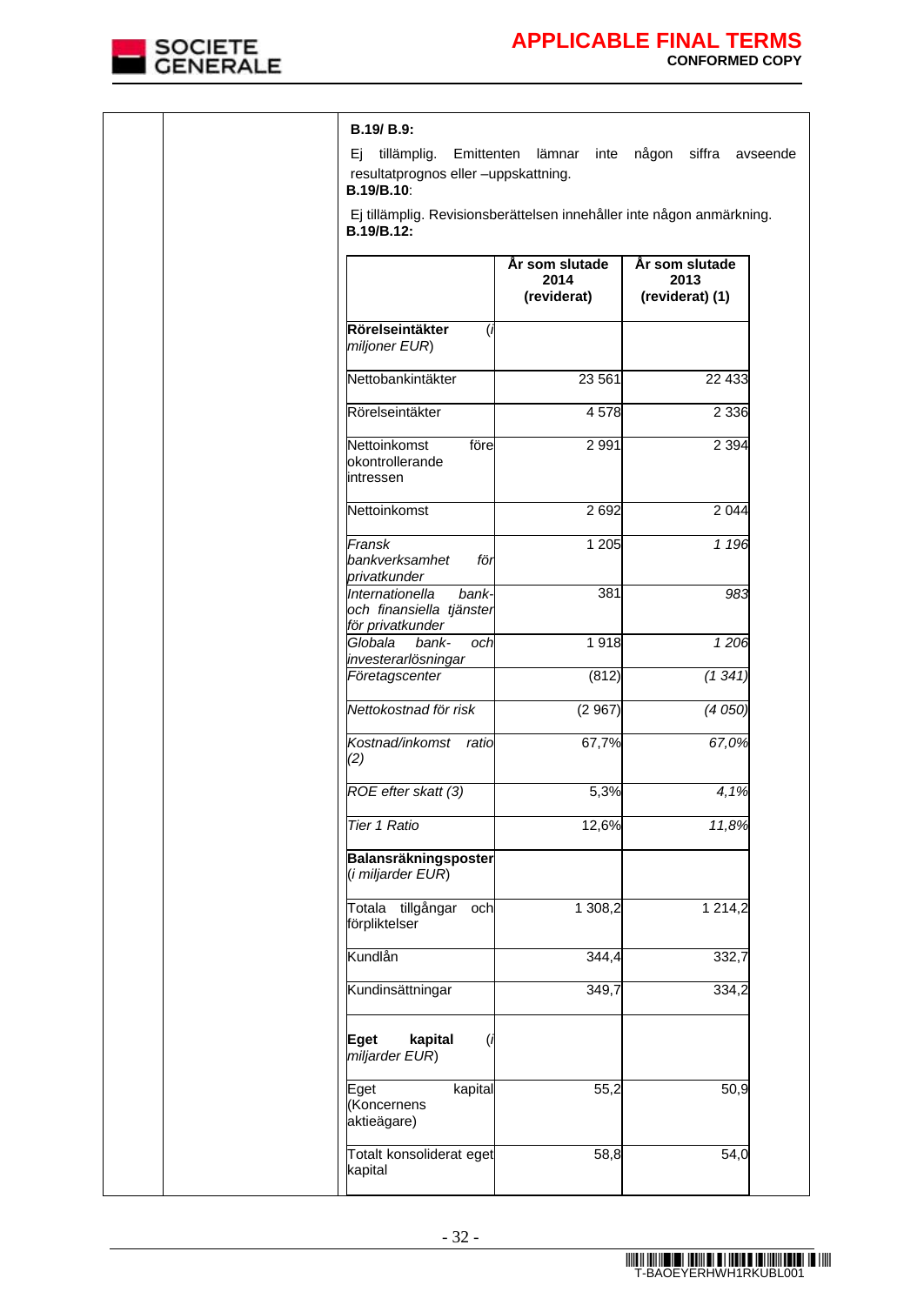

 $\mathbf{r}$ 

| Kassaflödesposter<br>(i)<br>miljarder EUR)                                                                                                                                                                                                                                                                                                                                                                                                                                                                                                      |
|-------------------------------------------------------------------------------------------------------------------------------------------------------------------------------------------------------------------------------------------------------------------------------------------------------------------------------------------------------------------------------------------------------------------------------------------------------------------------------------------------------------------------------------------------|
| (10183)<br>Nettoinflöde (utflöde) i<br>(981)<br>likvida<br>medel<br>och                                                                                                                                                                                                                                                                                                                                                                                                                                                                         |
| motsvarande                                                                                                                                                                                                                                                                                                                                                                                                                                                                                                                                     |
| (1) Uppgifter för 2013 har ändrats till följd av implementeringen av IFRS<br>10 och 11.<br>(2) Exklusive omvärderingen av egna finansiella åtaganden och<br>skuldvärdesjustering.<br>(3) Koncernens avkastning på eget kapital beräknas på basis av<br>genomsnittet av Koncernens aktieägares egna kapital under IFRS<br>(inklusive IAS 32-39 och IFRS 4), och exkluderar orealiserade<br>kapitalförluster och inkomster bortsett från omräkningsreserver, kraftigt<br>efterställda obligationer, odaterade efterställda obligationer och efter |
| avdrag för ränta som ska betalas till innehavarna av dessa obligationer.                                                                                                                                                                                                                                                                                                                                                                                                                                                                        |
| Det har inte inträffat någon betydande negativ förändring i utsikterna för<br>Emittenten sedan 31 december 2014.                                                                                                                                                                                                                                                                                                                                                                                                                                |
| Det har inte inträffat någon väsentlig ändring i Emittentens finansiella<br>position eller handelsposition sedan 31 december 2014.                                                                                                                                                                                                                                                                                                                                                                                                              |
| B.19/B.13:                                                                                                                                                                                                                                                                                                                                                                                                                                                                                                                                      |
| Ej tillämpligt. Det har inte varit några nyligen inträffande händelser<br>beträffande Emittenten som är i väsentligt hänseende relevanta för<br>utvärderingen av Emittentens solvens.<br>B.19/ B.14:                                                                                                                                                                                                                                                                                                                                            |
| Se Punkt B.5 ovan för Emittentens position inom Koncernen. Société                                                                                                                                                                                                                                                                                                                                                                                                                                                                              |
| Générale är det yttersta holdingbolaget för Koncernen. Men Société<br>Générale bedriver egen verksamhet och agerar inte enbart som ett                                                                                                                                                                                                                                                                                                                                                                                                          |
| holdingbolag i förhållande till sina dotterbolag.<br>B.19/ B.15:                                                                                                                                                                                                                                                                                                                                                                                                                                                                                |
| Se Punkt B.19/ B.5 ovan.<br>B.19/ B.16:                                                                                                                                                                                                                                                                                                                                                                                                                                                                                                         |
| Ej tillämpligt. Såvitt företaget vet ägs eller kontrolleras Société Générale<br>inte, direkt eller indirekt (enligt fransk rätt), av något annat företag.                                                                                                                                                                                                                                                                                                                                                                                       |

|     | Avsnitt C - Värdepapper                                                                                                                                                        |                                                                                                                                                                                                     |
|-----|--------------------------------------------------------------------------------------------------------------------------------------------------------------------------------|-----------------------------------------------------------------------------------------------------------------------------------------------------------------------------------------------------|
| C.1 | Typ och klass<br>värdepapp-<br>av<br>eren<br>som<br>erbjuds<br>och/eller upptas<br>handel,<br>till<br>inklusive<br>varje<br>identifikations-<br>för<br>nummer<br>värdepapperen | Obligationerna är derivatinstrument indexerade mot aktier.<br>ISIN-kod: SE0006994877<br>Common-kod: 121944162                                                                                       |
| C.2 | för<br>Valuta<br>värdepappers-<br>emissionen                                                                                                                                   | <b>SEK</b>                                                                                                                                                                                          |
| C.5 | <b>Beskrivning</b><br>av<br>varje<br>begränsning av<br>fria<br>den                                                                                                             | Det finns inte någon begränsning av den fria överlåtbarheten av Obligationerna,<br>med förbehåll för försäljnings- och överlåtelserestriktioner som kan vara<br>tillämpliga i vissa jurisdiktioner. |

ń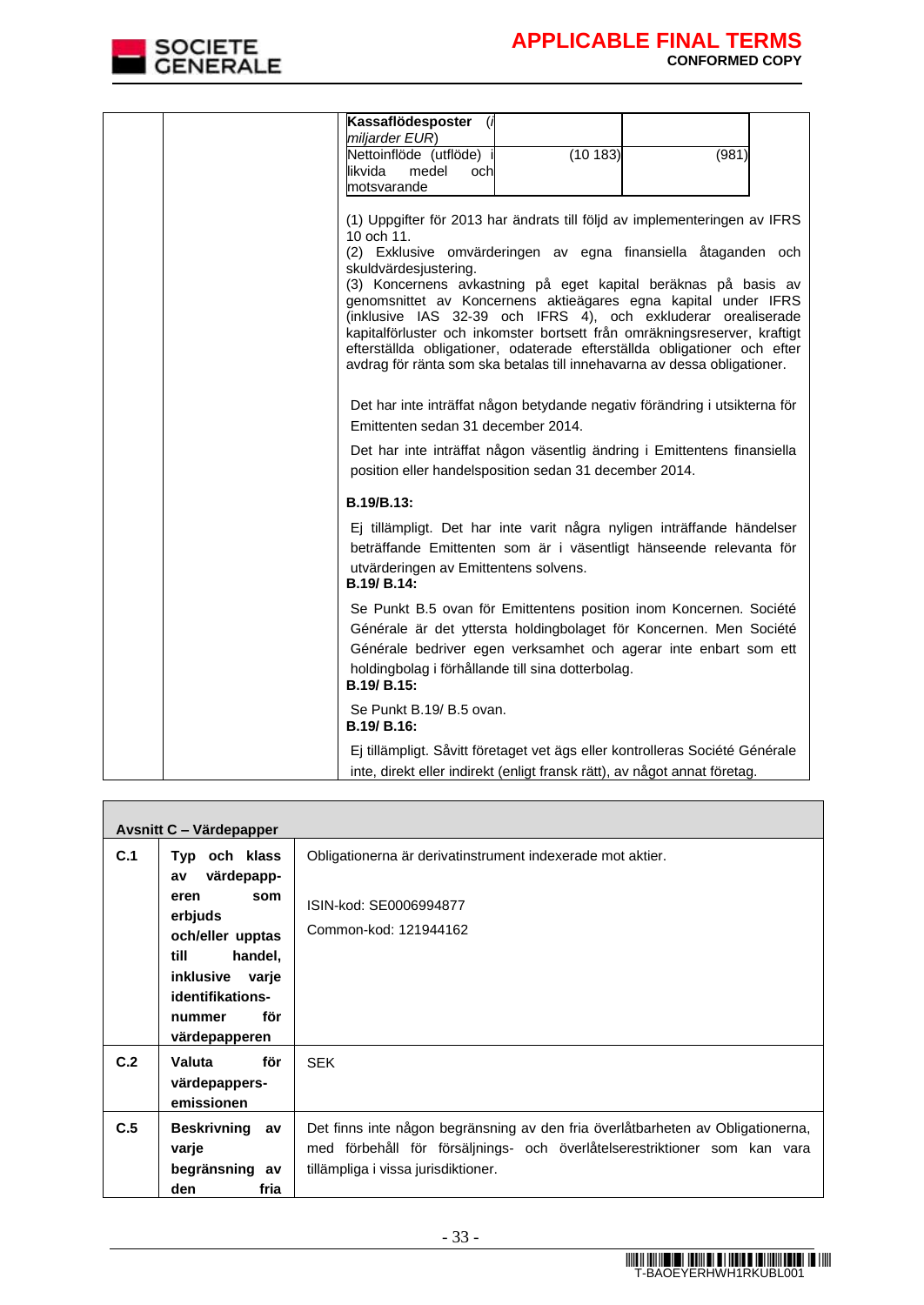

|     | överlåtbar-heten<br>för värdepapp-                                 |                                                                                                                                                                                                                                                                                                                                                                                                                                                                                                                                                                                                                                                                                                                                                      |
|-----|--------------------------------------------------------------------|------------------------------------------------------------------------------------------------------------------------------------------------------------------------------------------------------------------------------------------------------------------------------------------------------------------------------------------------------------------------------------------------------------------------------------------------------------------------------------------------------------------------------------------------------------------------------------------------------------------------------------------------------------------------------------------------------------------------------------------------------|
|     | eren                                                               |                                                                                                                                                                                                                                                                                                                                                                                                                                                                                                                                                                                                                                                                                                                                                      |
| C.8 | Rättigheter                                                        | Rättigheter förknippade med värdepapperen:                                                                                                                                                                                                                                                                                                                                                                                                                                                                                                                                                                                                                                                                                                           |
|     | förknippade<br>med värdepapp-<br>inklusive<br>eren,<br>rangordning | Såvida inte Obligationerna löses in dessförinnan kommer Obligationerna att<br>berättiga varje innehavare av Obligationerna (en Obligationsinnehavare) att<br>erhålla ett inlösenbelopp som kan vara lägre än, lika med eller högre än beloppet<br>som ursprungligen investerades (se Punkt C.18).                                                                                                                                                                                                                                                                                                                                                                                                                                                    |
|     | och<br>begräns-<br>ningar av dessa<br>rättigheter och              | En Obligationsinnehavare kommer att vara berättigad att kräva den omedelbara<br>och förfallna betalningen av varje belopp om:                                                                                                                                                                                                                                                                                                                                                                                                                                                                                                                                                                                                                        |
|     | förfaranden för<br>att utöva dessa<br>rättigheter                  | - Emittenten underlåter att betala eller iaktta sina andra förpliktelser under<br>Obligationerna eller i händelse av att garantin från Société Générale upphör att<br>vara giltig;                                                                                                                                                                                                                                                                                                                                                                                                                                                                                                                                                                   |
|     |                                                                    | - Garanten underlåter att iaktta sina förpliktelser under Garantin;                                                                                                                                                                                                                                                                                                                                                                                                                                                                                                                                                                                                                                                                                  |
|     |                                                                    | - det inträffar insolvens eller konkursförfarande(n) som påverkar Emittenten.                                                                                                                                                                                                                                                                                                                                                                                                                                                                                                                                                                                                                                                                        |
|     |                                                                    | Obligationsinnehavarnas samtycke måste inhämtas för att ändra de kontraktuella<br>villkoren för Obligationerna enligt villkoren i ett agentavtal, som görs tillgängligt<br>för Obligationsinnehavare på begäran hos Emittenten.                                                                                                                                                                                                                                                                                                                                                                                                                                                                                                                      |
|     |                                                                    | - Emittenten accepterar den exklusiva behörigheten för engelska domstolar till<br>förmån för Obligationsinnehavarna avseende varje tvist med Emittenten men<br>accepterar att sådana Obligationsinnehavare kan framställa sina krav vid varje<br>annan behörig domstol.                                                                                                                                                                                                                                                                                                                                                                                                                                                                              |
|     |                                                                    | Rangordning:                                                                                                                                                                                                                                                                                                                                                                                                                                                                                                                                                                                                                                                                                                                                         |
|     |                                                                    | Obligationerna kommer att utgöra direkta, ovillkorade, icke säkerställda och icke<br>efterställda förpliktelser för Emittenten och kommer att rangordnas lika med alla<br>övriga direkta, ovillkorade, icke säkerställda och icke efterställda förpliktelser för<br>Emittenten, nuvarande och framtida.                                                                                                                                                                                                                                                                                                                                                                                                                                              |
|     |                                                                    | Begränsningar av rättigheter förknippade med värdepapperen:                                                                                                                                                                                                                                                                                                                                                                                                                                                                                                                                                                                                                                                                                          |
|     |                                                                    | - I händelse av justeringar som påverkar de(n) underliggande tillgången(arna)<br>kan Emittenten ändra villkoren eller om det inträffar extraordinära händelser som<br>påverkar de(t) underliggande instrumentet(en), kan Emittenten ersätta de(t)<br>underliggande instrumentet(en) med ny(a) underliggande instrumentet(en),<br>likvidera alla eller något belopp som ska förfalla till förfallodagen för<br>senarelägga förfallodagen<br>Obligationerna,<br>för<br>Obligationerna,<br>lösa<br><i>in</i><br>Obligationerna i förtid på basis av marknadsvärdet av dessa Obligationer eller<br>dra av från varje belopp som förfaller till betalning den ökade kostnaden för<br>hedgning, i samtliga fall utan samtycke från Obligationsinnehavarna; |
|     |                                                                    | - Emittenten kan lösa in Obligationerna i förtid på basis av marknadsvärdet för<br>dessa Obligationer på grund av skatte- eller regulatoriska skäl och om andelen<br>mellan de utestående Obligationerna och antalet Obligationer som initialt<br>emitterades är lägre än 10 %;                                                                                                                                                                                                                                                                                                                                                                                                                                                                      |
|     |                                                                    | - rätten att erhålla betalning av kapitalbelopp och ränta kommer att preskriberas<br>inom en period om tio år (beträffande kapital) och fem år (beträffande ränta) från<br>den dag då betalningen av dessa belopp första gången förföll till betalning och<br>har kvarstått obetalda.                                                                                                                                                                                                                                                                                                                                                                                                                                                                |
|     |                                                                    | - om Emittenten underlåter att betala ska Obligationsinnehavare inte vara<br>berättigade att vidta någon åtgärd eller förfarande för att genomdriva upplösning,<br>administration eller likvidation (eller något annat liknande förfarande) av                                                                                                                                                                                                                                                                                                                                                                                                                                                                                                       |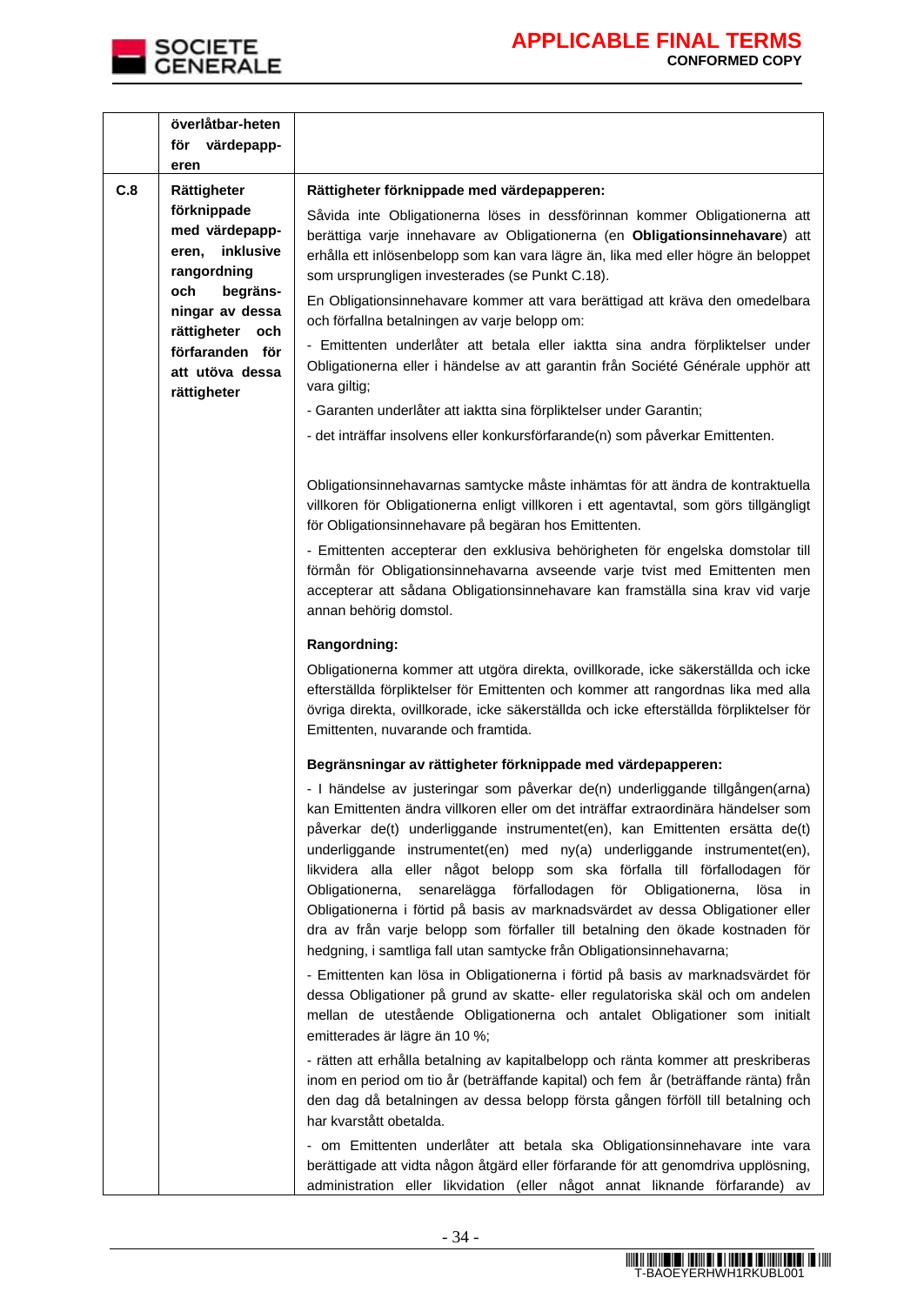

|      |                                    | Emittenten. Oaktat detta kommer Obligationsinnehavarna att kunna kräva<br>Garanten på varje obetalt belopp.                                                                                                                                                                                                                                                                                                                                                                                                                                                                    |
|------|------------------------------------|--------------------------------------------------------------------------------------------------------------------------------------------------------------------------------------------------------------------------------------------------------------------------------------------------------------------------------------------------------------------------------------------------------------------------------------------------------------------------------------------------------------------------------------------------------------------------------|
|      |                                    | <b>Beskattning</b>                                                                                                                                                                                                                                                                                                                                                                                                                                                                                                                                                             |
|      |                                    | Samtliga betalningar avseende Obligationerna, Kvittona och Kupongerna eller<br>under Garantin ska utan innehållande eller avdrag för eller avseende varje<br>nuvarande eller framtida skatter, pålagor, taxeringar eller statliga debiteringar av<br>vad slag det vara må som appliceras, tas ut, uppbärs, innehålls eller taxeras av<br>eller för varje Beskattningsjurisdiktion, såvida inte sådant innehållande eller<br>avdrag krävs enligt lag.                                                                                                                           |
|      |                                    | Om något belopp måste dras av eller innehållas av eller för någon<br>Beskattningsjurisdiktion, ska den relevanta Emittenten eller, som fallet kan vara,<br>Garanten, (förutom under vissa omständigheter) till den största utsträckningen<br>tillåten enligt lag, betala sådana tillkommande belopp som kan erfordras för att<br>varje Obligationsinnehavare, Kvittoinnehavare, eller Kuponginnehavare, efter<br>avdrag eller innehållande av sådana skatter, pålagor, taxeringar eller statliga<br>debiteringar, ska erhålla det fulla beloppet som förfallit till betalning. |
|      |                                    | Tillämplig rätt                                                                                                                                                                                                                                                                                                                                                                                                                                                                                                                                                                |
|      |                                    | Obligationerna och varje icke-kontraktuell förpliktelse som uppstår ur eller i<br>samband med Obligationerna kommer att vara underkastade och ska tolkas i<br>enlighet med svensk rätt.                                                                                                                                                                                                                                                                                                                                                                                        |
| C.11 | Huruvida                           | Ansökan kommer att göras om att Obligationerna ska tas upp till handel på                                                                                                                                                                                                                                                                                                                                                                                                                                                                                                      |
|      | värdepapperen                      | Nasdaq OMX Stockholm AB, Sverige.                                                                                                                                                                                                                                                                                                                                                                                                                                                                                                                                              |
|      | erbjuds<br>som<br>kommer att bli   |                                                                                                                                                                                                                                                                                                                                                                                                                                                                                                                                                                                |
|      | föremål för en                     |                                                                                                                                                                                                                                                                                                                                                                                                                                                                                                                                                                                |
|      | ansökan<br>om                      |                                                                                                                                                                                                                                                                                                                                                                                                                                                                                                                                                                                |
|      | till<br>upptagande                 |                                                                                                                                                                                                                                                                                                                                                                                                                                                                                                                                                                                |
|      | handel<br>med                      |                                                                                                                                                                                                                                                                                                                                                                                                                                                                                                                                                                                |
|      | avsikten<br>att                    |                                                                                                                                                                                                                                                                                                                                                                                                                                                                                                                                                                                |
|      | dessa<br>ska                       |                                                                                                                                                                                                                                                                                                                                                                                                                                                                                                                                                                                |
|      | distribueras<br>рå                 |                                                                                                                                                                                                                                                                                                                                                                                                                                                                                                                                                                                |
|      | reglerad<br>en<br>marknad<br>eller |                                                                                                                                                                                                                                                                                                                                                                                                                                                                                                                                                                                |
|      | andra                              |                                                                                                                                                                                                                                                                                                                                                                                                                                                                                                                                                                                |
|      | motsvarande                        |                                                                                                                                                                                                                                                                                                                                                                                                                                                                                                                                                                                |
|      | marknader med                      |                                                                                                                                                                                                                                                                                                                                                                                                                                                                                                                                                                                |
|      | indikation<br>av                   |                                                                                                                                                                                                                                                                                                                                                                                                                                                                                                                                                                                |
|      | marknaderna<br>-i<br>fråga         |                                                                                                                                                                                                                                                                                                                                                                                                                                                                                                                                                                                |
| C.15 | Hur värdet på                      | Värdet på Obligationerna, betalningen av ett kupongbelopp på en relevant                                                                                                                                                                                                                                                                                                                                                                                                                                                                                                       |
|      | investeringen                      | till<br>Obligationsinnehavare,<br>räntebetalningsdag<br>betalningen<br>en<br>av<br>ett                                                                                                                                                                                                                                                                                                                                                                                                                                                                                         |
|      | påverkas<br>av                     | inlösenbelopp vid automatisk förtida inlösen på en relevant dag för automatisk                                                                                                                                                                                                                                                                                                                                                                                                                                                                                                 |
|      | värdet på de(n)                    | förtida inlösen och betalningen av ett inlösenbelopp till en Obligationsinnehavare                                                                                                                                                                                                                                                                                                                                                                                                                                                                                             |
|      | underliggande                      | på förfallodagen kommer att bero på utvecklingen för de(n) underliggande                                                                                                                                                                                                                                                                                                                                                                                                                                                                                                       |
|      | instrumentet(en)                   | tillgången(arna) på de(n) relevanta värderingsdagen(arna).                                                                                                                                                                                                                                                                                                                                                                                                                                                                                                                     |
|      |                                    | Värdet på Obligationerna är relaterat till den positiva eller negativa utvecklingen<br>för ett eller flera underliggande instrument i korgen. Beloppet(n) som ska betalas                                                                                                                                                                                                                                                                                                                                                                                                      |
|      |                                    | fastställs och baseras på villkoret som är uppfyllt (eller inte) om utvecklingen för                                                                                                                                                                                                                                                                                                                                                                                                                                                                                           |
|      |                                    | ett eller flera underliggande instrument i korgen är högre än eller lika med en                                                                                                                                                                                                                                                                                                                                                                                                                                                                                                |
|      |                                    | förutbestämd utvecklingsbarriär.                                                                                                                                                                                                                                                                                                                                                                                                                                                                                                                                               |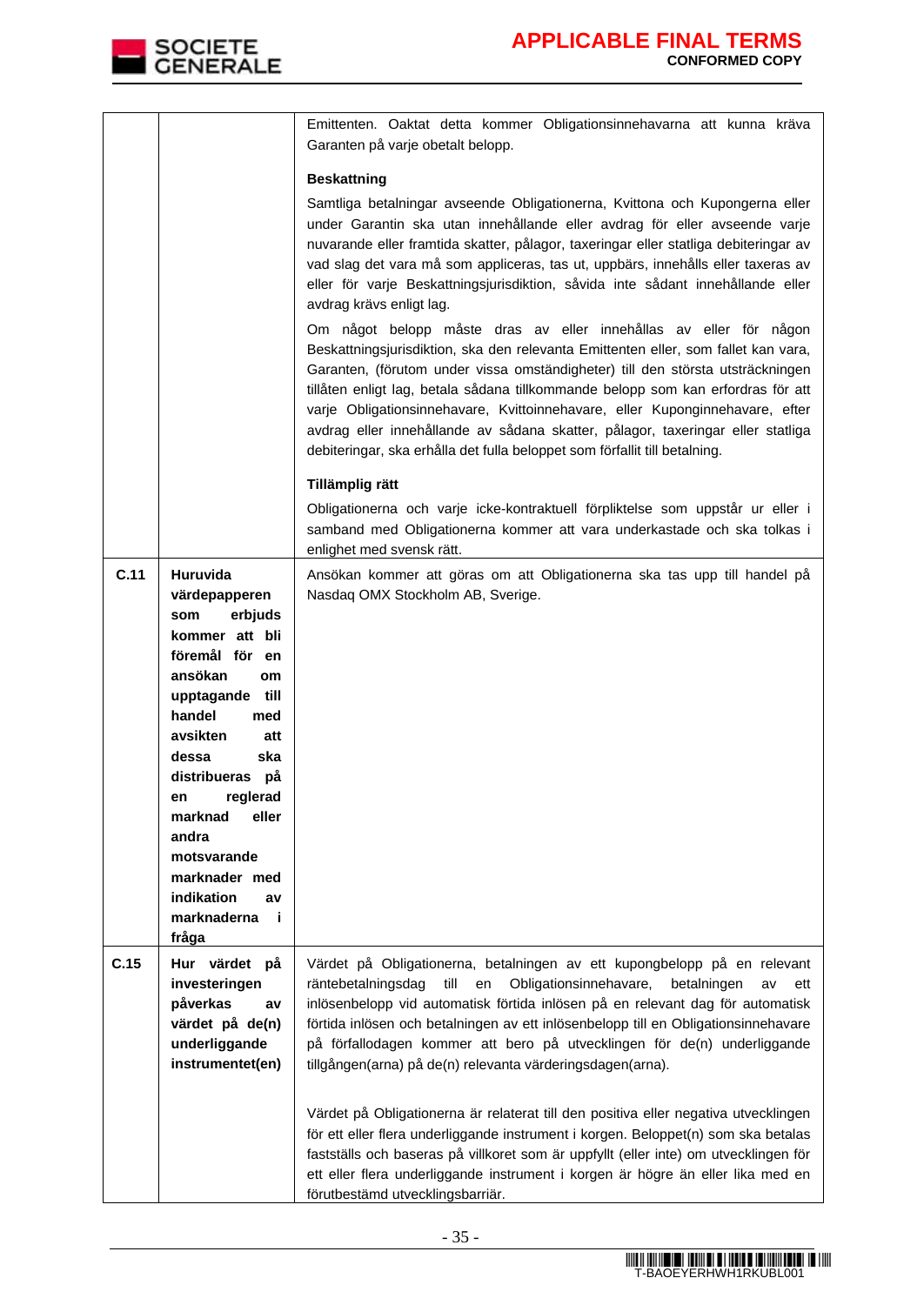

| C.16 | Förfallodagen<br>och den slutliga<br>referensdagen             | Förfallodagen för Obligationerna kommer att vara 16/06/2020 och den slutliga<br>referensdagen kommer att vara den sista värderingsdagen.<br>Förfallodagen kan modifieras enligt bestämmelserna i Punkt C.8 ovan och Punkt<br>C.18 nedan. |                                                                                                                                                                                                                                                                                                                                                                                                                                                                                                                                                                                                                                                |
|------|----------------------------------------------------------------|------------------------------------------------------------------------------------------------------------------------------------------------------------------------------------------------------------------------------------------|------------------------------------------------------------------------------------------------------------------------------------------------------------------------------------------------------------------------------------------------------------------------------------------------------------------------------------------------------------------------------------------------------------------------------------------------------------------------------------------------------------------------------------------------------------------------------------------------------------------------------------------------|
| C.17 | Avvecklingsför-<br>farande<br>för<br>derivat-<br>värdepapperen | Kontant leverans                                                                                                                                                                                                                         |                                                                                                                                                                                                                                                                                                                                                                                                                                                                                                                                                                                                                                                |
| C.18 | Hur<br>avkastningen på<br>derivat-<br>värdepapperen<br>sker    | som följer:<br>Angiven Valör: SEK 10 000<br>Strukturerat(de) Räntebelopp:                                                                                                                                                                | Såvida inte dessförinnan inlösta, sker avkastningen på derivatvärdepapperen<br>Såvida inte dessförinnan inlösta, ska<br>Emittenten,<br>рå<br>varje<br>Räntebetalningsdag(i) (i från 1 till 5),<br>betala till Obligationsinnehavarna, för<br>varje Obligation, ett belopp fastställt av<br>Beräkningsagenten som följer:<br>Scenario 1:<br>Om.<br>рå<br>Värderingsdag(i),<br>SämstaUtveckling (i) är lägre än -10%,<br>då:<br>Strukturerat Räntebelopp(i) = Angiven<br>Valör x 5,50%<br>Scenario 2:<br>Om.<br>Värderingsdag(i),<br>рă<br>SämstaUtveckling(i) är högre än eller lika<br>med -10%, då:<br>Strukturerat Räntebelopp(i) = 0 (noll) |
|      |                                                                | Bestämd(a)<br>Period(er)/Räntebetalningsdag(ar):<br>(DD/MM/ÅÅÅÅ)<br><b>Automatisk</b><br>Inlösenbelopp<br>vid<br>Förtida Inlösen:                                                                                                        | Räntebetalnings-<br>dag(i)<br>16/06/2016<br>1<br>$\overline{\mathbf{c}}$<br>16/06/2017<br>3<br>16/06/2018<br>4<br>16/06/2019<br>5<br>16/06/2020<br>Såvida inte dessförinnan inlösta, om en<br>Händelse för Automatisk Förtida Inlösen<br>har inträffat, då ska Emittenten lösa in i<br>förtid Obligationerna på Dagen för<br>Automatisk Förtida Inlösen(i) (i från 1 till<br>med<br>de<br>$4)$ i<br>enlighet<br>följande<br>bestämmelserna<br>avseende<br>varje<br>Obligation:<br>Inlösenbelopp vid Automatisk Förtida<br>Inlösen(i) = Angiven Valör x [100% +<br>KupongNivå x i]                                                              |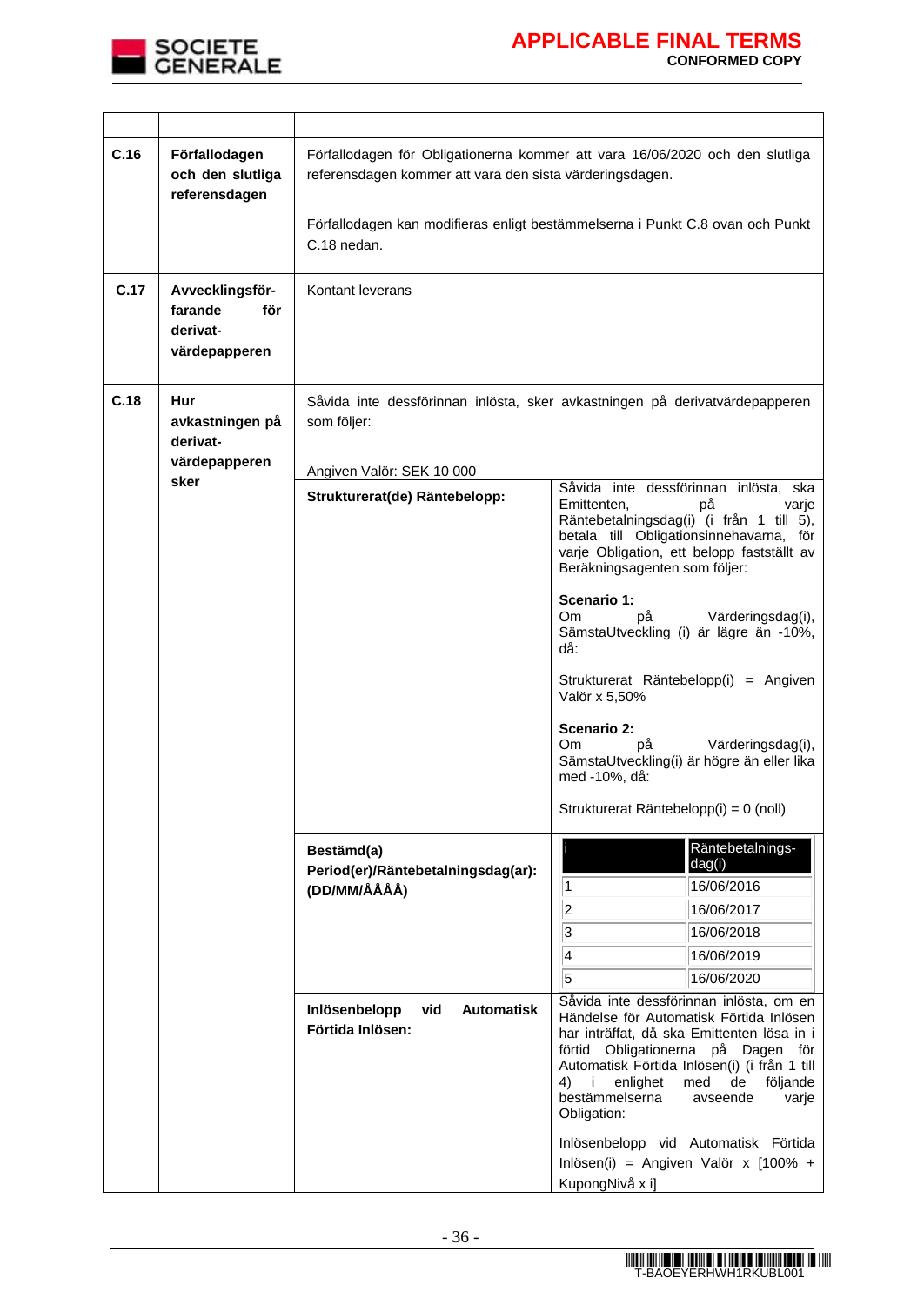

|  | Dag(ar) för Automatisk Förtida<br>Inlösen: (DD/MM/ÅÅÅÅ)   |                                                                           | Dag för Automatisk<br>Förtida Inlösen(i)                                                                                                            |
|--|-----------------------------------------------------------|---------------------------------------------------------------------------|-----------------------------------------------------------------------------------------------------------------------------------------------------|
|  |                                                           | 1                                                                         | 16/06/2016                                                                                                                                          |
|  |                                                           | $\overline{2}$                                                            | 16/06/2017                                                                                                                                          |
|  |                                                           | 3                                                                         | 16/06/2018                                                                                                                                          |
|  |                                                           | 4                                                                         | 16/06/2019                                                                                                                                          |
|  | Slutligt Inlösenbelopp:                                   | bestämmelserna för varje Obligation:                                      | Såvida inte inlösta dessförinnan, ska<br>Emittenten lösa in Obligationerna på<br>Förfallodagen i enlighet med de följande                           |
|  |                                                           | Scenario 1:<br>Om.<br>рå<br>lika med -10%, då:<br>[100% + KupongNivå x 5] | Värderingsdag(5),<br>SämstaUtveckling(5) är högre än eller<br>Slutligt Inlösenbelopp = Angiven Valör x                                              |
|  |                                                           | Scenario 2:<br>Om.<br>рå<br>eller lika med -40%, då:<br>[100%]            | Värderingsdag(5),<br>SämstaUtveckling(5) är lägre än -10%<br>och SämstaUtveckling(5) är högre än<br>Slutligt Inlösenbelopp = Angiven Valör $\times$ |
|  |                                                           | Scenario 3:<br>Om<br>рå<br>då:<br>[100% + SämstaUtveckling(5)]            | Värderingsdag(5),<br>SämstaUtveckling(5) är lägre än -40%,<br>Slutligt Inlösenbelopp = Angiven Valör x                                              |
|  | Definitioner avseende dag(ar):                            |                                                                           |                                                                                                                                                     |
|  | Värderingsdag(0) (DD/MM/ÅÅÅÅ)                             | 28/05/2015                                                                |                                                                                                                                                     |
|  | Värderingsdag(i); (i från 1 till 5)                       | I                                                                         | Värderingsdag(i)                                                                                                                                    |
|  | (DD/MM/ÅÅÅÅ)                                              | 1                                                                         | 28/05/2016                                                                                                                                          |
|  |                                                           | $\overline{2}$                                                            | 28/05/2017                                                                                                                                          |
|  |                                                           | 3                                                                         | 28/05/2018                                                                                                                                          |
|  |                                                           | 4                                                                         | 28/05/2019                                                                                                                                          |
|  |                                                           | 5                                                                         | 28/05/2020                                                                                                                                          |
|  | Definitioner avseende Produkten:                          |                                                                           |                                                                                                                                                     |
|  |                                                           | Tillämpligt,<br>med                                                       | reservation<br>för<br>de                                                                                                                            |
|  | SämstaUtveckling(i)                                       | Särskilda Villkoren avseende Formler.                                     | Betyder det Minsta, för k från 1 till 4 av                                                                                                          |
|  | (i från 1 till 5)                                         | Formler.                                                                  | Utveckling(i, k), enligt definition i Villkor<br>4.6 av de Särskilda Villkoren avseende                                                             |
|  | Utveckling(i,k)<br>(i från 1 till 5)<br>(k från 1 till 4) | Villkoren avseende Formler.                                               | Betyder (S(i, k) / S(0, k)) - 100%, enligt<br>definition i Villkor 4.1 av de Särskilda                                                              |
|  | S(i,k)<br>(i från 0 till 5)<br>(k från 1 till 4)          | Stängningskursen<br>Formler.                                              | Betyder avseende varje Värderingsdag(i)<br>för<br>den<br>Underliggande(k), enligt definition i Villkor<br>4.0 av de Särskilda Villkoren avseende    |
|  | KupongNivå                                                | bekräftas senast på Värderingsdag(0)                                      | Indikativt 11% och med ett minimum om<br>8%. Slutlig KupongNivå kommer att                                                                          |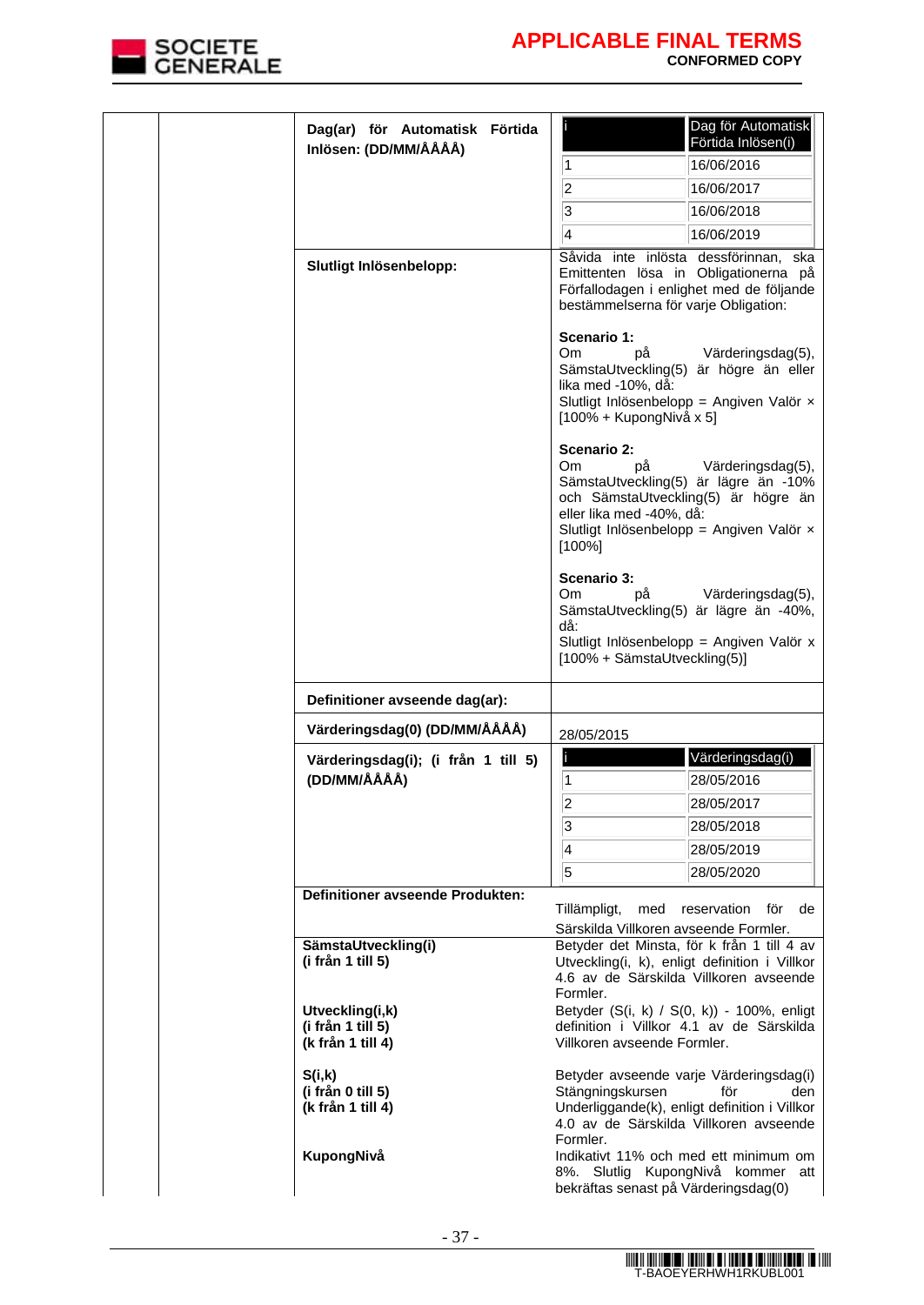

|      |                                                                                           | Händelse för Automatisk Förtida<br>Inlösen                                                       |                                    | Anses<br>ha<br>med -10% | inträffat.<br>enligt<br>Beräkningsagentens fastställande, om på<br>en Värderingsdag(i) (i från 1 till 4),<br>SämstaUtveckling(i) är högre än eller lika                                                                                |
|------|-------------------------------------------------------------------------------------------|--------------------------------------------------------------------------------------------------|------------------------------------|-------------------------|----------------------------------------------------------------------------------------------------------------------------------------------------------------------------------------------------------------------------------------|
| C.19 | slutliga<br><b>Den</b><br>referens-kursen<br>för<br>den<br>underliggande                  | Se Punkt C.18 ovan.<br>underliggande instrument.                                                 |                                    |                         | Slutlig referenskurs: värdet på de(t) underliggande instrumentet(en) på de(n)<br>relevanta värderingsdagen(arna) för inlösen, med förbehåll för inträffandet av<br>visa extraordinära händelser och justeringar som påverkar sådant(a) |
| C.20 | <b>Typ</b><br>av<br>underliggande<br>och<br>var<br>information om<br>den<br>underliggande | Typen av underliggande är : aktier.<br>någon, eller genom en enkel begäran hos Société Générale. |                                    |                         | Information om den underliggande finns tillgänglig på följande webbplats(er), om                                                                                                                                                       |
|      | kan erhållas                                                                              | Företag                                                                                          | <b>Bloomberg</b> Börs<br>benämning |                         | Hemsida                                                                                                                                                                                                                                |
|      |                                                                                           | 1 SSAB AB                                                                                        | SSABA SS Stockholm                 | Exchange                | Stock www.ssab.se                                                                                                                                                                                                                      |
|      |                                                                                           | Nordea Bank AB<br>2                                                                              | <b>NDA SS</b>                      | Stockholm<br>Exchange   | Stock www.nordea.com                                                                                                                                                                                                                   |
|      |                                                                                           | 3 AstraZeneca PLC                                                                                | AZN SS                             | Stockholm<br>Exchange   | Stock www.astrazeneca.com                                                                                                                                                                                                              |
|      |                                                                                           | $\overline{4}$<br>Electrolux AB                                                                  | ELUXB SS Stockholm                 | Exchange                | Stock www.electrolux.com                                                                                                                                                                                                               |

|     | <b>Avsnitt D - Risker</b>                                                                                            |                                                                                                                                                                                                                                                                                                                                              |
|-----|----------------------------------------------------------------------------------------------------------------------|----------------------------------------------------------------------------------------------------------------------------------------------------------------------------------------------------------------------------------------------------------------------------------------------------------------------------------------------|
| D.2 | Nyckelinformation<br>de väsentliga<br>om<br>risker<br>är<br>som<br>för<br>specifika<br>emittenten<br>och<br>garanten | Koncernen är exponerad mot riskerna som är inneboende i dessa<br>kärnverksamheter.<br>Koncernens riskhantering fokuserar på nedanstående huvudkategorier<br>av risk. Vilken som helst av dessa kan ha en negativ effekt på<br>Koncernens verksamhet, rörelseresultat och finansiella situation:                                              |
|     |                                                                                                                      | Kredit- och motpartsrisk (inkluderat landsrisk): risk för förlust på<br>grund av att Koncernens kunder, emittenter eller andra motparter inte<br>uppfylla sina finansiella åtaganden. Kreditrisken innefattar<br>kan<br>motpartsrisk som är länkad till marknadstransaktioner (ersättningsrisk)<br>likväl som värdepapperiseringsverksamhet. |
|     |                                                                                                                      | Marknadsrisk: risk för att finansiella instrument förlorar värde på grund<br>av förändrade marknadsparametrar, volatilitet i dessa parametrar och<br>korrelationer mellan dessa.                                                                                                                                                             |
|     |                                                                                                                      | Operativa risker: risk för förlust eller sanktioner på grund av<br>oegentligheter eller fel i interna rutiner eller system, mänskliga fel eller<br>externa händelser;                                                                                                                                                                        |
|     |                                                                                                                      | Strukturella ränte- och valutakursrisker: risk för förlust eller<br>nedskrivning av Koncernens tillgångar som beror på förändringar i ränte-<br>eller valutakurser.                                                                                                                                                                          |
|     |                                                                                                                      | Likviditetsrisker: risk för att Koncernen inte kan möta gällande krav för<br>likvida medel eller säkerheter när dessa uppstår och till en rimlig kostnad.                                                                                                                                                                                    |
|     |                                                                                                                      | Garantin utgör en allmän och icke säkerställd kontraktuell förpliktelse för<br>Garanten och inte för någon annan, varje betalning under Obligationerna                                                                                                                                                                                       |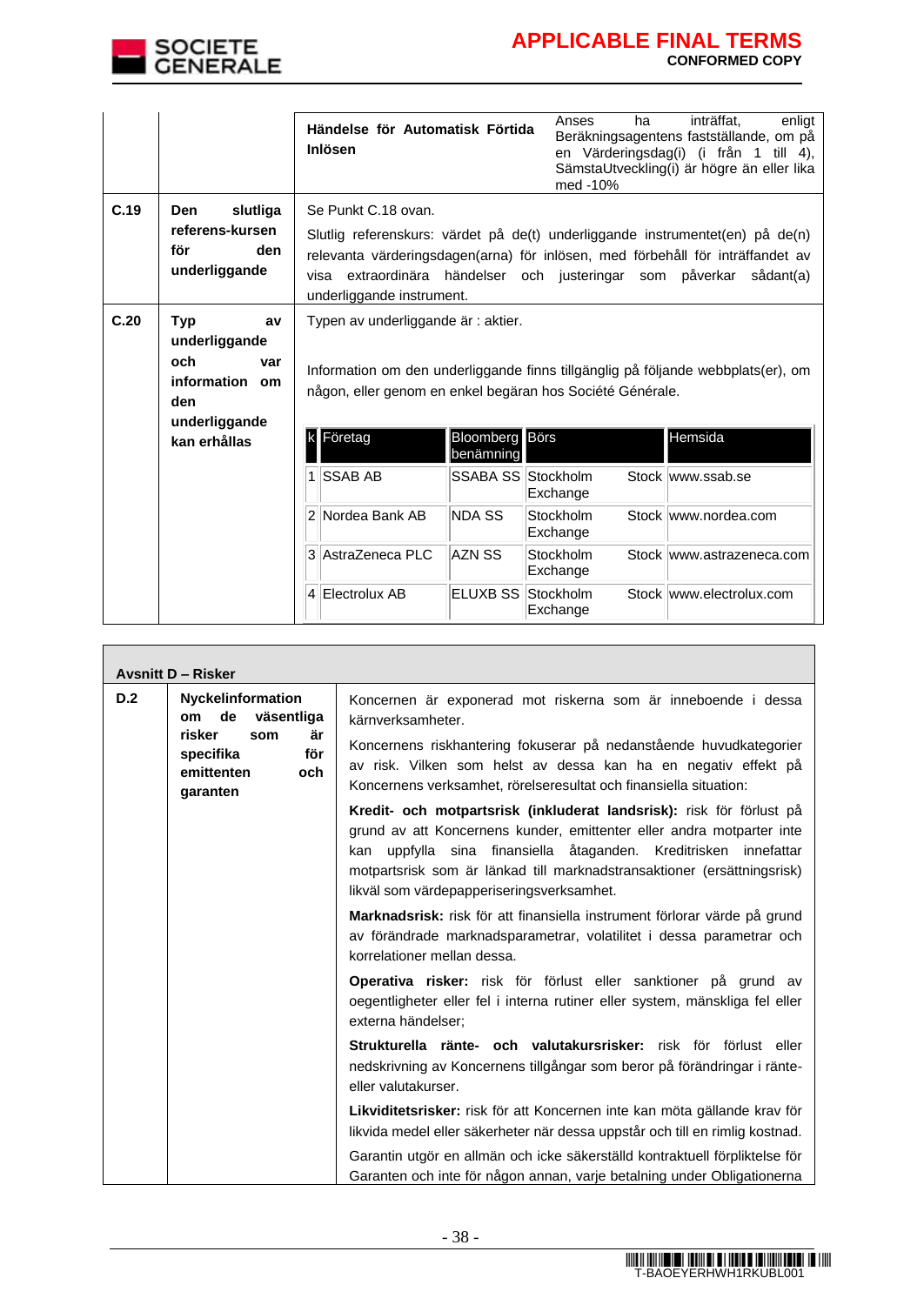|  | operativ enhet, avskild genom informationsbarriärer (så kallade kinesiska<br>väggar) och ledda av olika ledningsteam.<br>Emittenten och Garanten och varje av dessas dotterföretag och/eller<br>närstående företag kan i samband med andra affärsverksamheter inneha<br>eller förvärva väsentlig information om de underliggande tillgångarna.<br>Sådan verksamhet och information kan få konsekvenser som är negativa<br>för Obligationsinnehavarna.                  |
|--|------------------------------------------------------------------------------------------------------------------------------------------------------------------------------------------------------------------------------------------------------------------------------------------------------------------------------------------------------------------------------------------------------------------------------------------------------------------------|
|  |                                                                                                                                                                                                                                                                                                                                                                                                                                                                        |
|  |                                                                                                                                                                                                                                                                                                                                                                                                                                                                        |
|  |                                                                                                                                                                                                                                                                                                                                                                                                                                                                        |
|  | för<br>implementera<br>Garantin<br>och<br>tillhandahålla<br>för<br>att<br>att<br>hedgningsinstrument och genom att varje division drivs som en separat                                                                                                                                                                                                                                                                                                                 |
|  | grund av sådan avsaknad av oberoende anses till viss del mildras<br>genom att det är olika divisioner inom Garantens koncern som ansvarar                                                                                                                                                                                                                                                                                                                              |
|  | och leverantör av hedgningsinstrument.<br>De potentiella intressekonflikter och operativa risker som kan uppstå på                                                                                                                                                                                                                                                                                                                                                     |
|  | även mot operationella risker hänförliga till avsaknaden på oberoende för<br>Garanten, när denne ikläder sig skyldigheter och förpliktelser som Garant                                                                                                                                                                                                                                                                                                                 |
|  | som Garant för Obligationerna emitterade av Emittenten och också som<br>leverantör av hedgningsinstrument till Emittenten. Som en följd är<br>investerare inte bara exponerade mot kreditrisken hos Garanten men                                                                                                                                                                                                                                                       |
|  | betalning för Emittenten under Obligationerna.<br>Société Générale kommer att agera som emittent under Programmet,                                                                                                                                                                                                                                                                                                                                                     |
|  | Garantin kanske endast täcker en del av den aktuella Emittentens<br>betalningsskyldigheter för relevant Serie av Obligationer. I sådana fall<br>kan det hända att Obligationsinnehavarna fortfarande bär risken för att<br>betalningar under Garantin är lägre än beloppen som förfaller till                                                                                                                                                                          |
|  | Garantin är uteslutande en betalningsgaranti och inte en garanti för<br>utförande av aktuell Emittent eller några av deras andra åligganden i<br>relation till de Obligationer som Garantin gäller till förmån för.                                                                                                                                                                                                                                                    |
|  | notera att Obligationsinnehavarens berättigande kommer att vara<br>begränsat till de summor som erhålls genom att framställa krav under<br>Garantin och de relevanta bestämmelserna i Garantin och de ska inte ha<br>någon rätt att inleda någon process, juridisk eller annan, eller annars<br>genomdriva krav mot Emittenten och, avseende endast beträffande<br>Obligationer med Säkerhet, från de belopp som erhålls genom<br>verkställande av relevant Pantavtal. |
|  | är också beroende av Garantens kreditvärdighet.<br>Presumtiva investerare i Obligationerna som gynnas av Garantin bör                                                                                                                                                                                                                                                                                                                                                  |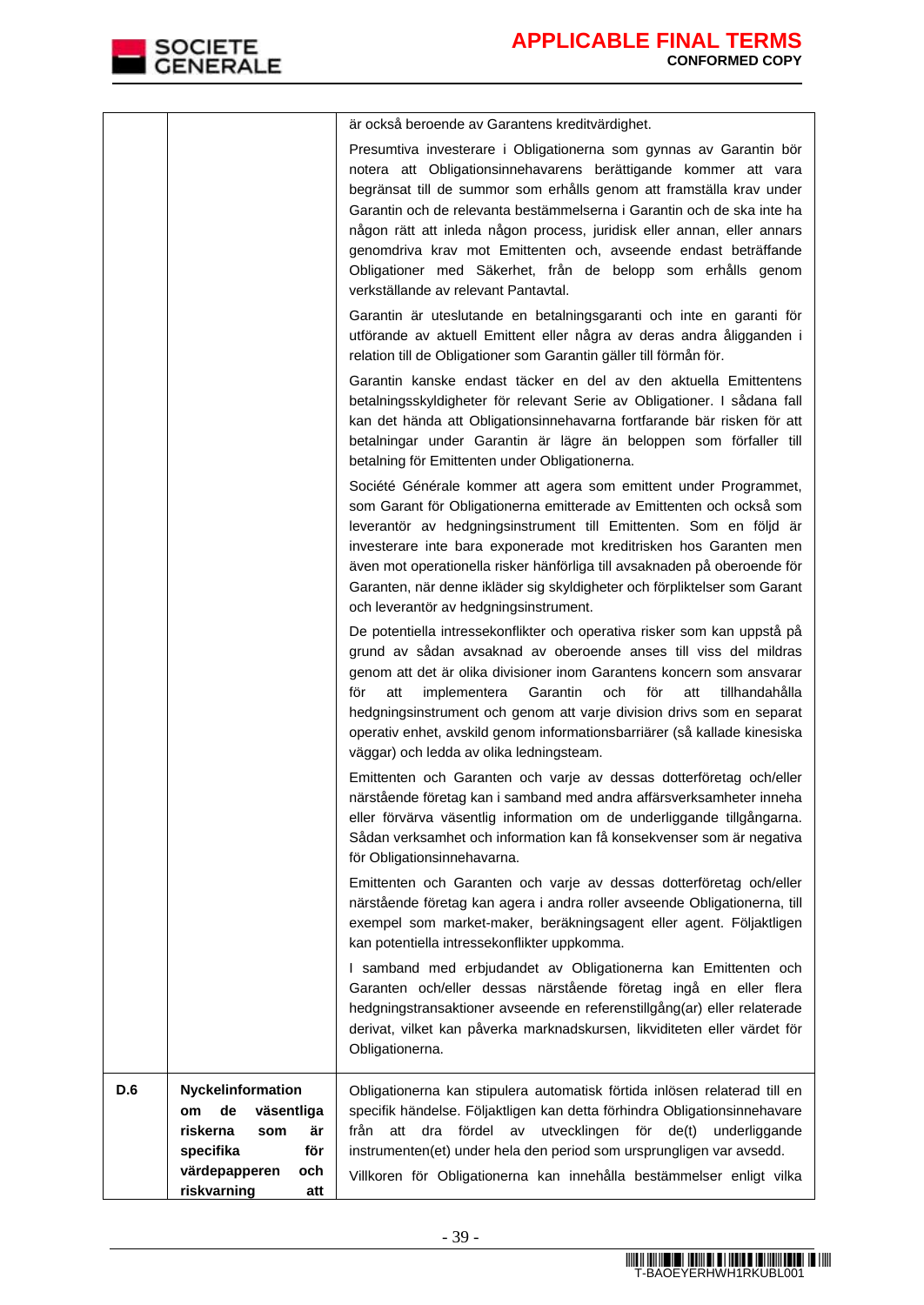

| investerare<br>kan      | inträffandet av vissa marknadsstörande händelser kan föranleda att                                                                                                                                                                                                                                                                                                                                                                                                                                                                                                                                                                                                                                                                                                |
|-------------------------|-------------------------------------------------------------------------------------------------------------------------------------------------------------------------------------------------------------------------------------------------------------------------------------------------------------------------------------------------------------------------------------------------------------------------------------------------------------------------------------------------------------------------------------------------------------------------------------------------------------------------------------------------------------------------------------------------------------------------------------------------------------------|
| förlora<br>värdet<br>av | förseningar i avveckling av Obligationerna uppkommer eller att vissa                                                                                                                                                                                                                                                                                                                                                                                                                                                                                                                                                                                                                                                                                              |
| hela<br>deras           | förändringar görs. Dessutom om händelser som påverkar de(t)                                                                                                                                                                                                                                                                                                                                                                                                                                                                                                                                                                                                                                                                                                       |
| investering eller del   | inträffar,<br>tillåter<br>underliggande<br>instrumenten(et)<br>för<br>villkoren                                                                                                                                                                                                                                                                                                                                                                                                                                                                                                                                                                                                                                                                                   |
| av den                  | Obligationerna<br>Emittenten<br>byter<br>ut<br>de(t)<br>underliggande<br>att                                                                                                                                                                                                                                                                                                                                                                                                                                                                                                                                                                                                                                                                                      |
|                         | instrumenten(et) mot nya(tt) underliggande instrument, avslutar                                                                                                                                                                                                                                                                                                                                                                                                                                                                                                                                                                                                                                                                                                   |
|                         | exponeringen mot de(t) underliggande instrumenten(et) och tillämpa en                                                                                                                                                                                                                                                                                                                                                                                                                                                                                                                                                                                                                                                                                             |
|                         | referensränta på de likvider som erhålls på detta sätt till förfallodagen för                                                                                                                                                                                                                                                                                                                                                                                                                                                                                                                                                                                                                                                                                     |
|                         | Obligationerna, senarelägga förfallodagen för Obligationerna, lösa in                                                                                                                                                                                                                                                                                                                                                                                                                                                                                                                                                                                                                                                                                             |
|                         | Obligationerna i förtid på basis av marknadsvärdet för dessa Obligationer                                                                                                                                                                                                                                                                                                                                                                                                                                                                                                                                                                                                                                                                                         |
|                         | eller dra ifrån från varje belopp som ska erläggas den ökade                                                                                                                                                                                                                                                                                                                                                                                                                                                                                                                                                                                                                                                                                                      |
|                         | hedgningskostnaden och, i varje fall, utan föregående samtycke från                                                                                                                                                                                                                                                                                                                                                                                                                                                                                                                                                                                                                                                                                               |
|                         | Obligationsinnehavarna.                                                                                                                                                                                                                                                                                                                                                                                                                                                                                                                                                                                                                                                                                                                                           |
|                         | Betalningar (oavsett om avseende kapital och/eller ränta och oavsett om<br>vid förfall eller annars) på Obligationerna beräknas genom referens till<br>viss(a) underliggande, avkastningen på Obligationerna baseras på<br>förändringar i värdet på de(t) underliggande, vilket kan fluktuera.<br>Potentiella investerare bör vara medvetna om att dessa Obligationer kan<br>vara volatila och att de kanske inte erhåller någon ränta och att de kan<br>förlora hela eller en väsentlig andel av deras kapitalbelopp.<br>Under Obligationernas löptid kan marknadsvärdet för dessa Obligationer<br>vara lägre än det investerade kapitalet. Vidare kan en insolvens för<br>Emittenten och Garanten resultera i en total förlust av det investerade<br>kapitalet. |
|                         | Investerarna uppmärksammas på det faktum att de kan drabbas av                                                                                                                                                                                                                                                                                                                                                                                                                                                                                                                                                                                                                                                                                                    |
|                         | en fullständig eller partiell förlust av deras investering.                                                                                                                                                                                                                                                                                                                                                                                                                                                                                                                                                                                                                                                                                                       |

|                                 | <b>Avsnitt E - Erbjudande</b>                                |                                                                                                                                                                                                                                                                                                                                                                                                                                                                                                                                                                       |
|---------------------------------|--------------------------------------------------------------|-----------------------------------------------------------------------------------------------------------------------------------------------------------------------------------------------------------------------------------------------------------------------------------------------------------------------------------------------------------------------------------------------------------------------------------------------------------------------------------------------------------------------------------------------------------------------|
| E.2 <sub>b</sub>                | Motiv för erbjudandet<br>användning<br>och<br>av<br>likvider | Nettolikviderna från varje emission av Obligationer kommer att<br>användas för de allmänna finansieringsändamålen för Société<br>Générale-Koncernen, vilket innefattar att göra vinst.                                                                                                                                                                                                                                                                                                                                                                                |
| E.3<br>Beskrivning av villkoren |                                                              | Jurisdiktion(er) för Erbjudande till Allmänheten : Sverige                                                                                                                                                                                                                                                                                                                                                                                                                                                                                                            |
|                                 | för erbjudandet                                              | Erbjudandeperiod: från 20/04/2015 till 22/05/2015                                                                                                                                                                                                                                                                                                                                                                                                                                                                                                                     |
|                                 |                                                              | Erbjudandekurs: Obligationerna kommer<br>erbiudas<br>att<br>till<br>Erbjudandepriset ökat med kostnader, om några, såsom nämns<br>nedan.<br>Villkor<br>erbjudandet är underkastat:<br>Erbjudandet<br>som<br>av<br>Obligationerna villkoras av deras utställande och varje annat villkor i<br>de finansiella mellanhändernas standardvillkor, vilka investerare fått<br>information om av sådana relevanta finansiella mellanhänder.<br>Emittenten förbehåller sig rätten att stänga Erbjudandeperioden<br>tidigare än det angivna utgångsdatumet av valfri anledning. |
|                                 |                                                              | Emittenten förbehåller sig rätten att återta erbjudandet och ställa in<br>utställandet av Obligationerna av valfri anledning och oavsett tid på<br>eller före Emissionsdagen. För undvikande av tvivel, om en ansökan<br>har gjorts av en potentiell investerare och Emittenten utnyttjar sig av<br>sådan rättighet så har ingen potentiell investerare rätt att teckna för<br>eller i annat fall förvärva Obligationerna.<br>I varie fall kommer ett meddelande till investerare om förtida                                                                          |